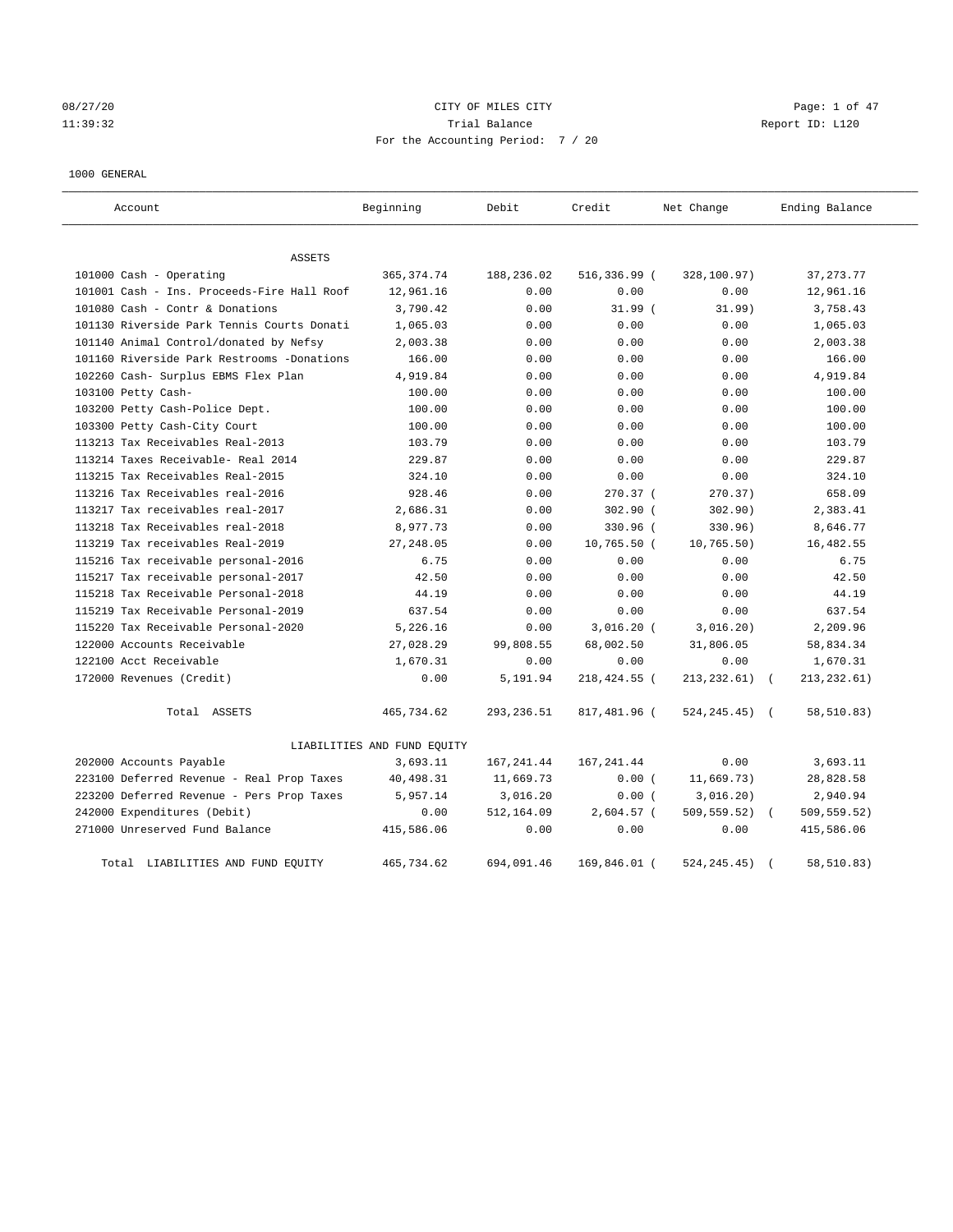# 08/27/20 **Page: 2 of 47** CITY OF MILES CITY CONTROL Page: 2 of 47 11:39:32 Report ID: L120 For the Accounting Period: 7 / 20

## 2220 LIBRARY

| Account                                    | Beginning                   | Debit       | Credit      | Net Change     | Ending Balance |
|--------------------------------------------|-----------------------------|-------------|-------------|----------------|----------------|
| ASSETS                                     |                             |             |             |                |                |
| 101000 Cash - Operating                    | 73,353.32                   | 25,991.68   | 33,180.19 ( | 7,188.51)      | 66,164.81      |
| 101032 Cash- Library Board of Trustees Mul | 7,159.64                    | 153.07      | 0.00        | 153.07         | 7,312.71       |
| 103000 Petty Cash                          | 75.00                       | 0.00        | 0.00        | 0.00           | 75.00          |
| 172000 Revenues (Credit)                   | 0.00                        | 0.00        | 26,144.75 ( | 26, 144. 75) ( | 26, 144.75)    |
| Total ASSETS                               | 80,587.96                   | 26, 144. 75 | 59,324.94 ( | 33,180.19)     | 47,407.77      |
|                                            | LIABILITIES AND FUND EQUITY |             |             |                |                |
| 202000 Accounts Payable                    | 0.00                        | 11,815.07   | 11,815.07   | 0.00           | 0.00           |
| 242000 Expenditures (Debit)                | 0.00                        | 33,180.19   | 0.00(       | 33,180.19) (   | 33,180.19)     |
| 271000 Unreserved Fund Balance             | 80,587.96                   | 0.00        | 0.00        | 0.00           | 80,587.96      |
| LIABILITIES AND FUND EQUITY<br>Total       | 80,587.96                   | 44,995.26   | 11,815.07 ( | 33,180.19)     | 47,407.77      |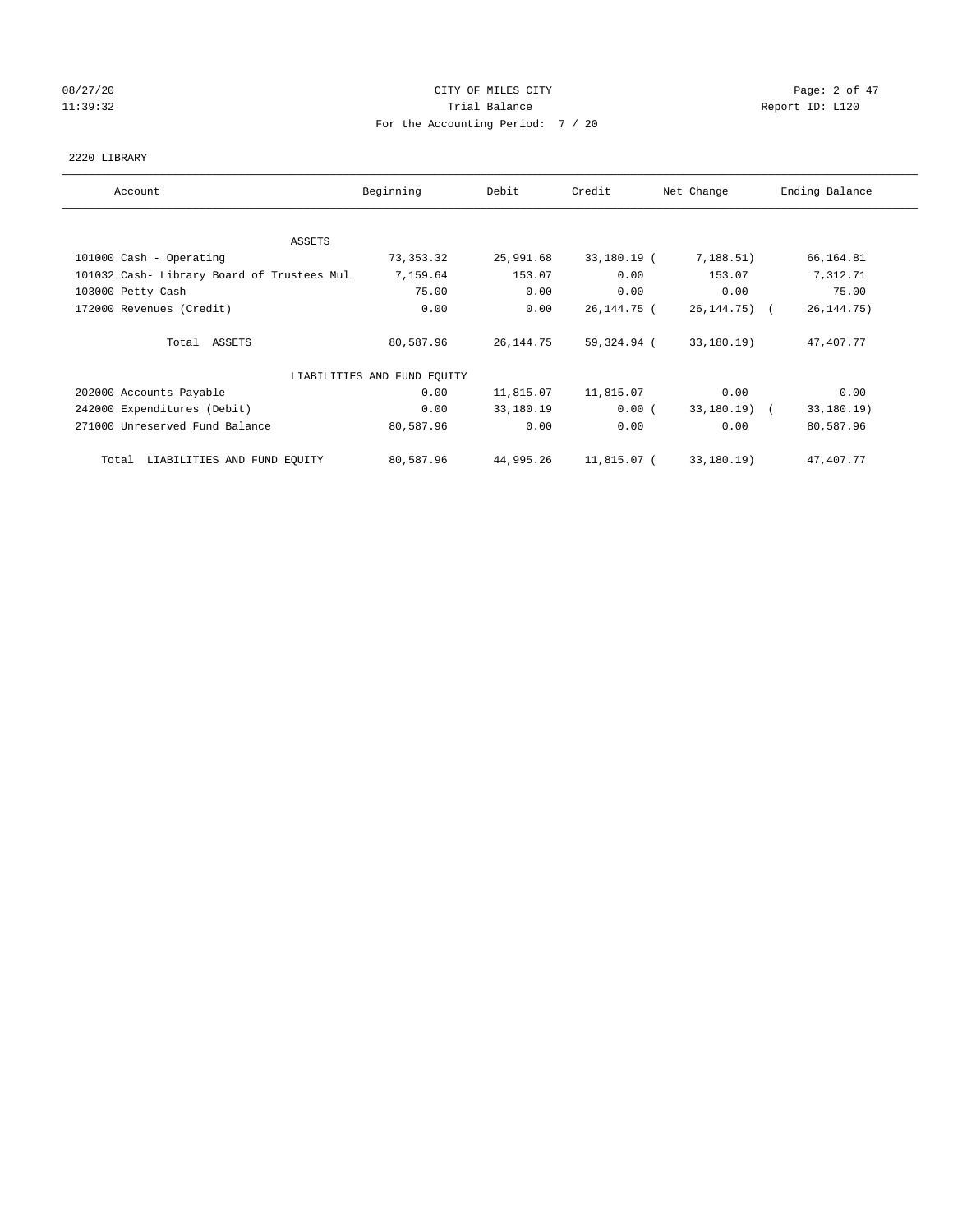# 08/27/20 **Page: 3 of 47** CITY OF MILES CITY CONTROL Page: 3 of 47 11:39:32 Report ID: L120 For the Accounting Period: 7 / 20

## 2260 EMERGENCY DISASTER

| Account                                   | Beginning                   | Debit | Credit    | Net Change | Ending Balance       |
|-------------------------------------------|-----------------------------|-------|-----------|------------|----------------------|
|                                           |                             |       |           |            |                      |
| ASSETS                                    |                             |       |           |            |                      |
| 101000 Cash - Operating                   | 269.76                      | 11.21 | 0.00      | 11.21      | 280.97               |
| 113218 Tax Receivables real-2018          | 0.00                        | 0.00  | $3.48$ (  | $3.48$ (   | 3.48)                |
| 172000 Revenues (Credit)                  | 0.00                        | 0.00  | $11.21$ ( | 11.21)     | 11.21)<br>$\sqrt{2}$ |
| Total ASSETS                              | 269.76                      | 11.21 | $14.69$ ( | 3.48)      | 266.28               |
|                                           | LIABILITIES AND FUND EQUITY |       |           |            |                      |
| 223100 Deferred Revenue - Real Prop Taxes | 0.00                        | 3.48  | 0.00(     | $3.48$ (   | 3.48)                |
| 271000 Unreserved Fund Balance            | 269.76                      | 0.00  | 0.00      | 0.00       | 269.76               |
| LIABILITIES AND FUND EQUITY<br>Total      | 269.76                      | 3.48  | 0.00(     | 3.48)      | 266.28               |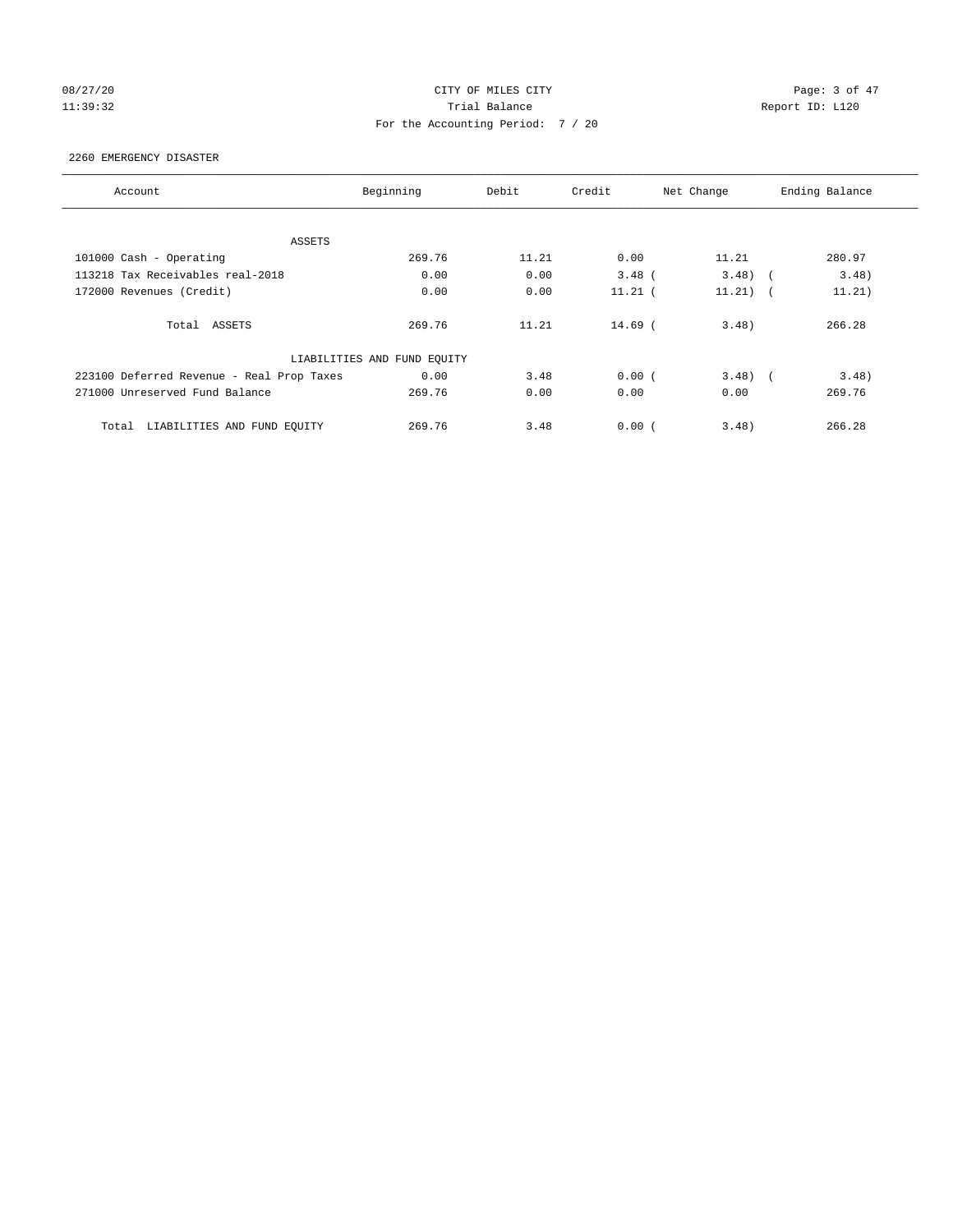| 08/27/20 |  |  |          |
|----------|--|--|----------|
|          |  |  | 11:39:32 |

# CITY OF MILES CITY CONTROL CONTROL CONTROL CITY 11:39:32 Trial Balance Trial Balance Report ID: L120 For the Accounting Period: 7 / 20

## 2270 Health

| Account                              | Beginning                   | Debit | Credit | Net Change | Ending Balance |
|--------------------------------------|-----------------------------|-------|--------|------------|----------------|
|                                      |                             |       |        |            |                |
| ASSETS                               |                             |       |        |            |                |
| 101000 Cash - Operating              | 7,076.63                    | 0.00  | 0.00   | 0.00       | 7,076.63       |
| ASSETS<br>Total                      | 7,076.63                    | 0.00  | 0.00   | 0.00       | 7,076.63       |
|                                      | LIABILITIES AND FUND EQUITY |       |        |            |                |
| 271000 Unreserved Fund Balance       | 7,076.63                    | 0.00  | 0.00   | 0.00       | 7,076.63       |
| LIABILITIES AND FUND EQUITY<br>Total | 7,076.63                    | 0.00  | 0.00   | 0.00       | 7.076.63       |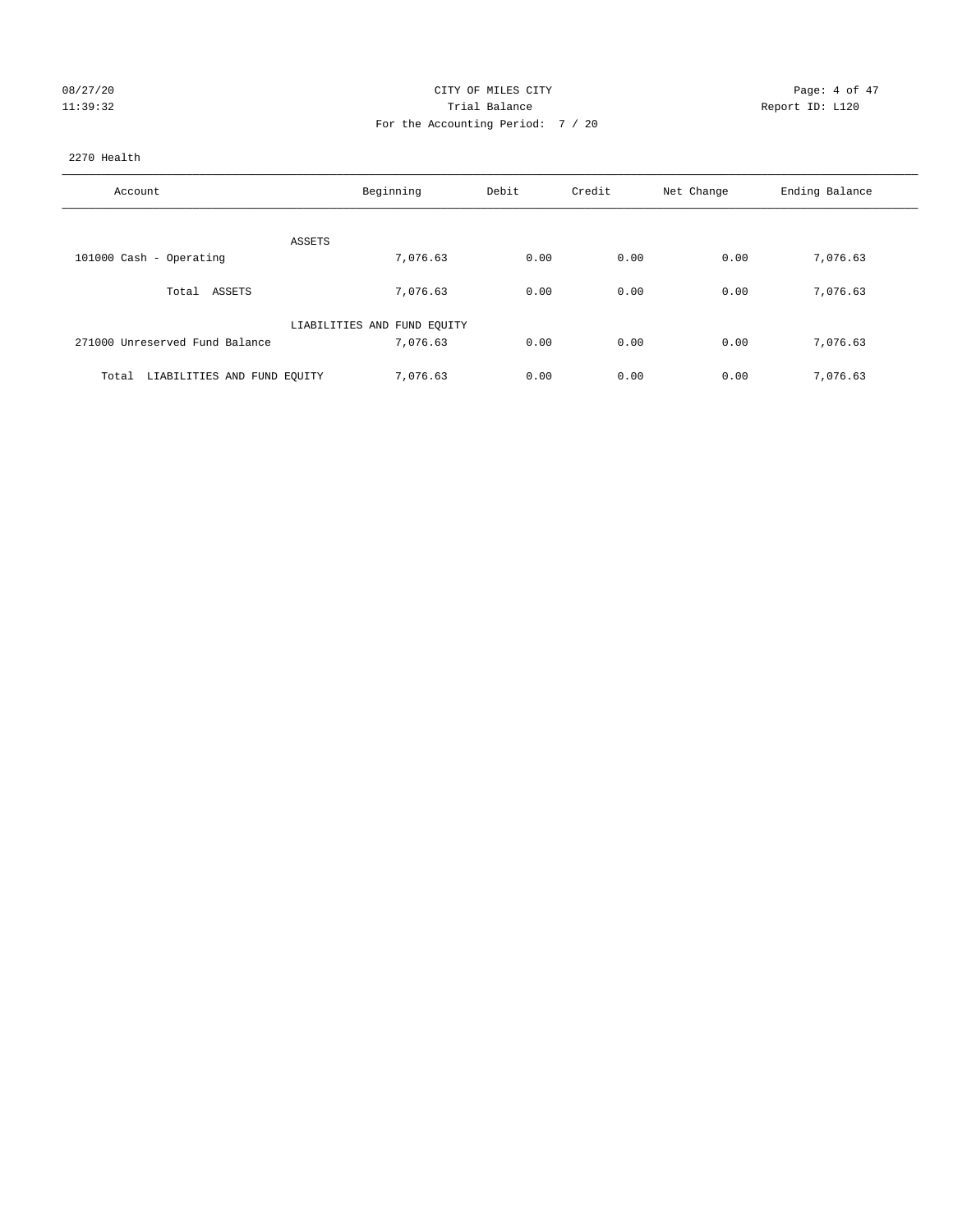# 08/27/20 **Page: 5 of 47** CITY OF MILES CITY CONTROL Page: 5 of 47 11:39:32 Report ID: L120 For the Accounting Period: 7 / 20

#### 2310 TIFD-Downtown

| Account                                   | Beginning                   | Debit  | Credit       | Net Change | Ending Balance |
|-------------------------------------------|-----------------------------|--------|--------------|------------|----------------|
|                                           |                             |        |              |            |                |
| <b>ASSETS</b>                             |                             |        |              |            |                |
| 101000 Cash - Operating                   | 149,518.60                  | 821.22 | 356.56       | 464.66     | 149,983.26     |
| 113170 Deferred revenue                   | 79.85                       | 0.00   | 0.00         | 0.00       | 79.85          |
| 113218 Tax Receivables real-2018          | 515.69                      | 0.00   | 0.00         | 0.00       | 515.69         |
| 113219 Tax receivables Real-2019          | 1,255.25                    | 0.00   | 0.00         | 0.00       | 1,255.25       |
| 115180 Deferred revenue-audit             | 1.46                        | 0.00   | 0.00         | 0.00       | 1.46           |
| 115219 Tax Receivable Personal-2019       | 6.99                        | 0.00   | 0.00         | 0.00       | 6.99           |
| 115220 Tax Receivable Personal-2020       | 488.73                      | 0.00   | 0.00         | 0.00       | 488.73         |
| 172000 Revenues (Credit)                  | 0.00                        | 0.00   | $821.22$ (   | 821.22)    | 821.22)        |
| Total ASSETS                              | 151,866.57                  | 821.22 | 1,177.78 (   | 356.56)    | 151,510.01     |
|                                           | LIABILITIES AND FUND EQUITY |        |              |            |                |
| 202000 Accounts Payable                   | 0.00                        | 106.93 | 106.93       | 0.00       | 0.00           |
| 223100 Deferred Revenue - Real Prop Taxes | 1,850.79                    | 0.00   | 0.00         | 0.00       | 1,850.79       |
| 223200 Deferred Revenue - Pers Prop Taxes | 497.18                      | 0.00   | 0.00         | 0.00       | 497.18         |
| 242000 Expenditures (Debit)               | 0.00                        | 356.56 | 0.00(        | 356.56)    | 356.56)        |
| 271000 Unreserved Fund Balance            | 149,518.60                  | 0.00   | 0.00         | 0.00       | 149,518.60     |
| LIABILITIES AND FUND EQUITY<br>Total      | 151,866.57                  | 463.49 | $106.93$ $($ | 356.56)    | 151,510.01     |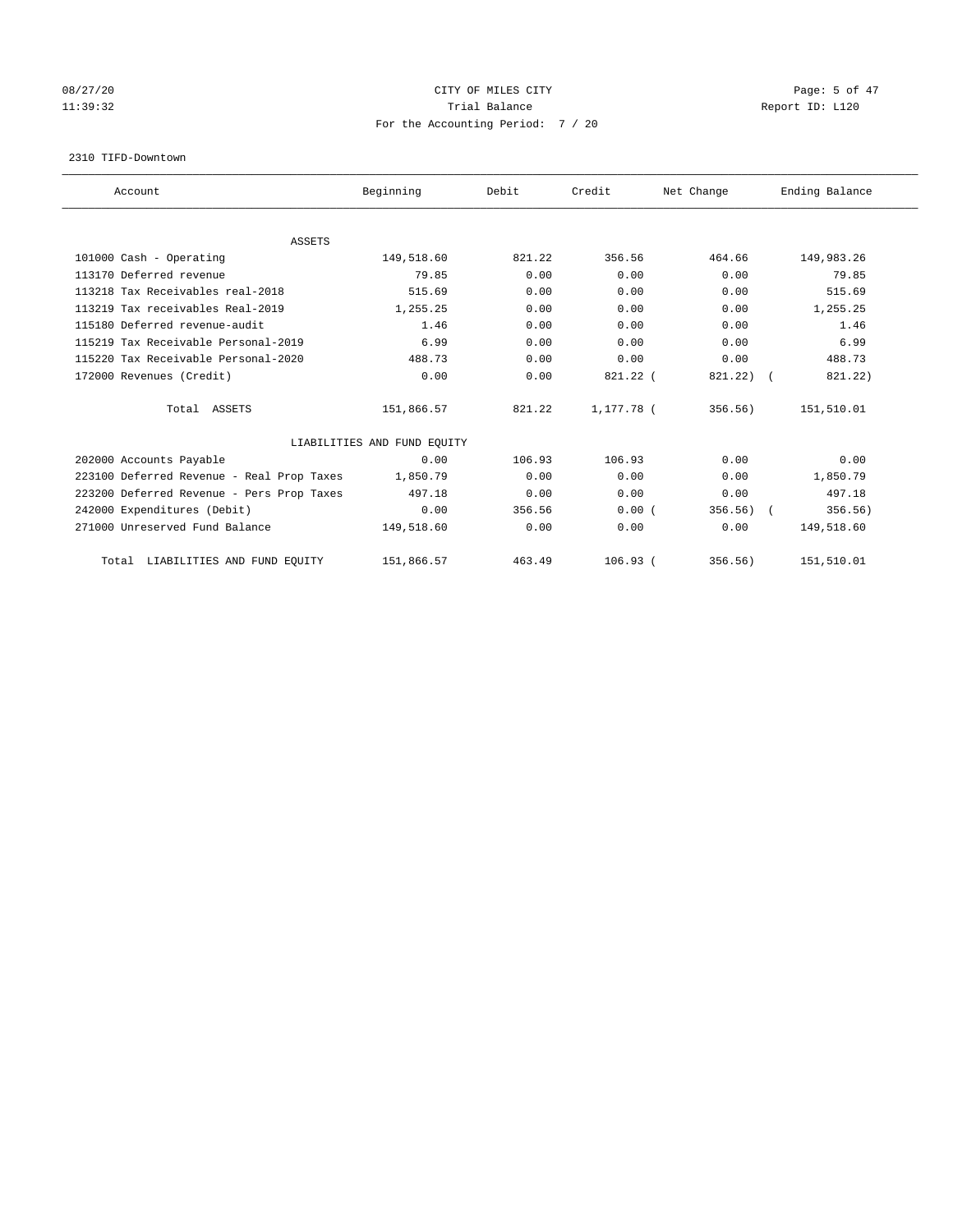# 08/27/20 **Page: 6 of 47** CITY OF MILES CITY CONTROL Page: 6 of 47 11:39:32 Trial Balance Report ID: L120 For the Accounting Period: 7 / 20

2350 Local Government/Study Commission

| Account                              | Beginning                   | Debit | Credit | Net Change | Ending Balance |
|--------------------------------------|-----------------------------|-------|--------|------------|----------------|
| ASSETS                               |                             |       |        |            |                |
| 101000 Cash - Operating              | 0.47                        | 0.00  | 0.00   | 0.00       | 0.47           |
|                                      |                             |       |        |            |                |
| Total ASSETS                         | 0.47                        | 0.00  | 0.00   | 0.00       | 0.47           |
|                                      |                             |       |        |            |                |
|                                      | LIABILITIES AND FUND EQUITY |       |        |            |                |
| 271000 Unreserved Fund Balance       | 0.47                        | 0.00  | 0.00   | 0.00       | 0.47           |
|                                      |                             |       |        |            |                |
| LIABILITIES AND FUND EQUITY<br>Total | 0.47                        | 0.00  | 0.00   | 0.00       | 0.47           |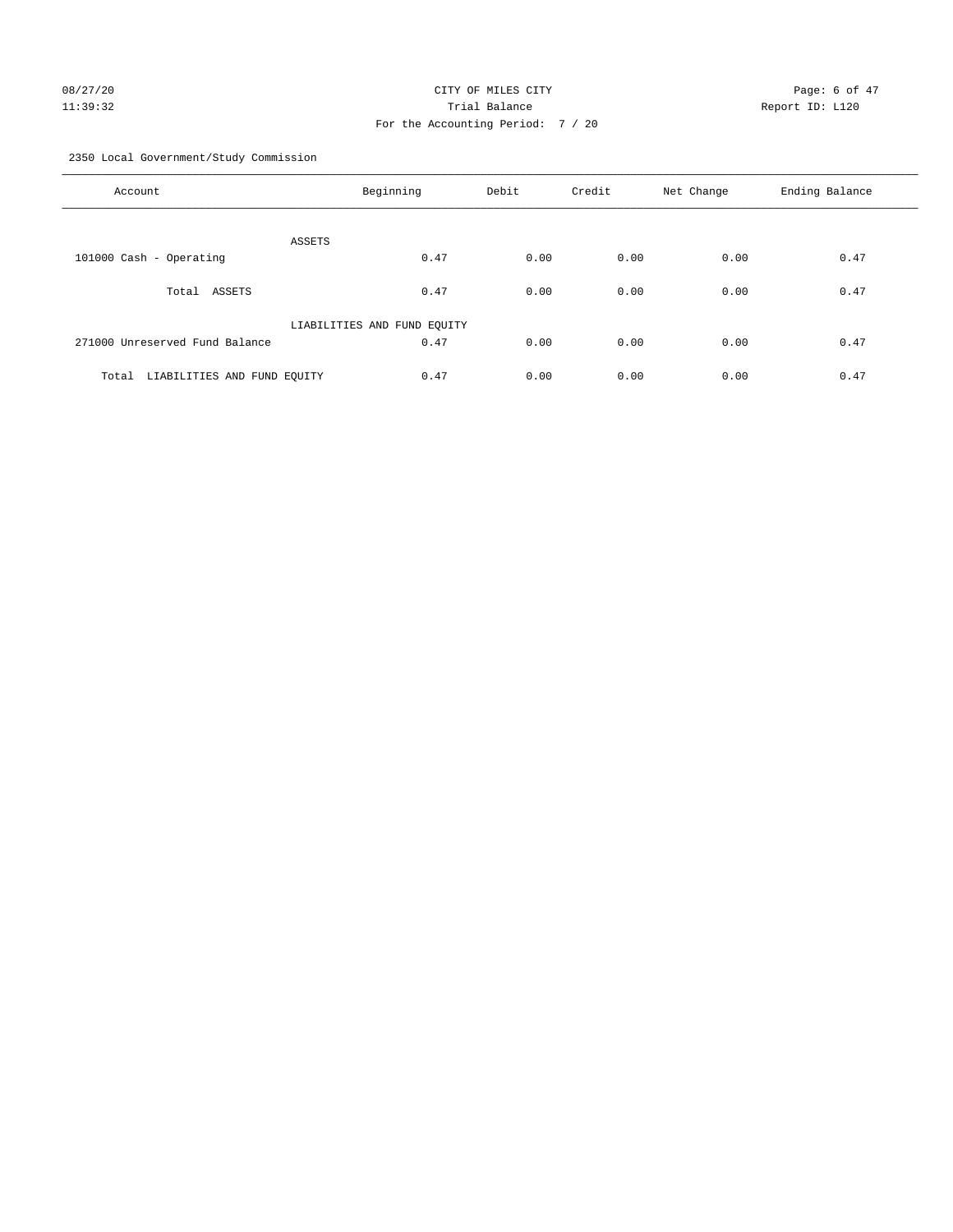# 08/27/20 Page: 7 of 47 11:39:32 Report ID: L120 For the Accounting Period: 7 / 20

2372 Permissive Medical Levy

| Account                                   | Beginning                   | Debit    | Credit       | Net Change  | Ending Balance |
|-------------------------------------------|-----------------------------|----------|--------------|-------------|----------------|
|                                           |                             |          |              |             |                |
| ASSETS                                    |                             |          |              |             |                |
| 101000 Cash - Operating                   | 19,099.17                   | 2,099.08 | 0.00         | 2,099.08    | 21,198.25      |
| 113216 Tax Receivables real-2016          | 0.00                        | 0.00     | $30.72$ (    | $30.72$ ) ( | 30.72)         |
| 113217 Tax receivables real-2017          | 0.00                        | 0.00     | $35.49$ (    | $35.49$ (   | 35.49)         |
| 113218 Tax Receivables real-2018          | 1,130.89                    | 0.00     | $41.69$ (    | 41.69)      | 1,089.20       |
| 113219 Tax receivables Real-2019          | 3,883.22                    | 0.00     | 1,534.23 (   | 1,534.23    | 2,348.99       |
| 115219 Tax Receivable Personal-2019       | 80.30                       | 0.00     | 0.00         | 0.00        | 80.30          |
| 115220 Tax Receivable Personal-2020       | 744.80                      | 0.00     | $429.85$ (   | 429.85)     | 314.95         |
| 172000 Revenues (Credit)                  | 0.00                        | 0.00     | $2,099.08$ ( | 2,099.08    | 2,099.08       |
| Total ASSETS                              | 24,938.38                   | 2,099.08 | 4,171.06 (   | 2,071.98)   | 22,866.40      |
|                                           | LIABILITIES AND FUND EQUITY |          |              |             |                |
| 223100 Deferred Revenue - Real Prop Taxes | 5,014.11                    | 1,642.13 | 0.00(        | 1,642.13)   | 3,371.98       |
| 223200 Deferred Revenue - Pers Prop Taxes | 825.10                      | 429.85   | 0.00(        | 429.85)     | 395.25         |
| 271000 Unreserved Fund Balance            | 19,099.17                   | 0.00     | 0.00         | 0.00        | 19,099.17      |
| Total LIABILITIES AND FUND EQUITY         | 24,938.38                   | 2,071.98 | 0.00(        | 2,071.98)   | 22,866.40      |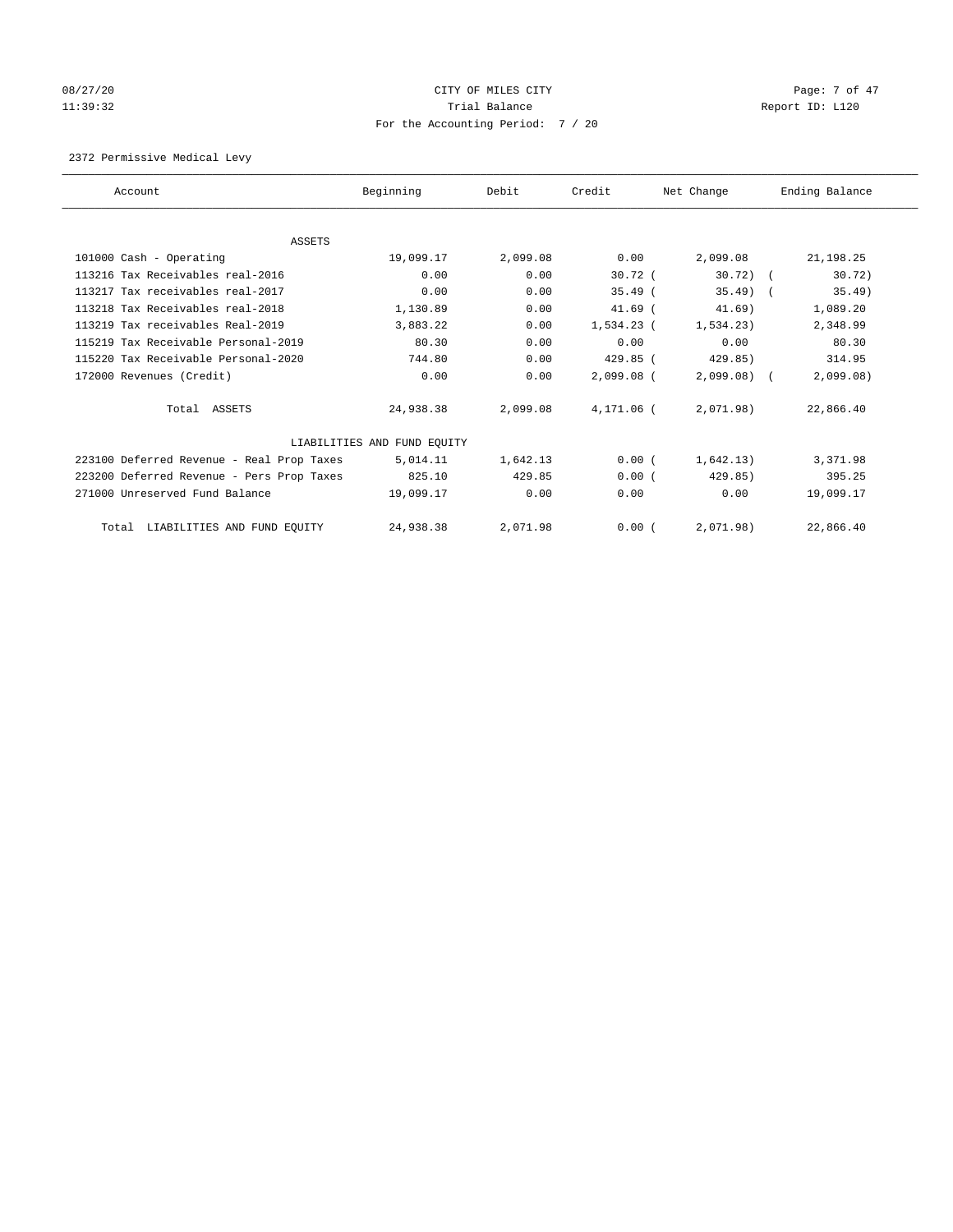# 08/27/20 **CITY OF MILES CITY CONSTRUES CITY Page: 8 of 47** 11:39:32 Trial Balance Report ID: L120 For the Accounting Period: 7 / 20

## 2390 DRUG FORFEITURE

| Account                              | Beginning                   | Debit | Credit | Net Change | Ending Balance |
|--------------------------------------|-----------------------------|-------|--------|------------|----------------|
| ASSETS                               |                             |       |        |            |                |
| 101000 Cash - Operating              | 2,400.00                    | 0.00  | 0.00   | 0.00       | 2,400.00       |
| Total ASSETS                         | 2,400.00                    | 0.00  | 0.00   | 0.00       | 2,400.00       |
|                                      | LIABILITIES AND FUND EQUITY |       |        |            |                |
| 271000 Unreserved Fund Balance       | 2,400.00                    | 0.00  | 0.00   | 0.00       | 2,400.00       |
| LIABILITIES AND FUND EQUITY<br>Total | 2,400.00                    | 0.00  | 0.00   | 0.00       | 2,400.00       |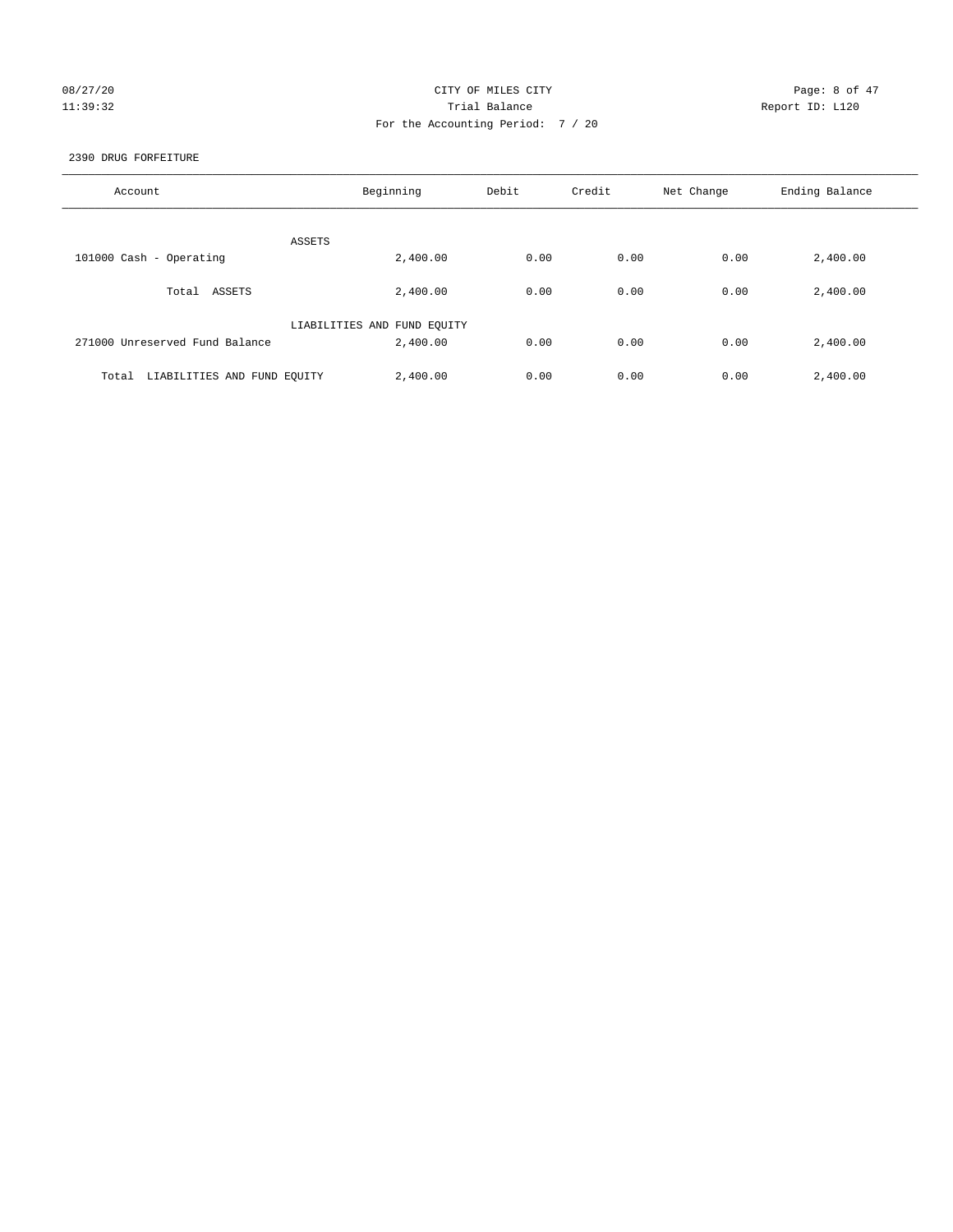# 08/27/20 **Page: 9 of 47** CITY OF MILES CITY CONTROL Page: 9 of 47 11:39:32 Report ID: L120 For the Accounting Period: 7 / 20

## 2394 BUILDING CODE ENFORCEMENT

| Account                              | Beginning                   | Debit     | Credit        | Net Change    | Ending Balance |
|--------------------------------------|-----------------------------|-----------|---------------|---------------|----------------|
|                                      |                             |           |               |               |                |
|                                      | ASSETS                      |           |               |               |                |
| 101000 Cash - Operating              | 110,420.21                  | 10,043.80 | 2,912.50      | 7,131.30      | 117,551.51     |
| 172000 Revenues (Credit)             | 0.00                        | 0.00      | $10,043.80$ ( | $10,043.80$ ( | 10,043.80)     |
| Total ASSETS                         | 110,420.21                  | 10,043.80 | 12,956.30 (   | 2,912.50)     | 107,507.71     |
|                                      | LIABILITIES AND FUND EQUITY |           |               |               |                |
| 202000 Accounts Payable              | 0.00                        | 1,728.31  | 1,728.31      | 0.00          | 0.00           |
| 242000 Expenditures (Debit)          | 0.00                        | 2,912.50  | 0.00(         | 2,912.50)     | 2,912.50)      |
| 271000 Unreserved Fund Balance       | 110,420.21                  | 0.00      | 0.00          | 0.00          | 110,420.21     |
| LIABILITIES AND FUND EQUITY<br>Total | 110,420.21                  | 4,640.81  | 1,728.31 (    | 2,912.50)     | 107,507.71     |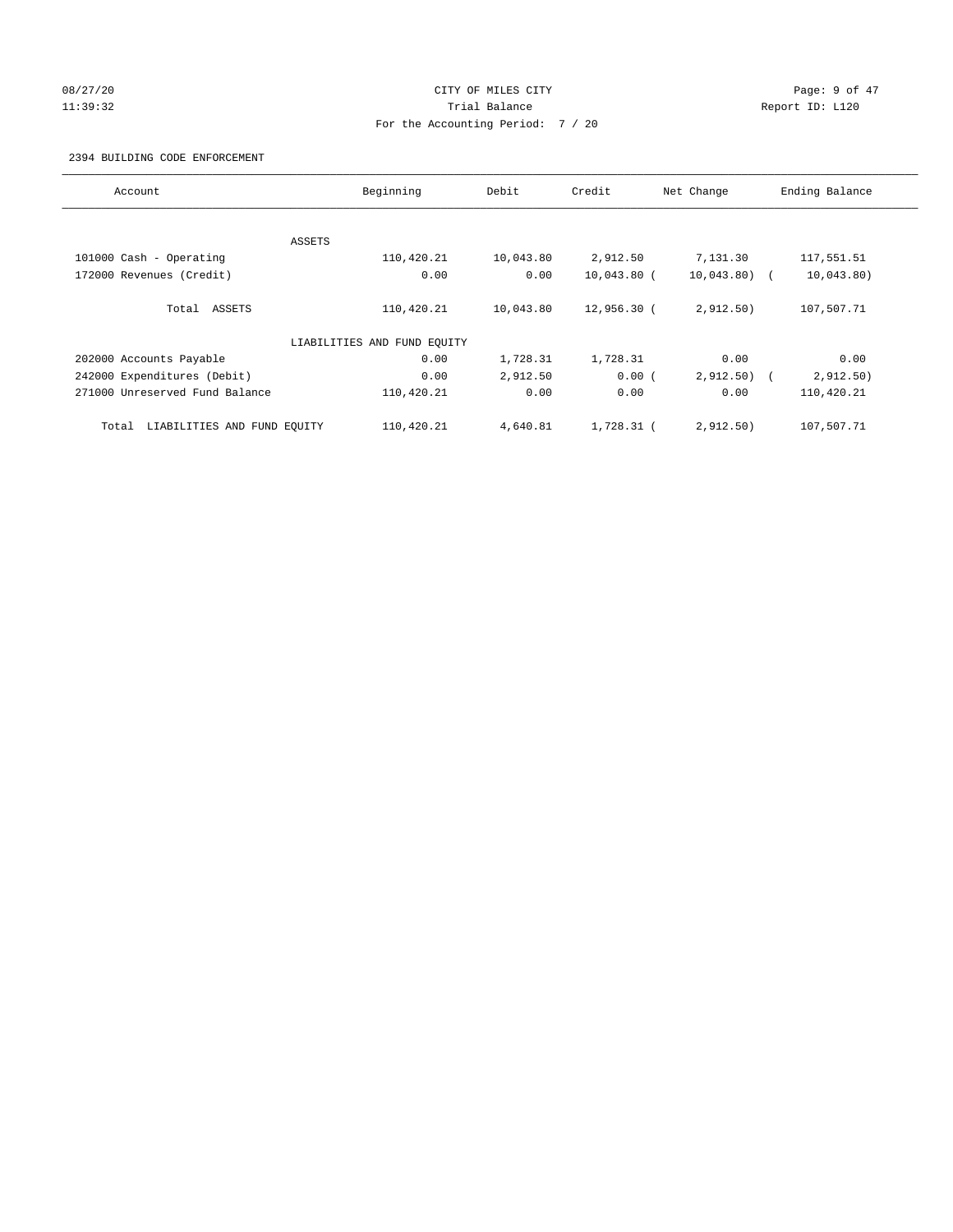# 08/27/20 Page: 10 of 47 11:39:32 Report ID: L120 For the Accounting Period: 7 / 20

2400 LTG M D#165-(Gen City)

| Account                                    | Beginning                   | Debit      | Credit       | Net Change    | Ending Balance |
|--------------------------------------------|-----------------------------|------------|--------------|---------------|----------------|
|                                            |                             |            |              |               |                |
| <b>ASSETS</b>                              |                             |            |              |               |                |
| 101000 Cash - Operating                    | 84,781.52                   | 2,175.32   | 14,027.80 (  | 11,852.48)    | 72,929.04      |
| 118140 Special Assessments Receivables-201 | 39.03                       | 0.00       | 0.00         | 0.00          | 39.03          |
| 118150 Special Assessments Receivables-201 | 40.74                       | 0.00       | 0.00         | 0.00          | 40.74          |
| 118160 Special Assessments Receivables-201 | 135.07                      | 0.00       | $41.13$ (    | 41.13)        | 93.94          |
| 118170 Special Assessments Receivables-201 | 780.60                      | 0.00       | $71.49$ (    | 71.49)        | 709.11         |
| 118180 Special Assessments Received-2018   | 1,848.23                    | 0.00       | $100.06$ (   | 100.06)       | 1,748.17       |
| 118190 Special Assessments Receivables-201 | 4,460.38                    | 0.00       | $1,825.53$ ( | 1,825.53)     | 2,634.85       |
| 172000 Revenues (Credit)                   | 0.00                        | 0.00       | 2,175.32 (   | $2, 175.32$ ( | 2, 175.32)     |
| Total ASSETS                               | 92,085.57                   | 2, 175, 32 | 18,241.33 (  | 16,066.01)    | 76,019.56      |
|                                            | LIABILITIES AND FUND EQUITY |            |              |               |                |
| 202000 Accounts Payable                    | 0.00                        | 13,027.80  | 13,027.80    | 0.00          | 0.00           |
| 223000 Deferred Revenue/Uncollected Taxes  | 7,304.05                    | 2,038.21   | 0.00(        | 2,038.21)     | 5,265.84       |
| 242000 Expenditures (Debit)                | 0.00                        | 14,027.80  | 0.00(        | $14,027.80$ ( | 14,027.80)     |
| 271000 Unreserved Fund Balance             | 84,781.52                   | 0.00       | 0.00         | 0.00          | 84,781.52      |
| Total LIABILITIES AND FUND EQUITY          | 92,085.57                   | 29,093.81  | 13,027.80 (  | 16,066.01)    | 76,019.56      |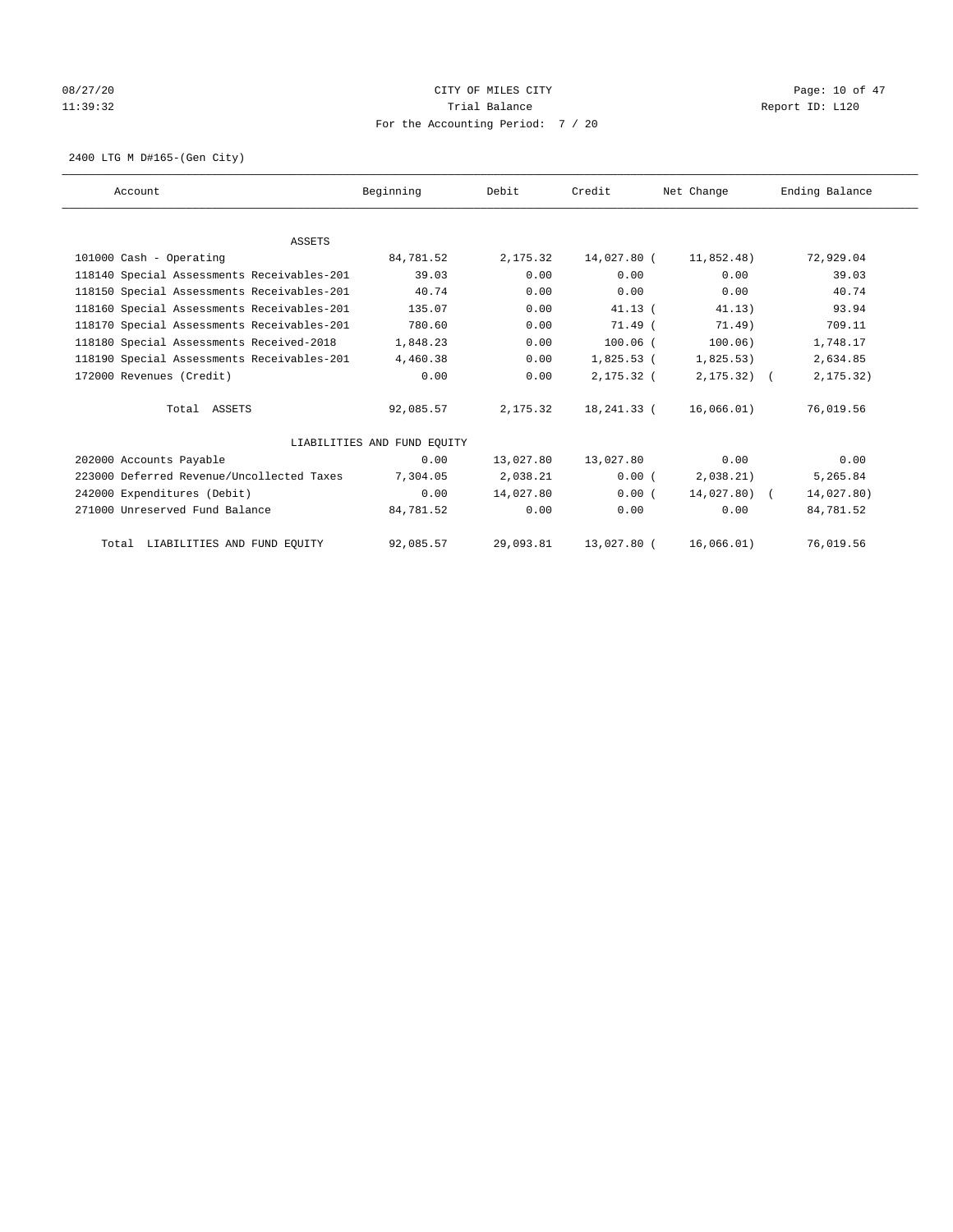# 08/27/20 Page: 11 of 47 11:39:32 Report ID: L120 For the Accounting Period: 7 / 20

## 2420 LTG M D#167-(MilesAddn Etc)

| Account                                    | Beginning                   | Debit    | Credit       | Net Change   | Ending Balance |
|--------------------------------------------|-----------------------------|----------|--------------|--------------|----------------|
|                                            |                             |          |              |              |                |
| <b>ASSETS</b>                              |                             |          |              |              |                |
| 101000 Cash - Operating                    | 21,721.66                   | 161.87   | $2,646.20$ ( | 2,484.33)    | 19,237.33      |
| 118170 Special Assessments Receivables-201 | 0.04                        | 0.00     | 0.00         | 0.00         | 0.04           |
| 118180 Special Assessments Received-2018   | 329.30                      | 0.00     | 0.00         | 0.00         | 329.30         |
| 118190 Special Assessments Receivables-201 | 497.88                      | 0.00     | 154.36 (     | 154.36)      | 343.52         |
| 172000 Revenues (Credit)                   | 0.00                        | 0.00     | 161.87 (     | $161.87$ ) ( | 161.87)        |
| Total ASSETS                               | 22,548.88                   | 161.87   | $2,962.43$ ( | $2,800.56$ ) | 19,748.32      |
|                                            | LIABILITIES AND FUND EQUITY |          |              |              |                |
| 202000 Accounts Payable                    | 0.00                        | 1,646.20 | 1,646.20     | 0.00         | 0.00           |
| 223000 Deferred Revenue/Uncollected Taxes  | 827.22                      | 154.36   | 0.00(        | 154.36)      | 672.86         |
| 242000 Expenditures (Debit)                | 0.00                        | 2,646.20 | 0.00(        | $2,646.20$ ( | 2,646.20)      |
| 271000 Unreserved Fund Balance             | 21,721.66                   | 0.00     | 0.00         | 0.00         | 21,721.66      |
| Total LIABILITIES AND FUND EQUITY          | 22,548.88                   | 4,446.76 | 1,646.20 (   | $2,800.56$ ) | 19,748.32      |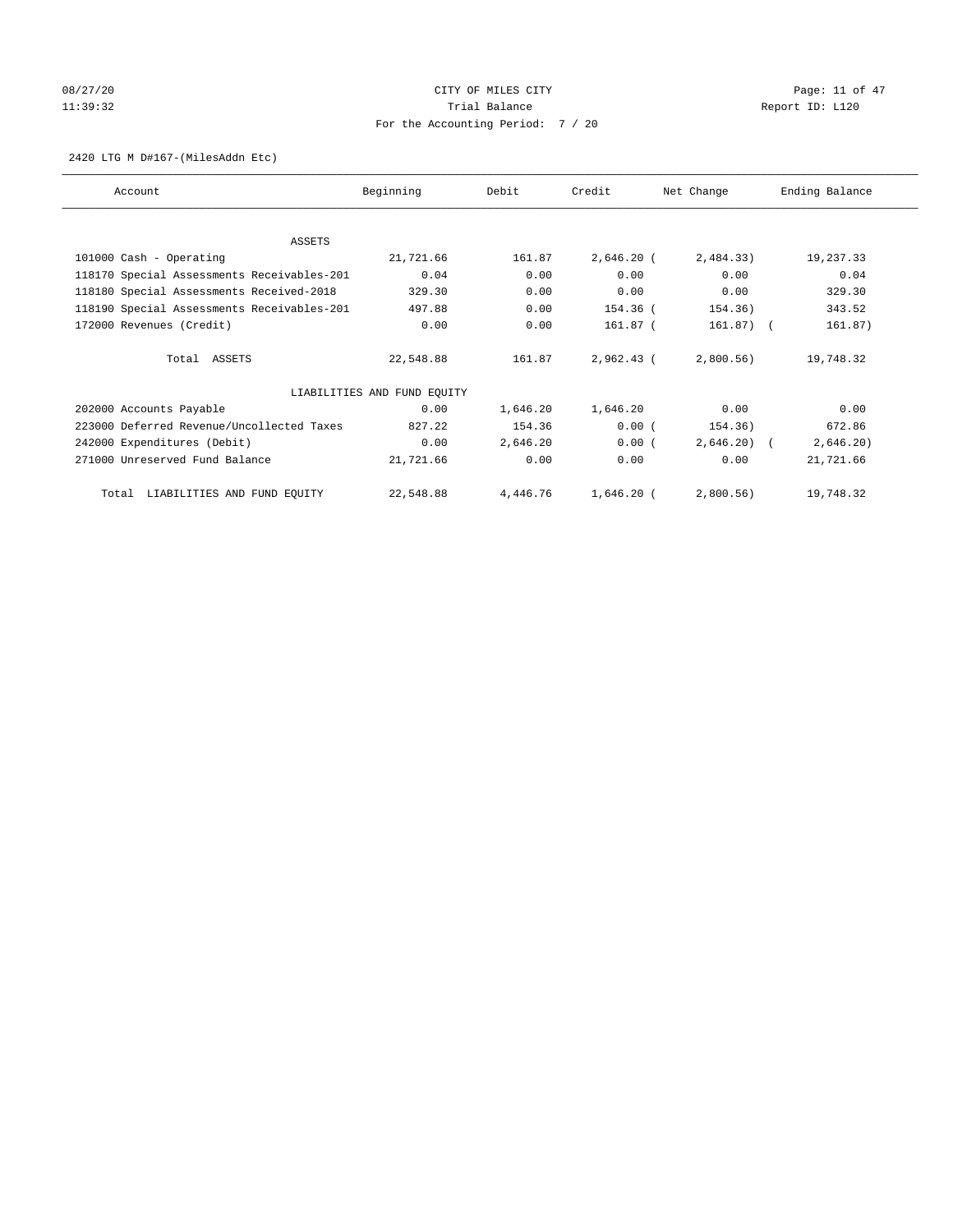# 08/27/20 Page: 12 of 47 11:39:32 Report ID: L120 For the Accounting Period: 7 / 20

2430 LTG M D#171-(Balsam Est)

| Account                              | Beginning                   | Debit    | Credit     | Net Change           | Ending Balance |
|--------------------------------------|-----------------------------|----------|------------|----------------------|----------------|
|                                      |                             |          |            |                      |                |
|                                      | ASSETS                      |          |            |                      |                |
| $101000$ Cash - Operating            | 4,266.30                    | 0.00     | 1,173.74 ( | 1, 173.74)           | 3,092.56       |
| Total ASSETS                         | 4,266.30                    | 0.00     | 1,173.74 ( | 1, 173.74)           | 3,092.56       |
|                                      | LIABILITIES AND FUND EQUITY |          |            |                      |                |
| 202000 Accounts Payable              | 0.00                        | 173.74   | 173.74     | 0.00                 | 0.00           |
| 242000 Expenditures (Debit)          | 0.00                        | 1,173.74 | 0.00(      | 1, 173.74)<br>$\sim$ | 1, 173. 74)    |
| 271000 Unreserved Fund Balance       | 4,266.30                    | 0.00     | 0.00       | 0.00                 | 4,266.30       |
| LIABILITIES AND FUND EQUITY<br>Total | 4,266.30                    | 1,347.48 | 173.74 (   | 1, 173.74)           | 3,092.56       |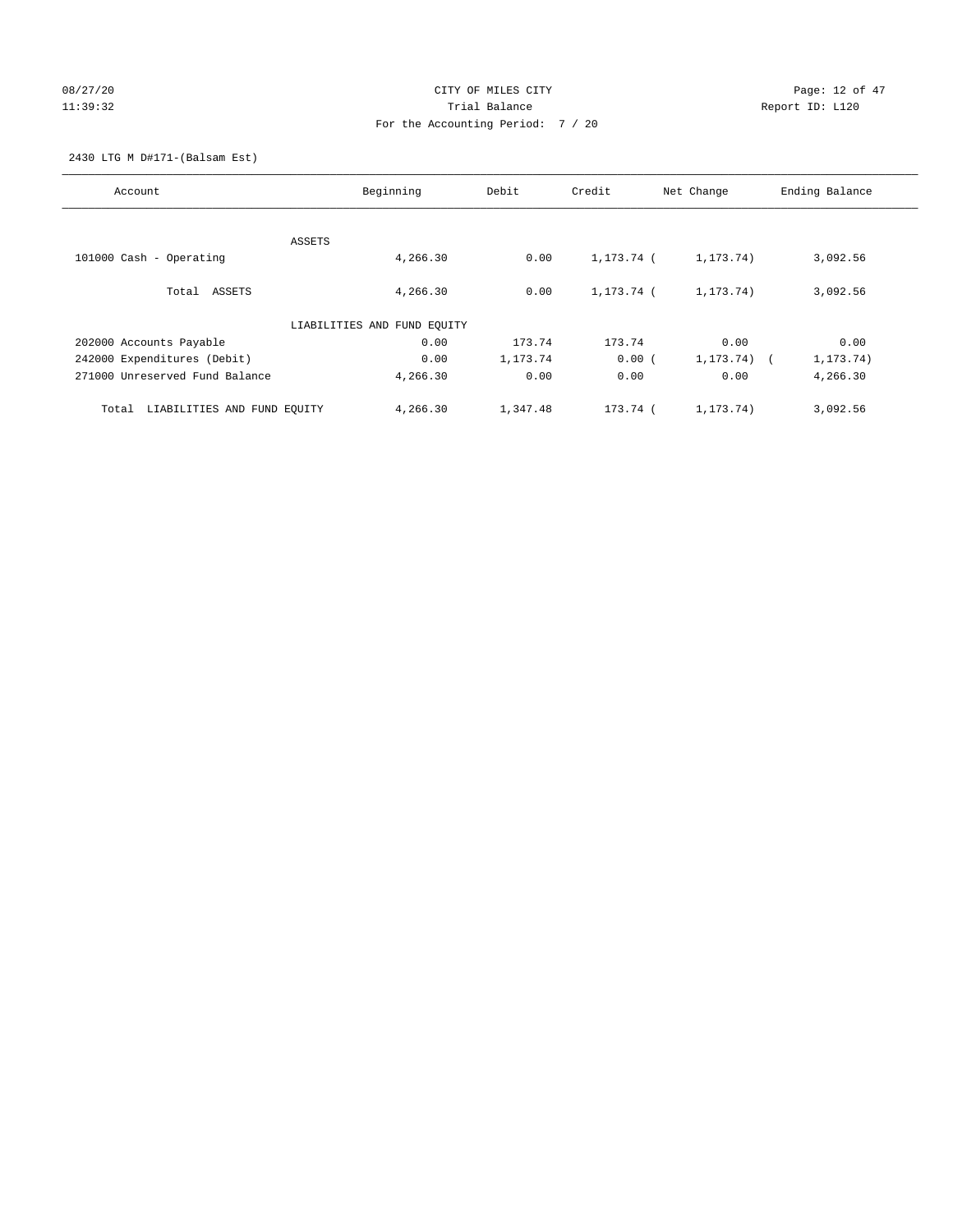# 08/27/20 Page: 13 of 47 11:39:32 Report ID: L120 For the Accounting Period: 7 / 20

2440 LTG M D#172-(Main Str)

| Account                                    | Beginning                   | Debit    | Credit       | Net Change   | Ending Balance |
|--------------------------------------------|-----------------------------|----------|--------------|--------------|----------------|
|                                            |                             |          |              |              |                |
| ASSETS                                     |                             |          |              |              |                |
| 101000 Cash - Operating                    | 9,367.46                    | 0.00     | 2,569.47 (   | 2,569.47)    | 6,797.99       |
| 118190 Special Assessments Receivables-201 | 273.16                      | 0.00     | 0.00         | 0.00         | 273.16         |
| Total ASSETS                               | 9,640.62                    | 0.00     | $2.569.47$ ( | 2,569.47)    | 7,071.15       |
|                                            | LIABILITIES AND FUND EQUITY |          |              |              |                |
| 202000 Accounts Payable                    | 0.00                        | 1,569.47 | 1,569.47     | 0.00         | 0.00           |
| 223000 Deferred Revenue/Uncollected Taxes  | 273.16                      | 0.00     | 0.00         | 0.00         | 273.16         |
| 242000 Expenditures (Debit)                | 0.00                        | 2,569.47 | 0.00(        | $2,569.47$ ( | 2,569.47)      |
| 271000 Unreserved Fund Balance             | 9,367.46                    | 0.00     | 0.00         | 0.00         | 9,367.46       |
| LIABILITIES AND FUND EQUITY<br>Total       | 9,640.62                    | 4,138.94 | 1,569.47 (   | 2,569.47)    | 7,071.15       |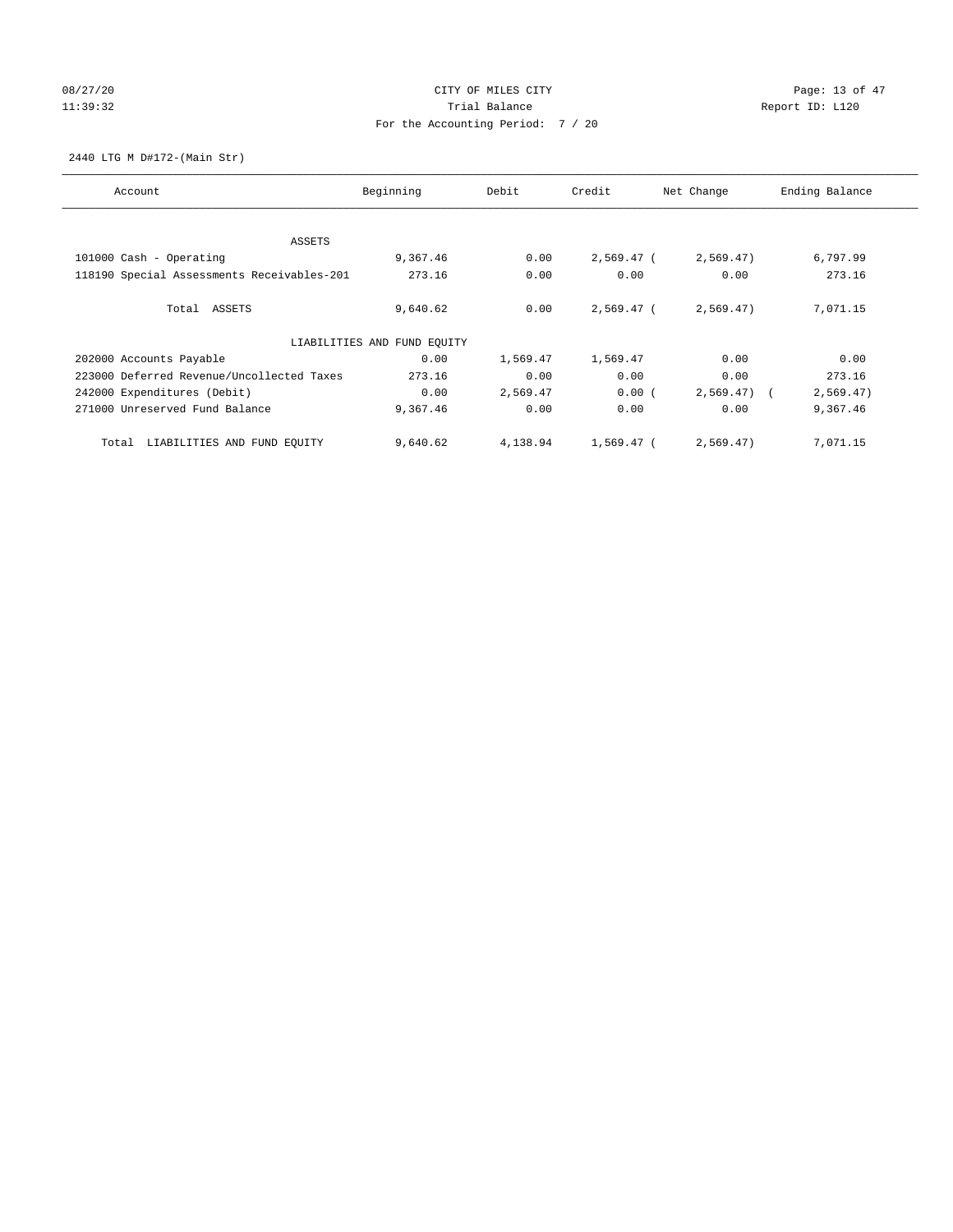# 08/27/20 Page: 14 of 47 11:39:32 Report ID: L120 For the Accounting Period: 7 / 20

2450 LTG M D#195-(SG-Trico)

| Account                                    | Beginning                   | Debit    | Credit     | Net Change     | Ending Balance |
|--------------------------------------------|-----------------------------|----------|------------|----------------|----------------|
| <b>ASSETS</b>                              |                             |          |            |                |                |
| 101000 Cash - Operating                    | 5,227.55                    | 27.35    | 1,401.84 ( | 1,374.49)      | 3,853.06       |
| 118190 Special Assessments Receivables-201 | 26.08                       | 0.00     | $26.08$ (  | 26.08)         | 0.00           |
| 172000 Revenues (Credit)                   | 0.00                        | 0.00     | 27.35(     | $27.35)$ (     | 27.35)         |
| Total ASSETS                               | 5,253.63                    | 27.35    | 1,455.27 ( | 1,427.92)      | 3,825.71       |
|                                            | LIABILITIES AND FUND EQUITY |          |            |                |                |
| 202000 Accounts Payable                    | 0.00                        | 401.84   | 401.84     | 0.00           | 0.00           |
| 223000 Deferred Revenue/Uncollected Taxes  | 26.08                       | 26.08    | 0.00(      | 26.08)         | 0.00           |
| 242000 Expenditures (Debit)                | 0.00                        | 1,401.84 | 0.00(      | $1,401.84$ ) ( | 1,401.84)      |
| 271000 Unreserved Fund Balance             | 5,227.55                    | 0.00     | 0.00       | 0.00           | 5,227.55       |
| LIABILITIES AND FUND EQUITY<br>Total       | 5,253.63                    | 1,829.76 | 401.84 (   | 1,427.92)      | 3,825.71       |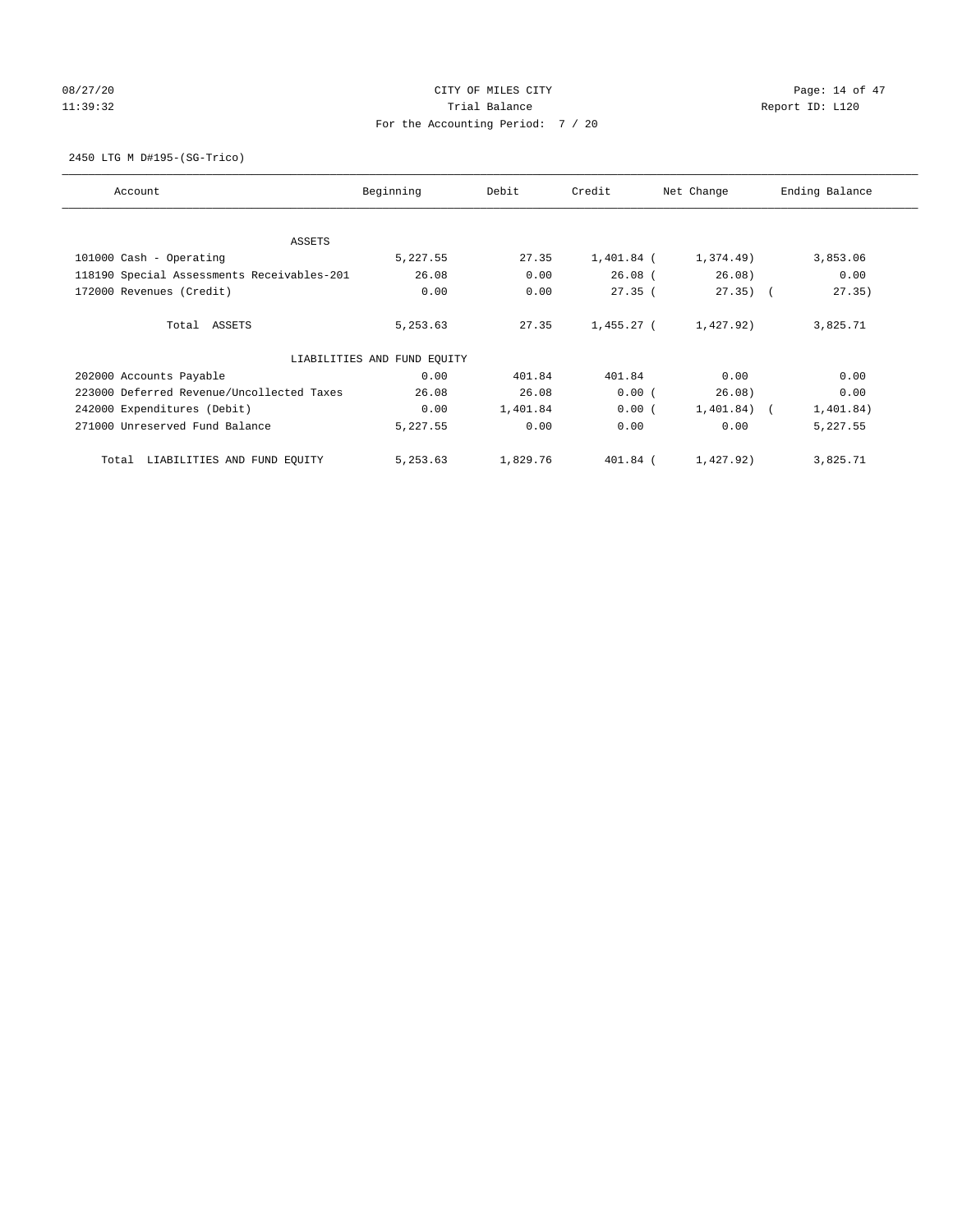# 08/27/20 Page: 15 of 47 11:39:32 Report ID: L120 For the Accounting Period: 7 / 20

## 2470 LTG M D#202-(SG-MDU&NV)

| Account                                    | Beginning                   | Debit    | Credit       | Net Change | Ending Balance |
|--------------------------------------------|-----------------------------|----------|--------------|------------|----------------|
|                                            |                             |          |              |            |                |
| <b>ASSETS</b><br>101000 Cash - Operating   | 5,098.19                    | 74.18    | $1,448.58$ ( | 1,374.40)  | 3,723.79       |
|                                            | 131.04                      | 0.00     | 0.00         | 0.00       | 131.04         |
| 118180 Special Assessments Received-2018   |                             |          |              |            |                |
| 118190 Special Assessments Receivables-201 | 526.97                      | 0.00     | 70.74 (      | 70.74)     | 456.23         |
| 172000 Revenues (Credit)                   | 0.00                        | 0.00     | 74.18 (      | 74.18)     | 74.18)         |
|                                            |                             |          |              |            |                |
| Total ASSETS                               | 5,756.20                    | 74.18    | 1,593.50 (   | 1, 519.32) | 4,236.88       |
|                                            | LIABILITIES AND FUND EQUITY |          |              |            |                |
| 202000 Accounts Payable                    | 0.00                        | 448.58   | 448.58       | 0.00       | 0.00           |
| 223000 Deferred Revenue/Uncollected Taxes  | 658.01                      | 70.74    | 0.00(        | 70.74)     | 587.27         |
| 242000 Expenditures (Debit)                | 0.00                        | 1,448.58 | 0.00(        | 1,448.58)  | 1,448.58)      |
| 271000 Unreserved Fund Balance             | 5,098.19                    | 0.00     | 0.00         | 0.00       | 5,098.19       |
| LIABILITIES AND FUND EQUITY<br>Total       | 5,756.20                    | 1,967.90 | 448.58 (     | 1, 519.32) | 4,236.88       |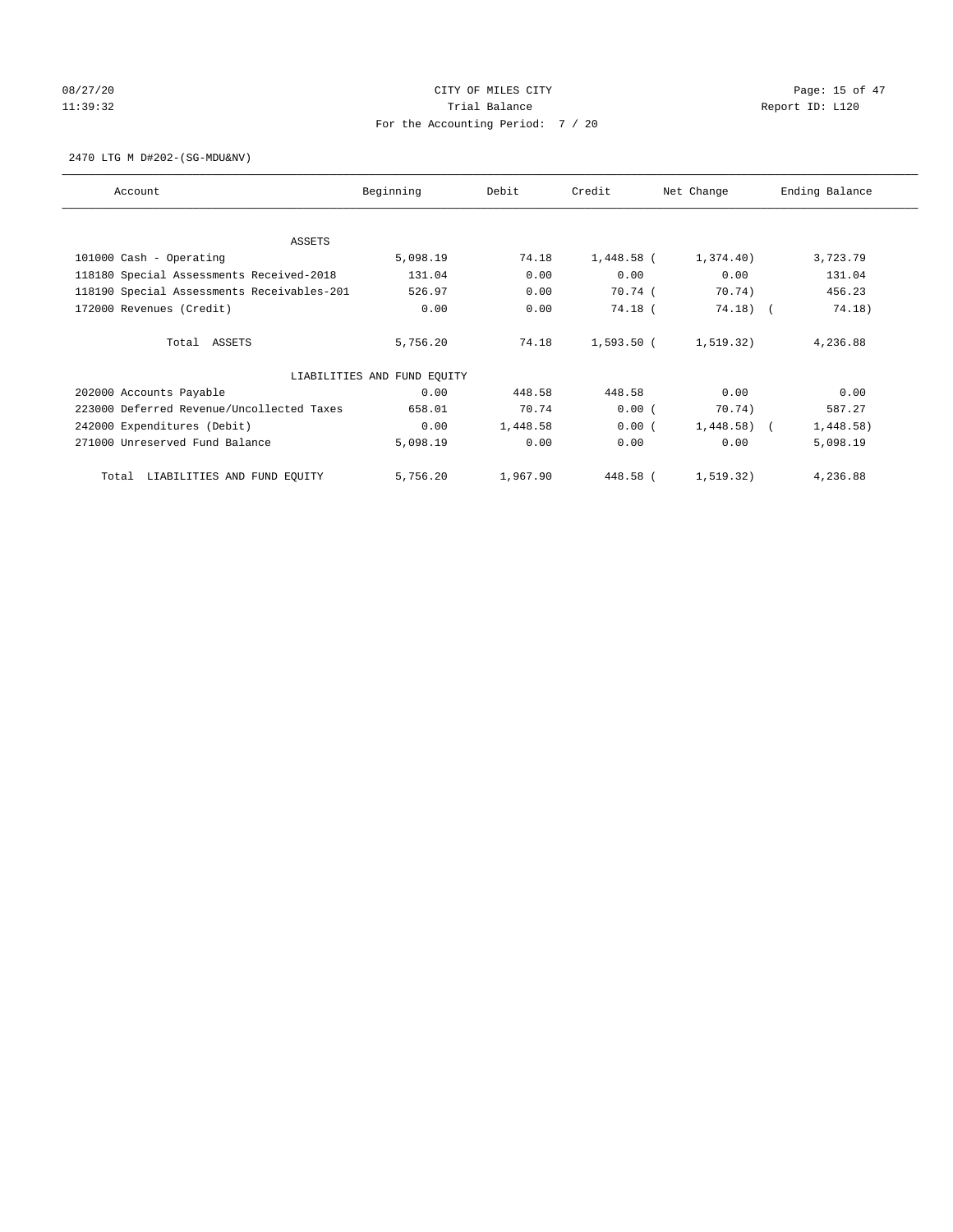# 08/27/20 Page: 16 of 47 11:39:32 Trial Balance Report ID: L120 For the Accounting Period: 7 / 20

## 2480 LTG M M#173-(Milestown Estates)

| Account                              | Beginning                   | Debit  |            | Net Change        | Ending Balance |
|--------------------------------------|-----------------------------|--------|------------|-------------------|----------------|
|                                      |                             |        |            |                   |                |
|                                      | ASSETS                      |        |            |                   |                |
| 101000 Cash - Operating              | 1,108.08                    | 0.00   | $403.08$ ( | 403.08)           | 705.00         |
| Total ASSETS                         | 1,108.08                    | 0.00   | $403.08$ ( | $403.08$ )        | 705.00         |
|                                      | LIABILITIES AND FUND EQUITY |        |            |                   |                |
| 202000 Accounts Payable              | 0.00                        | 153.08 | 153.08     | 0.00              | 0.00           |
| 242000 Expenditures (Debit)          | 0.00                        | 403.08 | 0.00(      | 403.08)<br>$\sim$ | 403.08)        |
| 271000 Unreserved Fund Balance       | 1,108.08                    | 0.00   | 0.00       | 0.00              | 1,108.08       |
| LIABILITIES AND FUND EQUITY<br>Total | 1,108.08                    | 556.16 | $153.08$ ( | $403.08$ )        | 705.00         |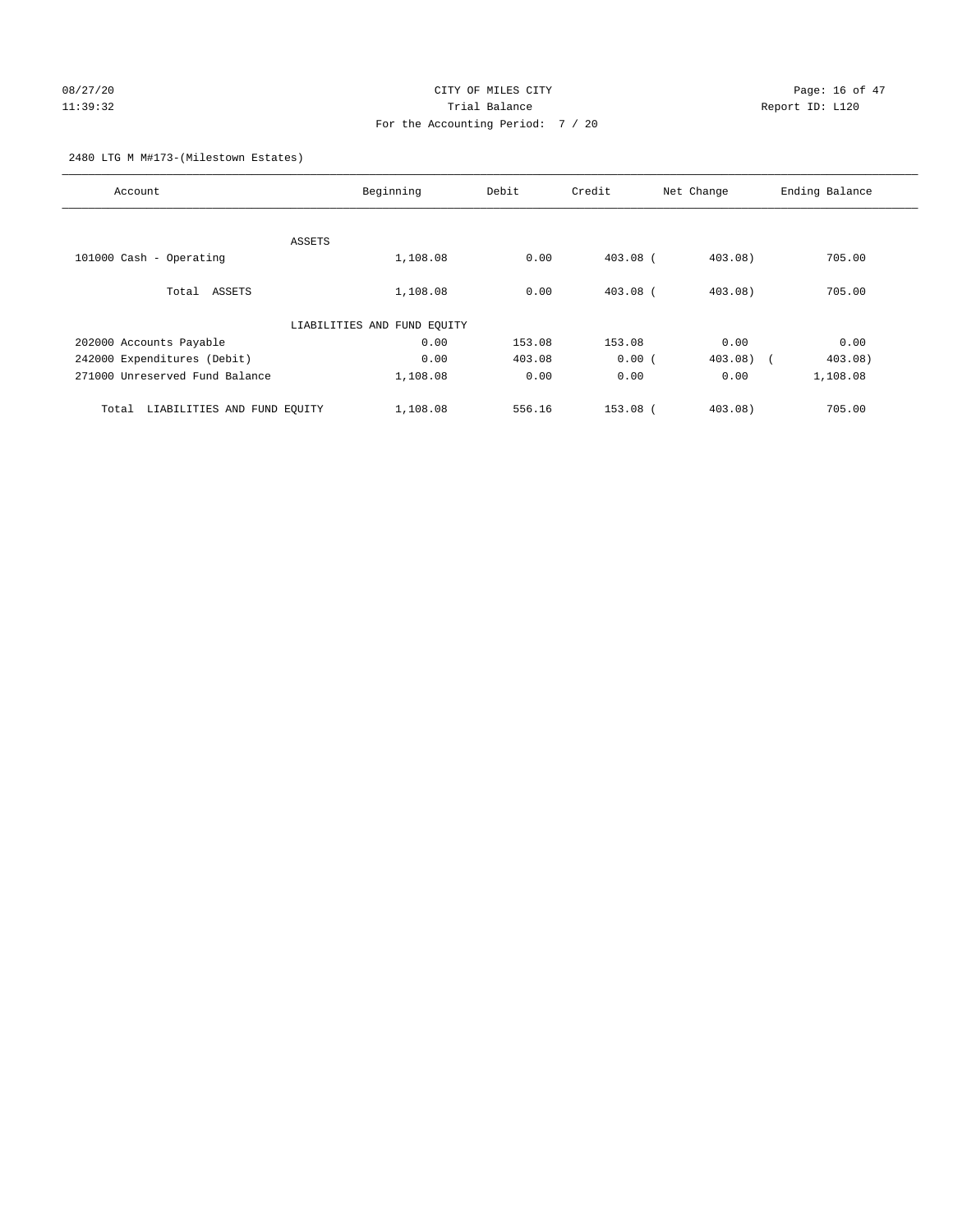# 08/27/20 Page: 17 of 47 11:39:32 Report ID: L120 For the Accounting Period: 7 / 20

2510 STR MAINT DIST #204

| Account                                    | Beginning                   | Debit      | Credit        | Net Change     | Ending Balance |
|--------------------------------------------|-----------------------------|------------|---------------|----------------|----------------|
|                                            |                             |            |               |                |                |
| <b>ASSETS</b>                              |                             |            |               |                |                |
| 101000 Cash - Operating                    | 443,022.34                  | 23, 274.48 | 100,034.09 (  | 76,759.61)     | 366, 262.73    |
| 118130 Special Assessments Receivable 2013 | 32.59                       | 0.00       | 0.00          | 0.00           | 32.59          |
| 118140 Special Assessments Receivables-201 | 31.99                       | 0.00       | 0.00          | 0.00           | 31.99          |
| 118150 Special Assessments Receivables-201 | 34.52                       | 0.00       | 0.00          | 0.00           | 34.52          |
| 118160 Special Assessments Receivables-201 | 757.61                      | 0.00       | $264.43$ (    | 264.43)        | 493.18         |
| 118170 Special Assessments Receivables-201 | 2,099.22                    | 0.00       | $413.00$ (    | 413.00)        | 1,686.22       |
| 118180 Special Assessments Received-2018   | 9,946.33                    | 0.00       | 530.74 (      | 530.74)        | 9,415.59       |
| 118190 Special Assessments Receivables-201 | 33,766.26                   | 0.00       | 12,279.96 (   | 12,279.96)     | 21,486.30      |
| 172000 Revenues (Credit)                   | 0.00                        | 0.00       | 23, 274. 48 ( | 23, 274. 48) ( | 23, 274. 48)   |
| Total ASSETS                               | 489,690.86                  | 23, 274.48 | 136,796.70 (  | 113,522.22)    | 376,168.64     |
|                                            | LIABILITIES AND FUND EQUITY |            |               |                |                |
| 202000 Accounts Payable                    | 19,756.75                   | 60,880.26  | 60,880.26     | 0.00           | 19,756.75      |
| 223000 Deferred Revenue/Uncollected Taxes  | 46,668.53                   | 13,488.13  | 0.00(         | 13,488.13)     | 33,180.40      |
| 242000 Expenditures (Debit)                | 0.00                        | 100,034.09 | 0.00(         | $100,034.09$ ( | 100,034.09)    |
| 271000 Unreserved Fund Balance             | 423, 265.58                 | 0.00       | 0.00          | 0.00           | 423, 265.58    |
| Total LIABILITIES AND FUND EQUITY          | 489,690.86                  | 174,402.48 | $60,880.26$ ( | 113,522.22)    | 376,168.64     |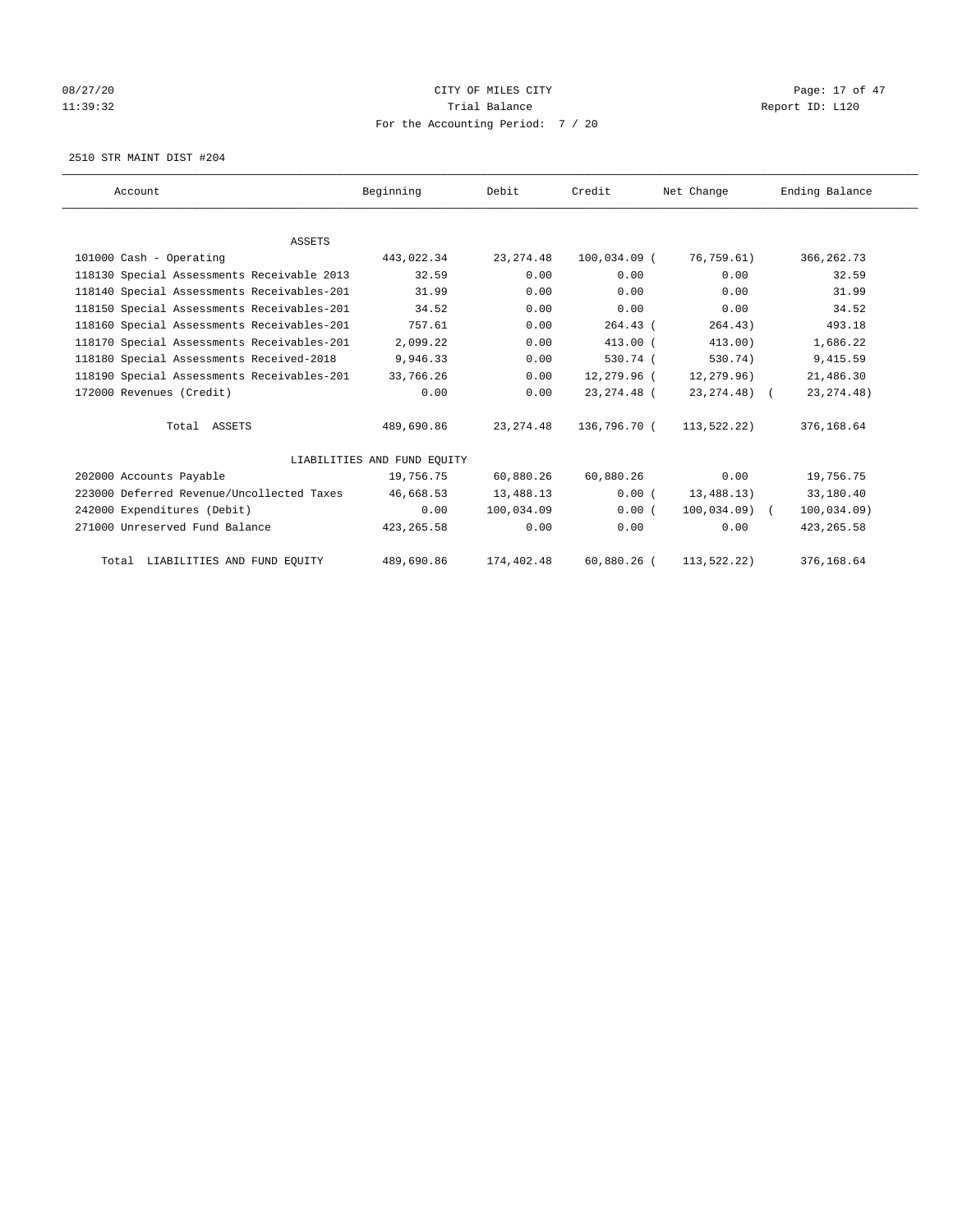# 08/27/20 Page: 18 of 47 11:39:32 Report ID: L120 For the Accounting Period: 7 / 20

2520 STR MAINT DIST #205

| Account                                    | Beginning                   | Debit      | Credit       | Net Change    | Ending Balance |
|--------------------------------------------|-----------------------------|------------|--------------|---------------|----------------|
|                                            |                             |            |              |               |                |
| <b>ASSETS</b>                              |                             |            |              |               |                |
| 101000 Cash - Operating                    | 235,887.45                  | 4,463.66   | 17,905.41 (  | 13,441.75)    | 222, 445.70    |
| 118140 Special Assessments Receivables-201 | 214.50                      | 0.00       | 0.00         | 0.00          | 214.50         |
| 118150 Special Assessments Receivables-201 | 210.08                      | 0.00       | 0.00         | 0.00          | 210.08         |
| 118160 Special Assessments Receivables-201 | 317.14                      | 0.00       | 0.00         | 0.00          | 317.14         |
| 118170 Special Assessments Receivables-201 | 1,646.90                    | 0.00       | 0.00         | 0.00          | 1,646.90       |
| 118180 Special Assessments Received-2018   | 4,621.89                    | 0.00       | $105.54$ (   | 105.54)       | 4,516.35       |
| 118190 Special Assessments Receivables-201 | 5,444.10                    | 0.00       | $2,016.61$ ( | 2,016.61)     | 3,427.49       |
| 172000 Revenues (Credit)                   | 0.00                        | 0.00       | 4,463.66 (   | $4,463.66$ (  | $4,463.66$ )   |
| Total ASSETS                               | 248, 342, 06                | 4,463.66   | 24,491.22 (  | 20,027.56)    | 228, 314.50    |
|                                            | LIABILITIES AND FUND EQUITY |            |              |               |                |
| 202000 Accounts Payable                    | 0.00                        | 7,446.88   | 7.446.88     | 0.00          | 0.00           |
| 223000 Deferred Revenue/Uncollected Taxes  | 12,454.45                   | 2,122.15   | 0.00(        | 2, 122.15)    | 10,332.30      |
| 242000 Expenditures (Debit)                | 0.00                        | 17,905.41  | 0.00(        | $17,905.41$ ( | 17,905.41)     |
| 271000 Unreserved Fund Balance             | 235,887.61                  | 0.00       | 0.00         | 0.00          | 235,887.61     |
| Total LIABILITIES AND FUND EQUITY          | 248,342.06                  | 27, 474.44 | 7,446.88 (   | 20,027.56     | 228, 314.50    |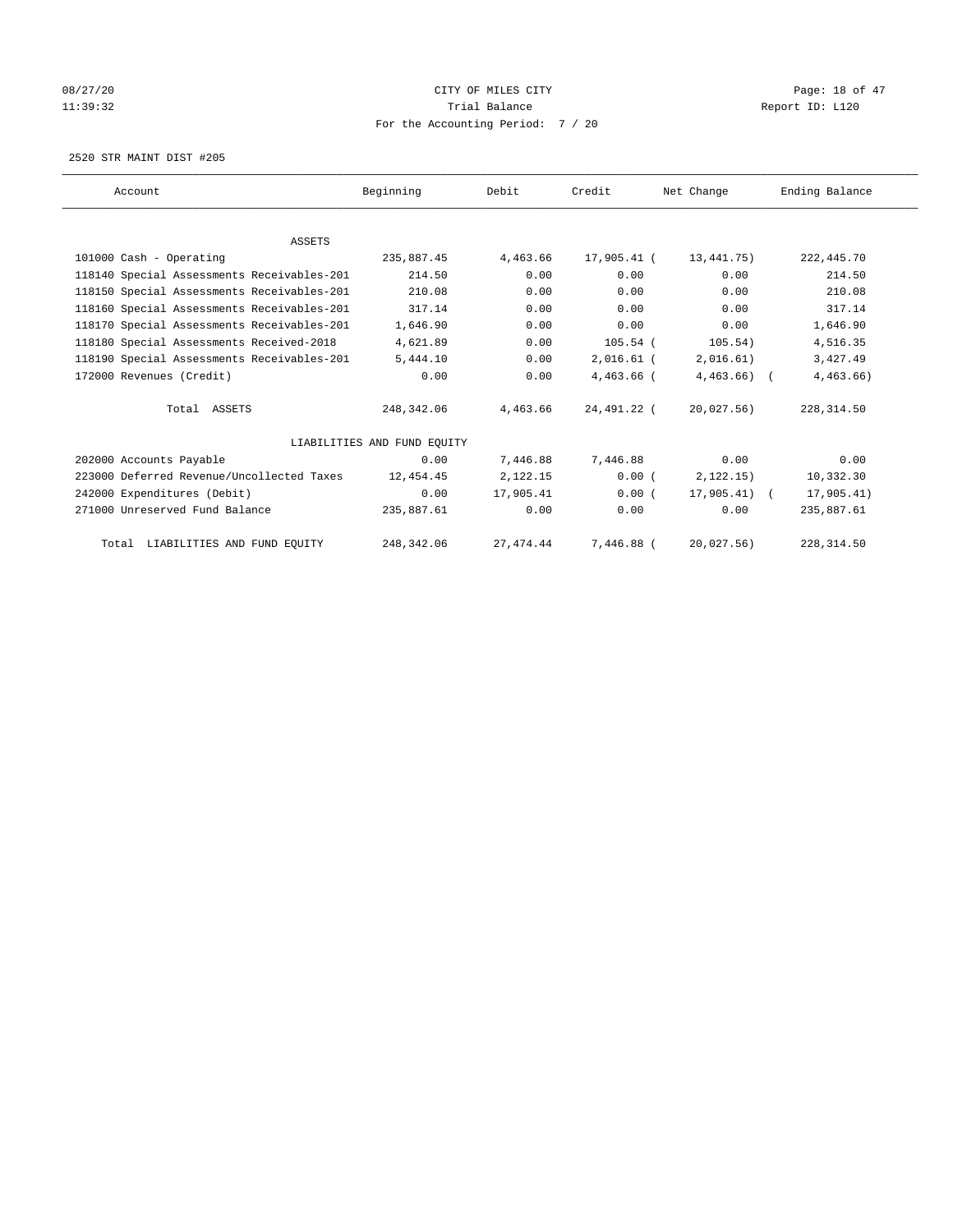# 08/27/20 Page: 19 of 47 11:39:32 Report ID: L120 For the Accounting Period: 7 / 20

## 2540 STR MAINT DIST#207-(MILESTOWN ESTATES)

| Account                              | Beginning                   | Debit  | Credit    | Net Change   | Ending Balance |
|--------------------------------------|-----------------------------|--------|-----------|--------------|----------------|
|                                      |                             |        |           |              |                |
| ASSETS                               |                             |        |           |              |                |
| 101000 Cash - Operating              | 5,477.75                    | 0.00   | 454.57 (  | 454.57)      | 5,023.18       |
|                                      |                             |        |           |              |                |
| Total ASSETS                         | 5,477.75                    | 0.00   | 454.57 (  | 454.57)      | 5,023.18       |
|                                      |                             |        |           |              |                |
|                                      | LIABILITIES AND FUND EQUITY |        |           |              |                |
| 202000 Accounts Payable              | 0.00                        | 63.16  | 63.16     | 0.00         | 0.00           |
| 242000 Expenditures (Debit)          | 0.00                        | 454.57 | 0.00(     | $454.57$ ) ( | 454.57)        |
| 271000 Unreserved Fund Balance       | 5,477.75                    | 0.00   | 0.00      | 0.00         | 5,477.75       |
|                                      |                             |        |           |              |                |
| LIABILITIES AND FUND EQUITY<br>Total | 5,477.75                    | 517.73 | $63.16$ ( | 454.57)      | 5,023.18       |
|                                      |                             |        |           |              |                |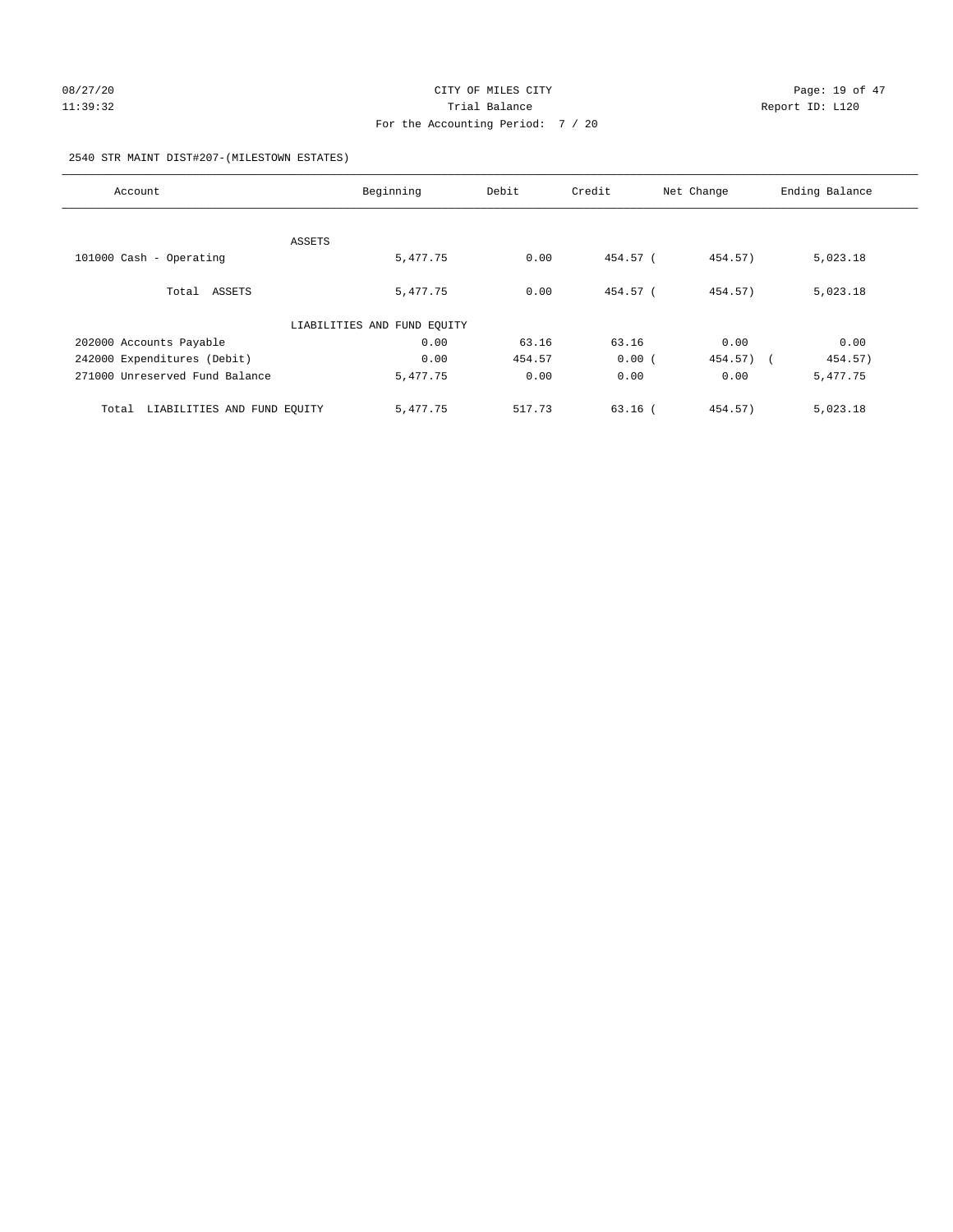| 08/27/20 |  |  |          |
|----------|--|--|----------|
|          |  |  | 11:39:32 |

# CITY OF MILES CITY GALLES CITY Rage: 20 of 47 Page: 20 of 47 11:39:32 Report ID: L120 For the Accounting Period: 7 / 20

## 2701 Fire Grants

| Account                              | Beginning                   | Debit | Credit | Net Change | Ending Balance |
|--------------------------------------|-----------------------------|-------|--------|------------|----------------|
| ASSETS                               |                             |       |        |            |                |
| 101000 Cash - Operating              | 6,108.70                    | 0.00  | 0.00   | 0.00       | 6,108.70       |
| Total ASSETS                         | 6,108.70                    | 0.00  | 0.00   | 0.00       | 6,108.70       |
|                                      | LIABILITIES AND FUND EQUITY |       |        |            |                |
| 271000 Unreserved Fund Balance       | 6,108.70                    | 0.00  | 0.00   | 0.00       | 6,108.70       |
| LIABILITIES AND FUND EQUITY<br>Total | 6,108.70                    | 0.00  | 0.00   | 0.00       | 6,108.70       |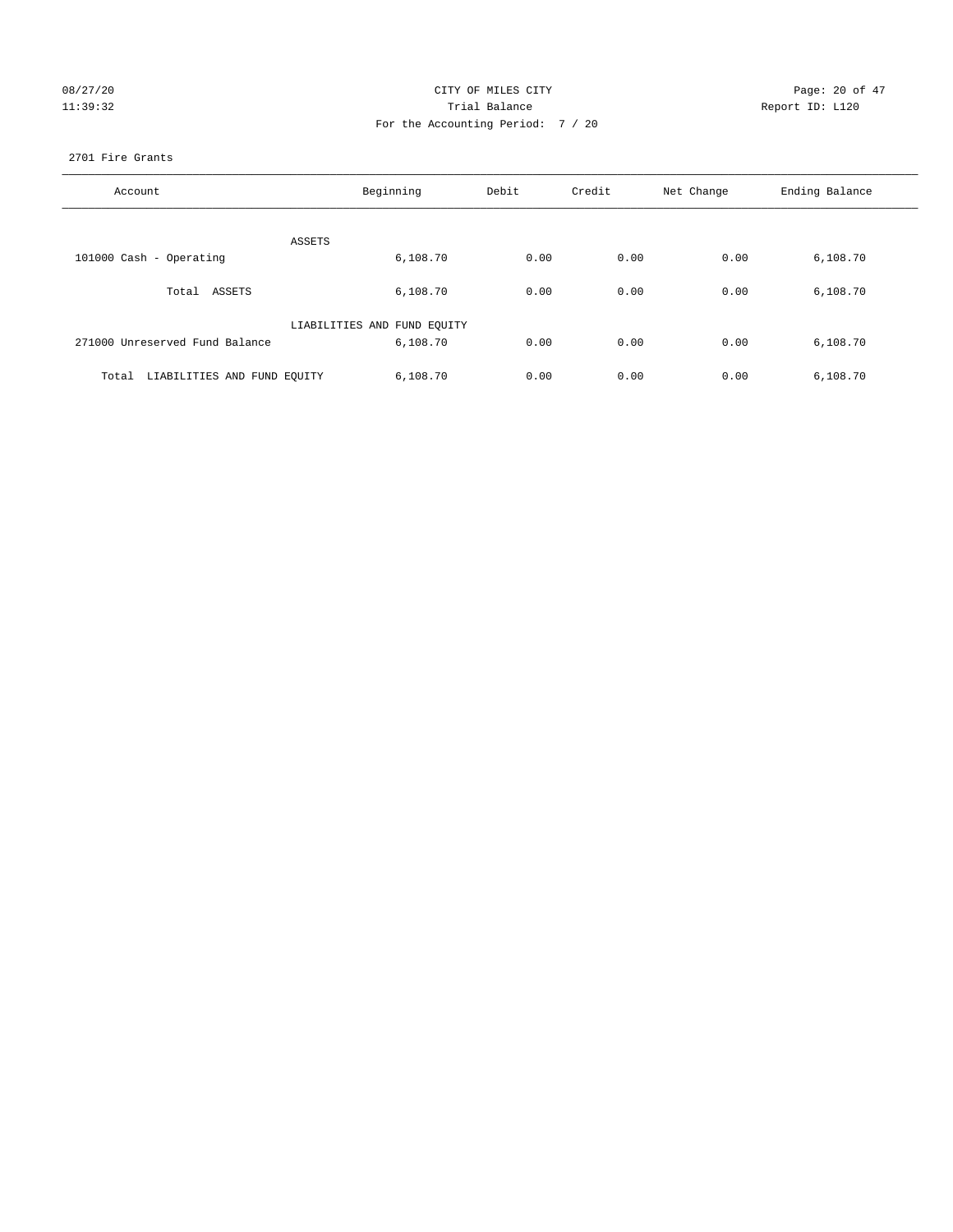# 08/27/20 Page: 21 of 47 11:39:32 Report ID: L120 For the Accounting Period: 7 / 20

## 2820 GAS TAX

| Account                              | Beginning                   |            | Credit<br>Debit |                | Ending Balance |  |
|--------------------------------------|-----------------------------|------------|-----------------|----------------|----------------|--|
| ASSETS                               |                             |            |                 |                |                |  |
| 101000 Cash - Operating              | 0.16                        | 14, 183.99 | 204.33          | 13,979.66      | 13,979.82      |  |
| 172000 Revenues (Credit)             | 0.00                        | 0.00       | 14,183.99 (     | 14,183.99) (   | 14, 183. 99)   |  |
| ASSETS<br>Total                      | 0.16                        | 14, 183.99 | 14,388.32 (     | $204.33)$ (    | 204.17)        |  |
|                                      | LIABILITIES AND FUND EQUITY |            |                 |                |                |  |
| 242000 Expenditures (Debit)          | 0.00                        | 204.33     | 0.00(           | $204.33$ ) $($ | 204.33)        |  |
| 271000 Unreserved Fund Balance       | 0.16                        | 0.00       | 0.00            | 0.00           | 0.16           |  |
| LIABILITIES AND FUND EQUITY<br>Total | 0.16                        | 204.33     | 0.00(           | 204.33)        | 204.17)        |  |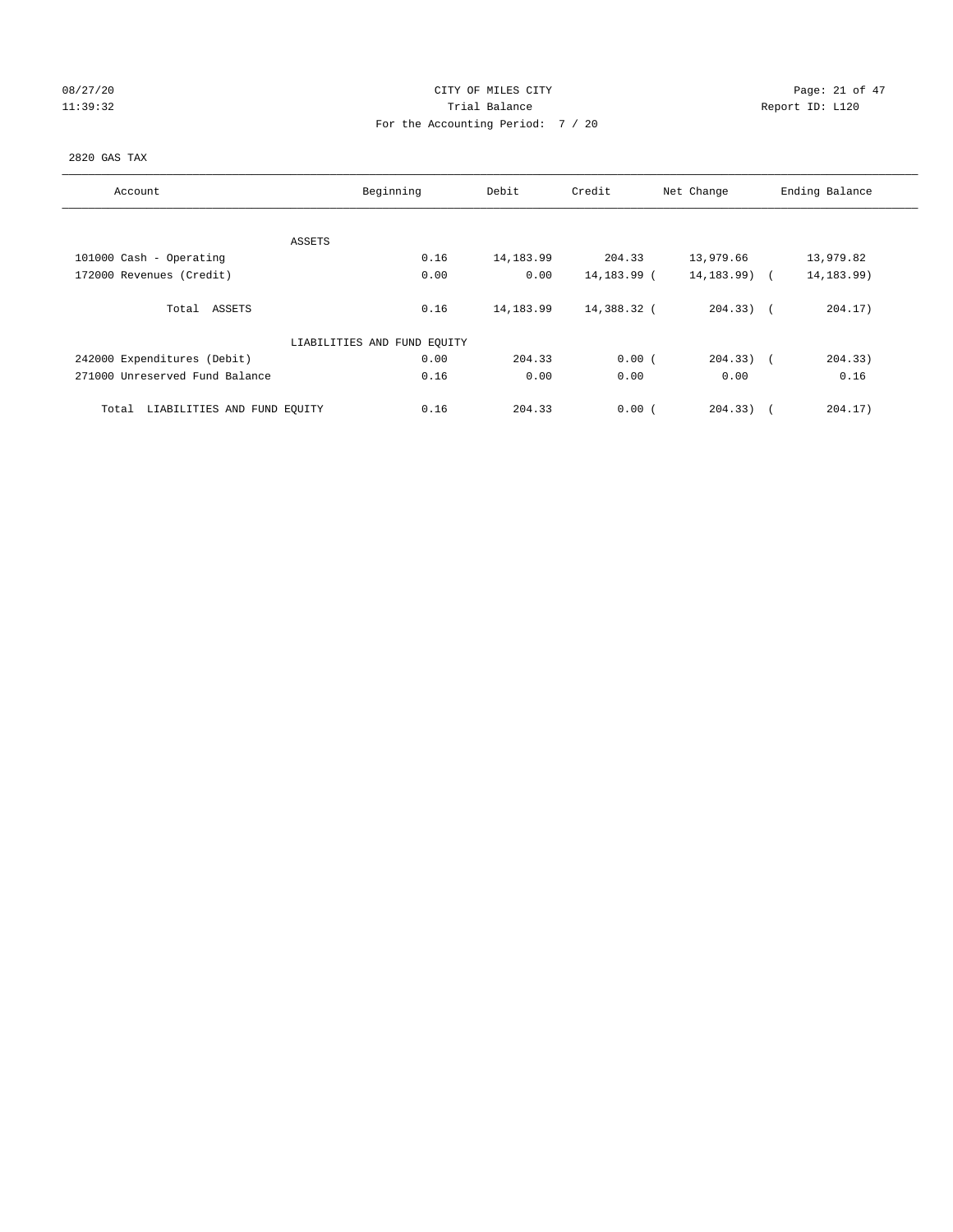# 08/27/20 Page: 22 of 47 11:39:32 Report ID: L120 For the Accounting Period: 7 / 20

## 2821 HB473- Fuel Tax

| Account                              | Beginning                   |            | Debit | Credit<br>Net Change |      | Ending Balance |
|--------------------------------------|-----------------------------|------------|-------|----------------------|------|----------------|
|                                      |                             |            |       |                      |      |                |
|                                      | ASSETS                      |            |       |                      |      |                |
| 101000 Cash - Operating              |                             | 89,800.00) | 0.00  | 0.00                 | 0.00 | 89,800.00)     |
| 102131 Restricted Cash- HB473        |                             | 89,801.09  | 0.00  | 0.00                 | 0.00 | 89,801.09      |
| Total<br>ASSETS                      |                             | 1.09       | 0.00  | 0.00                 | 0.00 | 1.09           |
|                                      | LIABILITIES AND FUND EQUITY |            |       |                      |      |                |
| 271000 Unreserved Fund Balance       |                             | 1.09       | 0.00  | 0.00                 | 0.00 | 1.09           |
| LIABILITIES AND FUND EQUITY<br>Total |                             | 1.09       | 0.00  | 0.00                 | 0.00 | 1.09           |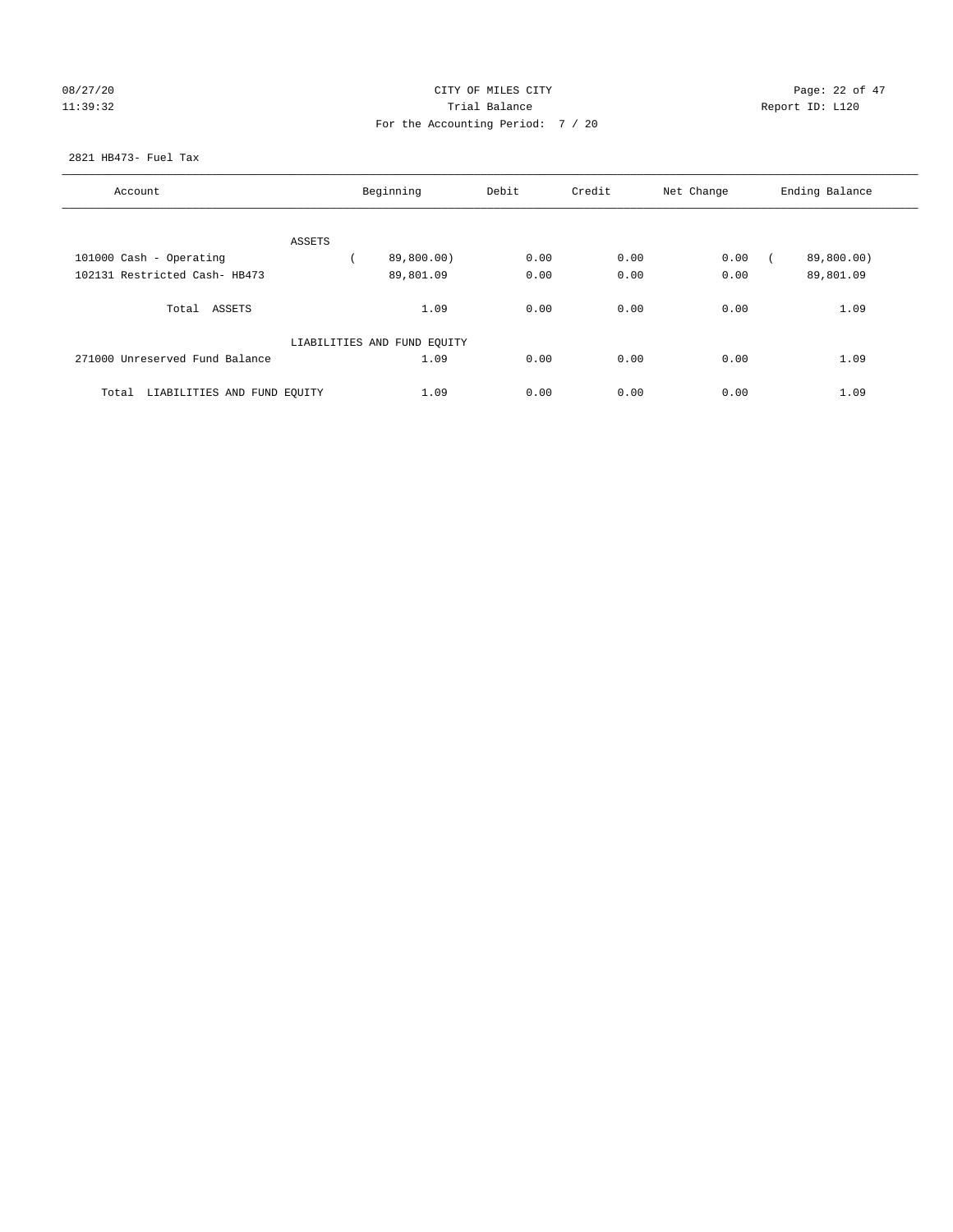# 08/27/20 Page: 23 of 47 11:39:32 Trial Balance Report ID: L120 For the Accounting Period: 7 / 20

2850 Southeastern Montana Dispatch-911

| Account                              | Beginning                   | Debit     | Credit       | Net Change              | Ending Balance |
|--------------------------------------|-----------------------------|-----------|--------------|-------------------------|----------------|
| ASSETS                               |                             |           |              |                         |                |
| 101000 Cash - Operating              | 146,276.87                  | 0.00      | $9,846.30$ ( | 9,846.30)               | 136,430.57     |
| Total ASSETS                         | 146,276.87                  | 0.00      | $9,846.30$ ( | 9,846.30)               | 136,430.57     |
|                                      | LIABILITIES AND FUND EQUITY |           |              |                         |                |
| 202000 Accounts Payable              | 0.00                        | 9,846.30  | 9,846.30     | 0.00                    | 0.00           |
| 242000 Expenditures (Debit)          | 0.00                        | 9,846.30  | 0.00(        | 9,846.30)<br>$\sqrt{2}$ | 9,846.30)      |
| 271000 Unreserved Fund Balance       | 146,276.87                  | 0.00      | 0.00         | 0.00                    | 146,276.87     |
| LIABILITIES AND FUND EQUITY<br>Total | 146,276.87                  | 19,692.60 | $9,846.30$ ( | 9,846.30)               | 136,430.57     |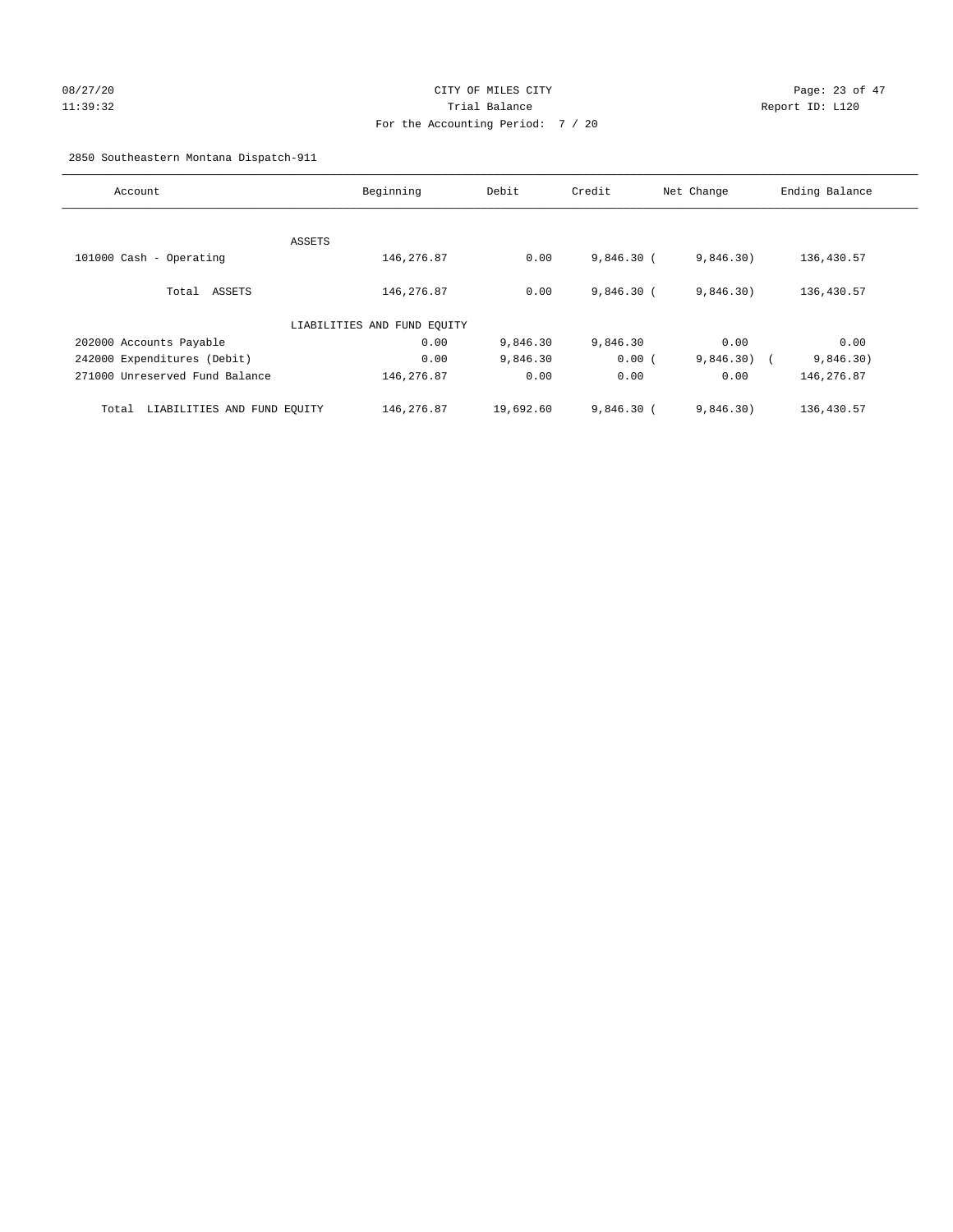# 08/27/20 Page: 24 of 47 11:39:32 Report ID: L120 For the Accounting Period: 7 / 20

#### 2880 LIBRARY GRANTS

| Account                                    | Beginning                   | Debit    | Credit       | Net Change   | Ending Balance |
|--------------------------------------------|-----------------------------|----------|--------------|--------------|----------------|
|                                            |                             |          |              |              |                |
| ASSETS                                     |                             |          |              |              |                |
| 101000 Cash - Operating                    | 413.00                      | 0.00     | 0.00         | 0.00         | 413.00         |
| 101003 Cash - per capita                   | 20,733.11                   | 0.00     | $1,598.00$ ( | 1,598.00     | 19, 135. 11    |
| 101020 Cash - Partners Program             | 30,620.70                   | 0.00     | $196.50$ (   | 196.50)      | 30,424.20      |
| 101021 Cash-One Time Endowments            | 1,784.09                    | 0.00     | 0.00         | 0.00         | 1,784.09       |
| 101030 Cash - Sagebrush Fed/Base Grant     | 16,388.66                   | 0.00     | 0.00         | 0.00         | 16,388.66      |
| 101032 Cash- Library Board of Trustees Mul | 84,050.97                   | 0.00     | 0.00         | 0.00         | 84,050.97      |
| Total ASSETS                               | 153,990.53                  | 0.00     | 1,794.50 (   | 1,794.50)    | 152,196.03     |
|                                            | LIABILITIES AND FUND EQUITY |          |              |              |                |
| 202000 Accounts Payable                    | 0.00                        | 1,794.50 | 1,794.50     | 0.00         | 0.00           |
| 242000 Expenditures (Debit)                | 0.00                        | 1,794.50 | 0.00(        | $1,794.50$ ( | 1,794.50)      |
| 271000 Unreserved Fund Balance             | 153,990.53                  | 0.00     | 0.00         | 0.00         | 153,990.53     |
| LIABILITIES AND FUND EQUITY<br>Total       | 153,990.53                  | 3,589.00 | 1,794.50 (   | 1,794.50)    | 152,196.03     |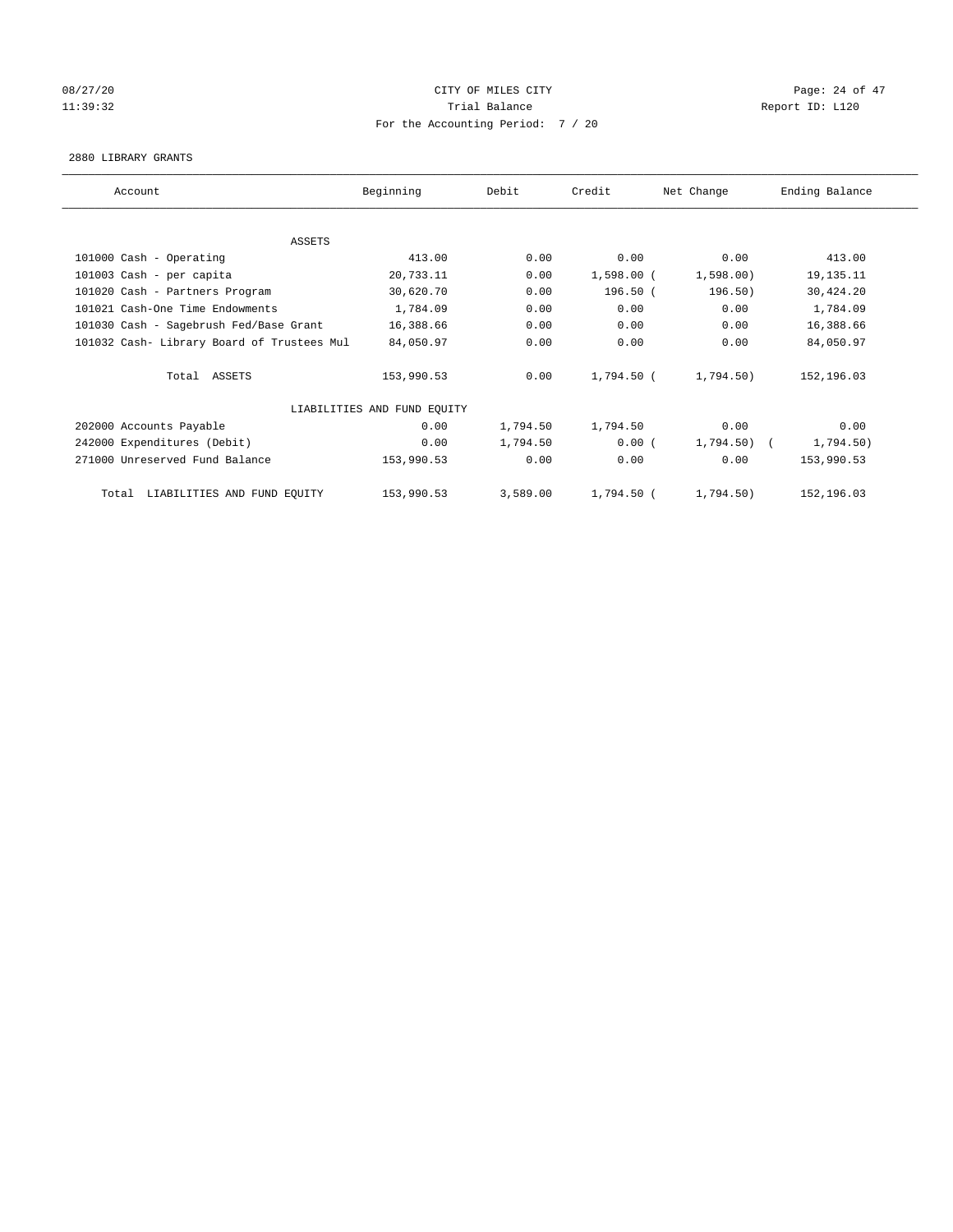# 08/27/20 Page: 25 of 47 11:39:32 Trial Balance Report ID: L120 For the Accounting Period: 7 / 20

2935 Historic Preservation

| Account                              | Beginning                   | Debit  | Credit   | Net Change | Ending Balance |
|--------------------------------------|-----------------------------|--------|----------|------------|----------------|
|                                      |                             |        |          |            |                |
|                                      | ASSETS                      |        |          |            |                |
| $101000$ Cash - Operating            | 20,738.29                   | 0.00   | 294.70 ( | 294.70)    | 20,443.59      |
| Total ASSETS                         | 20,738.29                   | 0.00   | 294.70 ( | 294.70)    | 20,443.59      |
|                                      | LIABILITIES AND FUND EQUITY |        |          |            |                |
| 202000 Accounts Payable              | 0.00                        | 45.07  | 45.07    | 0.00       | 0.00           |
| 242000 Expenditures (Debit)          | 0.00                        | 294.70 | 0.00(    | 294.70) (  | 294.70)        |
| 271000 Unreserved Fund Balance       | 20,738.29                   | 0.00   | 0.00     | 0.00       | 20,738.29      |
| LIABILITIES AND FUND EQUITY<br>Total | 20,738.29                   | 339.77 | 45.07 (  | 294.70)    | 20,443.59      |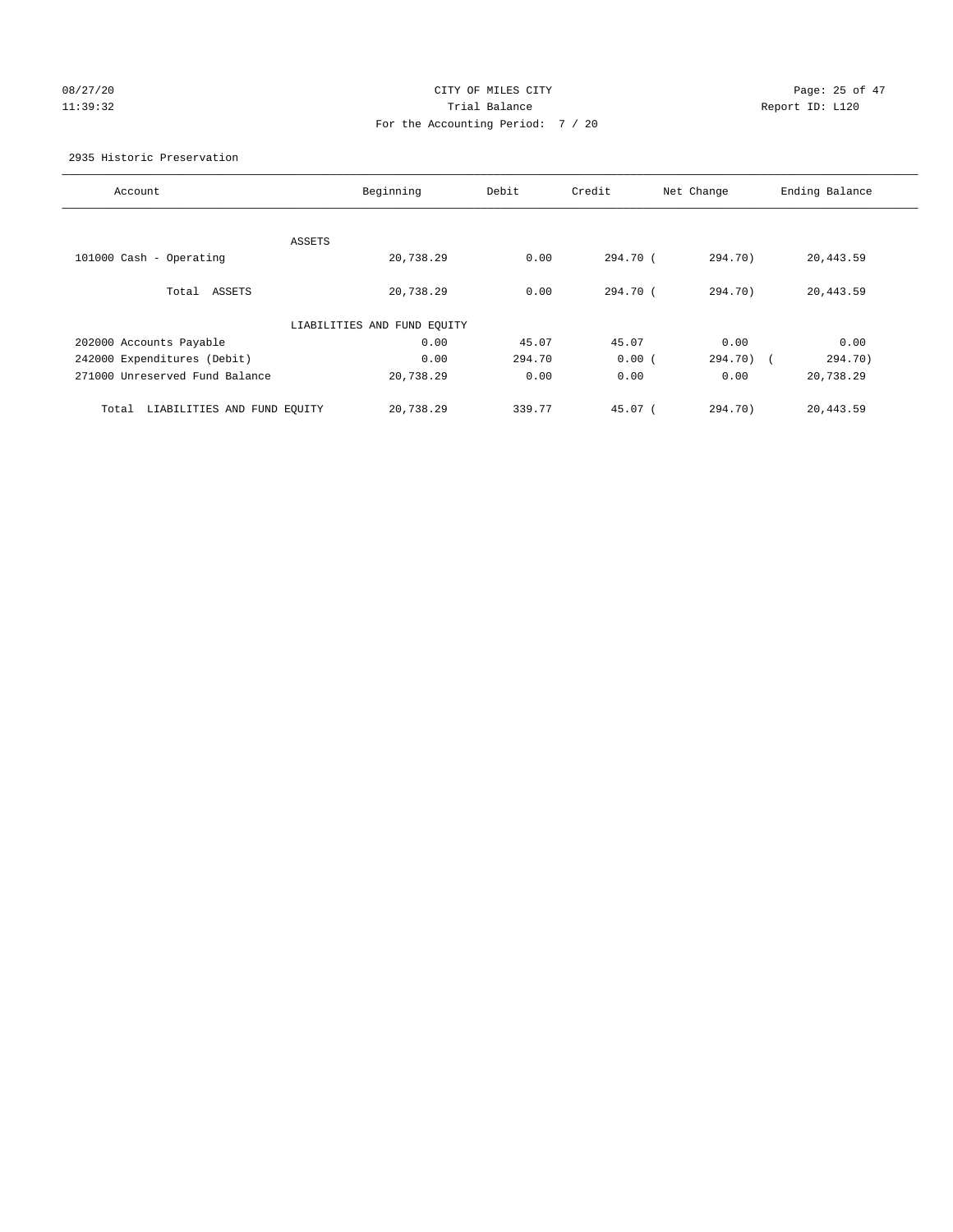# 08/27/20 Page: 26 of 47 11:39:32 Report ID: L120 For the Accounting Period: 7 / 20

2985 RETIRED SENIOR VOLUNTEER PROG (RSVP)

| Account                                    | Beginning                   | Debit     | Credit     | Net Change   | Ending Balance |
|--------------------------------------------|-----------------------------|-----------|------------|--------------|----------------|
| ASSETS                                     |                             |           |            |              |                |
| 101000 Cash - Operating                    | 0.00                        | 0.00      | 7,971.64 ( | 7,971.64) (  | 7,971.64)      |
| 101004 RSVP Non-Federal Cash Operating-Cus | 11,091.39                   | 0.00      | 454.61 (   | 454.61)      | 10,636.78      |
| 101008 RSVP- Custer Excess                 | 11,183.03                   | 0.00      | $50.99$ (  | 50.99)       | 11,132.04      |
| 103100 Petty Cash-                         | 200.00                      | 0.00      | 0.00       | 0.00         | 200.00         |
| Total ASSETS                               | 22,474.42                   | 0.00      | 8,477.24 ( | 8,477.24)    | 13,997.18      |
|                                            | LIABILITIES AND FUND EQUITY |           |            |              |                |
| 202000 Accounts Payable                    | 0.00                        | 2,183.83  | 2,183.83   | 0.00         | 0.00           |
| 242000 Expenditures (Debit)                | 0.00                        | 8,519.95  | 42.71 (    | $8,477.24$ ( | 8,477.24)      |
| 271000 Unreserved Fund Balance             | 22,474.42                   | 0.00      | 0.00       | 0.00         | 22, 474.42     |
| LIABILITIES AND FUND EQUITY<br>Total       | 22,474.42                   | 10,703.78 | 2,226.54 ( | 8,477.24)    | 13,997.18      |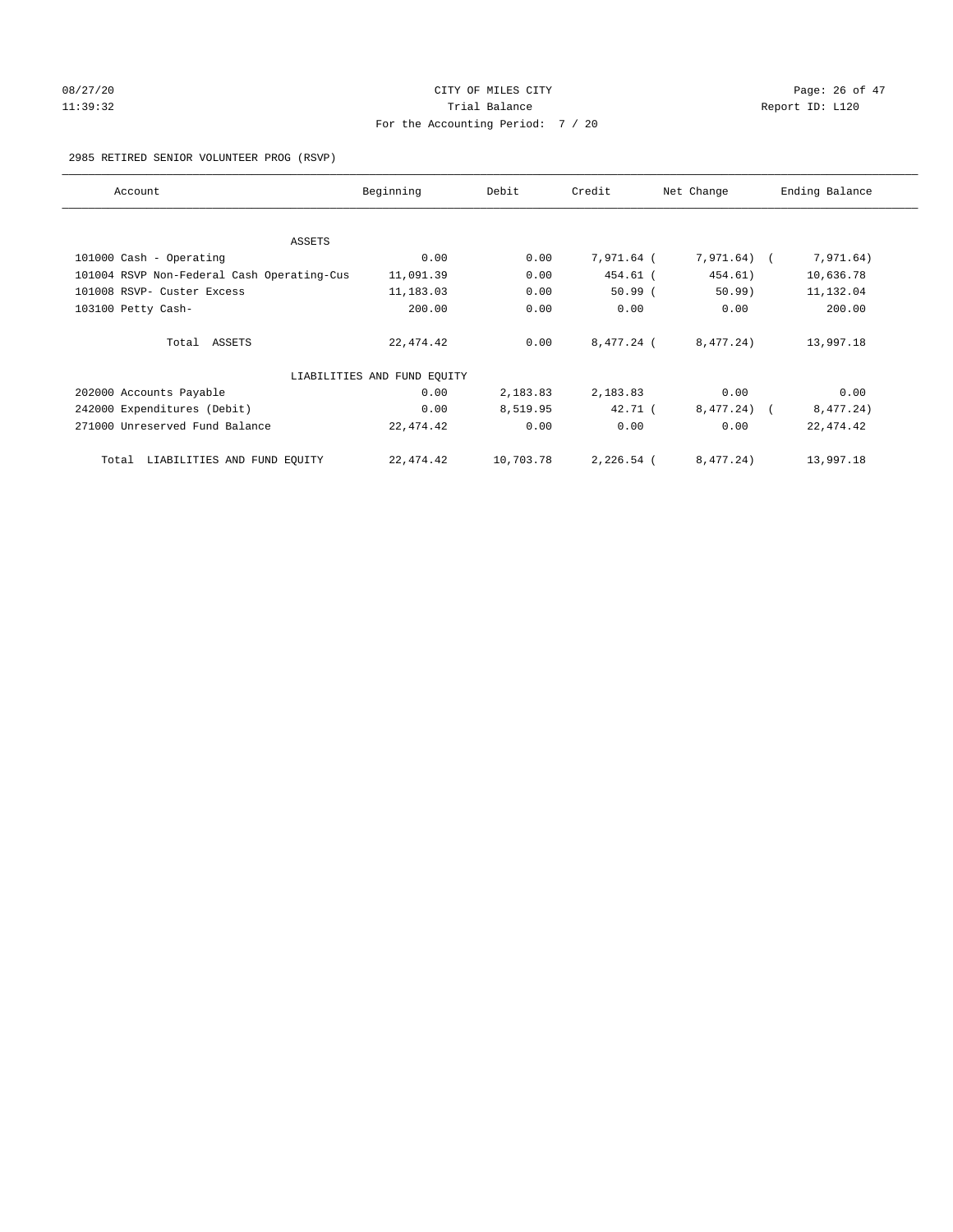# 08/27/20 Page: 27 of 47 11:39:32 Trial Balance Report ID: L120 For the Accounting Period: 7 / 20

3400 SID REVOLVING FUND

| Account                              | Beginning                   | Debit | Credit | Net Change | Ending Balance |
|--------------------------------------|-----------------------------|-------|--------|------------|----------------|
| ASSETS                               |                             |       |        |            |                |
| 101000 Cash - Operating              | 2,985.00                    | 0.00  | 0.00   | 0.00       | 2,985.00       |
| Total ASSETS                         | 2,985.00                    | 0.00  | 0.00   | 0.00       | 2,985.00       |
|                                      | LIABILITIES AND FUND EQUITY |       |        |            |                |
| 271000 Unreserved Fund Balance       | 2,985.00                    | 0.00  | 0.00   | 0.00       | 2,985.00       |
| LIABILITIES AND FUND EQUITY<br>Total | 2,985.00                    | 0.00  | 0.00   | 0.00       | 2,985.00       |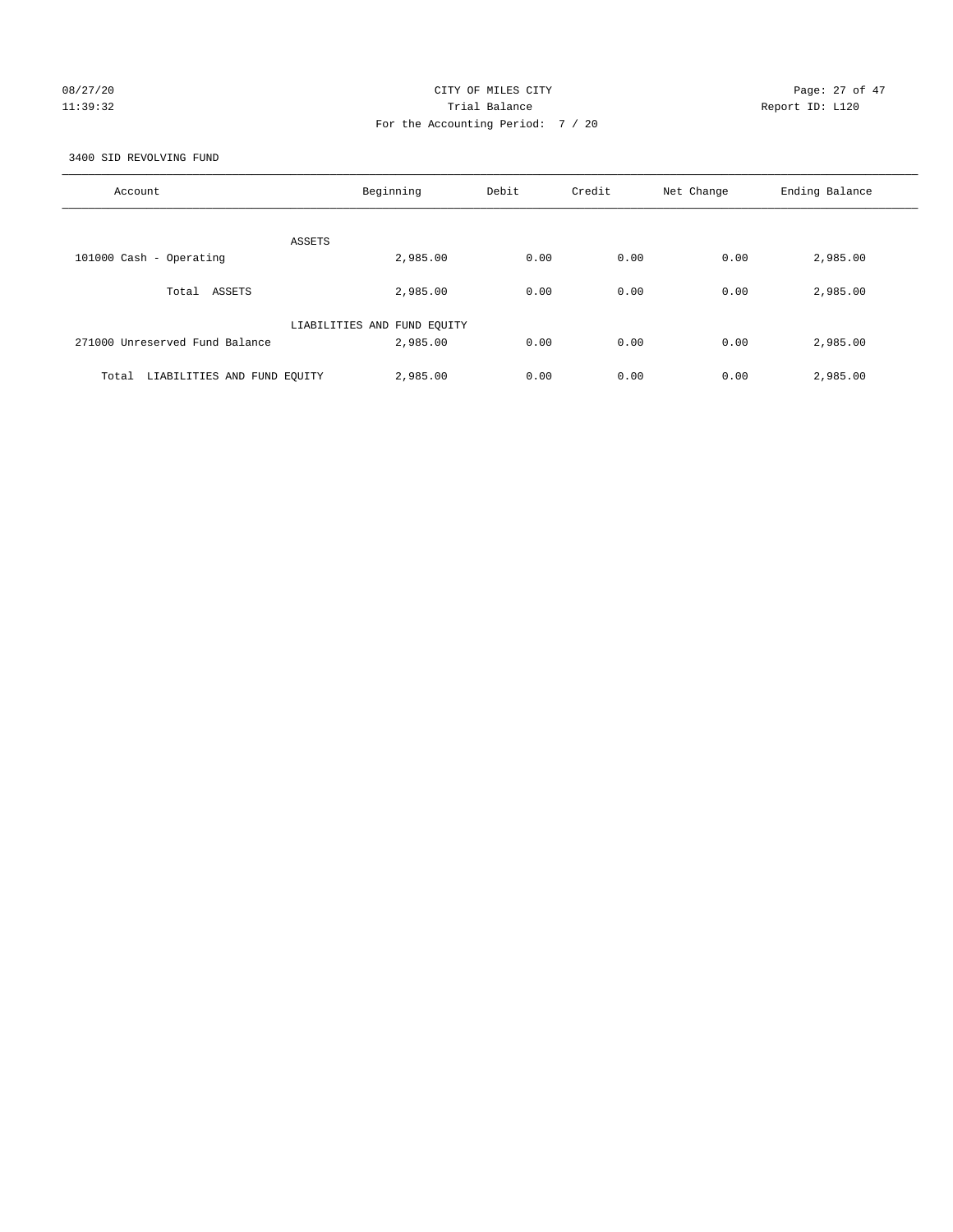# 08/27/20 Page: 28 of 47 11:39:32 Report ID: L120 For the Accounting Period: 7 / 20

## 3670 SID 211

| Account                                   | Beginning                   | Debit | Credit | Net Change | Ending Balance |
|-------------------------------------------|-----------------------------|-------|--------|------------|----------------|
|                                           |                             |       |        |            |                |
| ASSETS                                    |                             |       |        |            |                |
| 101000 Cash - Operating                   | 9,766.70                    | 0.00  | 0.00   | 0.00       | 9,766.70       |
| 119000 Special Assmt Recbl - Deferred     | 31,921.37                   | 0.00  | 0.00   | 0.00       | 31,921.37      |
|                                           |                             |       |        |            |                |
| Total ASSETS                              | 41,688.07                   | 0.00  | 0.00   | 0.00       | 41,688.07      |
|                                           |                             |       |        |            |                |
|                                           | LIABILITIES AND FUND EQUITY |       |        |            |                |
| 223000 Deferred Revenue/Uncollected Taxes | 31,921.37                   | 0.00  | 0.00   | 0.00       | 31,921.37      |
| 271000 Unreserved Fund Balance            | 9,766.70                    | 0.00  | 0.00   | 0.00       | 9,766.70       |
|                                           |                             |       |        |            |                |
| LIABILITIES AND FUND EQUITY<br>Total      | 41,688.07                   | 0.00  | 0.00   | 0.00       | 41,688.07      |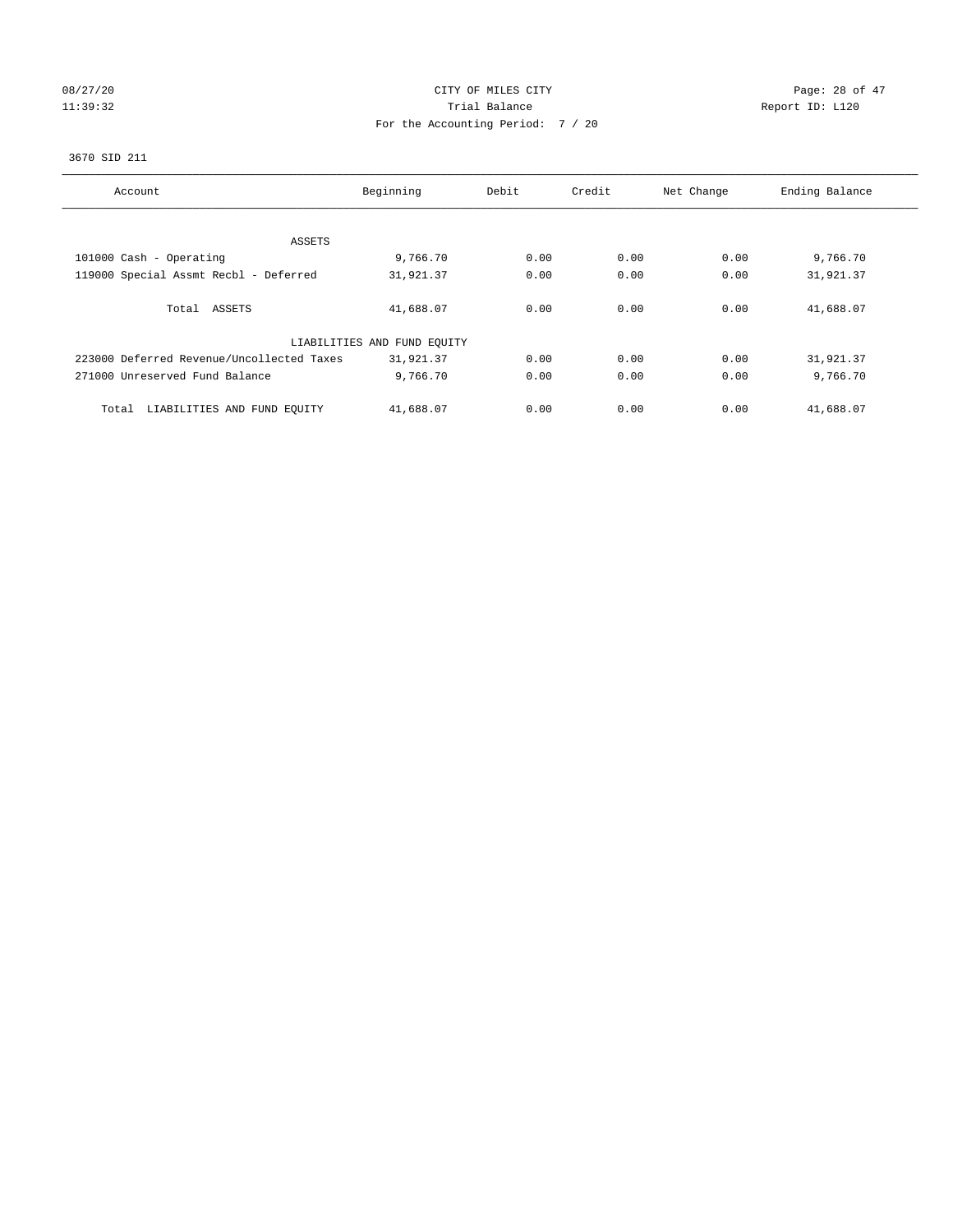4000 General Fund Capitol Improvement Fund

| Account                              | Beginning                   | Debit | Credit | Net Change | Ending Balance |
|--------------------------------------|-----------------------------|-------|--------|------------|----------------|
| ASSETS                               |                             |       |        |            |                |
| 101000 Cash - Operating              | 39,001.41                   | 0.00  | 0.00   | 0.00       | 39,001.41      |
| ASSETS<br>Total                      | 39,001.41                   | 0.00  | 0.00   | 0.00       | 39,001.41      |
|                                      | LIABILITIES AND FUND EQUITY |       |        |            |                |
| 271000 Unreserved Fund Balance       | 39,001.41                   | 0.00  | 0.00   | 0.00       | 39,001.41      |
| Total<br>LIABILITIES AND FUND EQUITY | 39,001.41                   | 0.00  | 0.00   | 0.00       | 39,001.41      |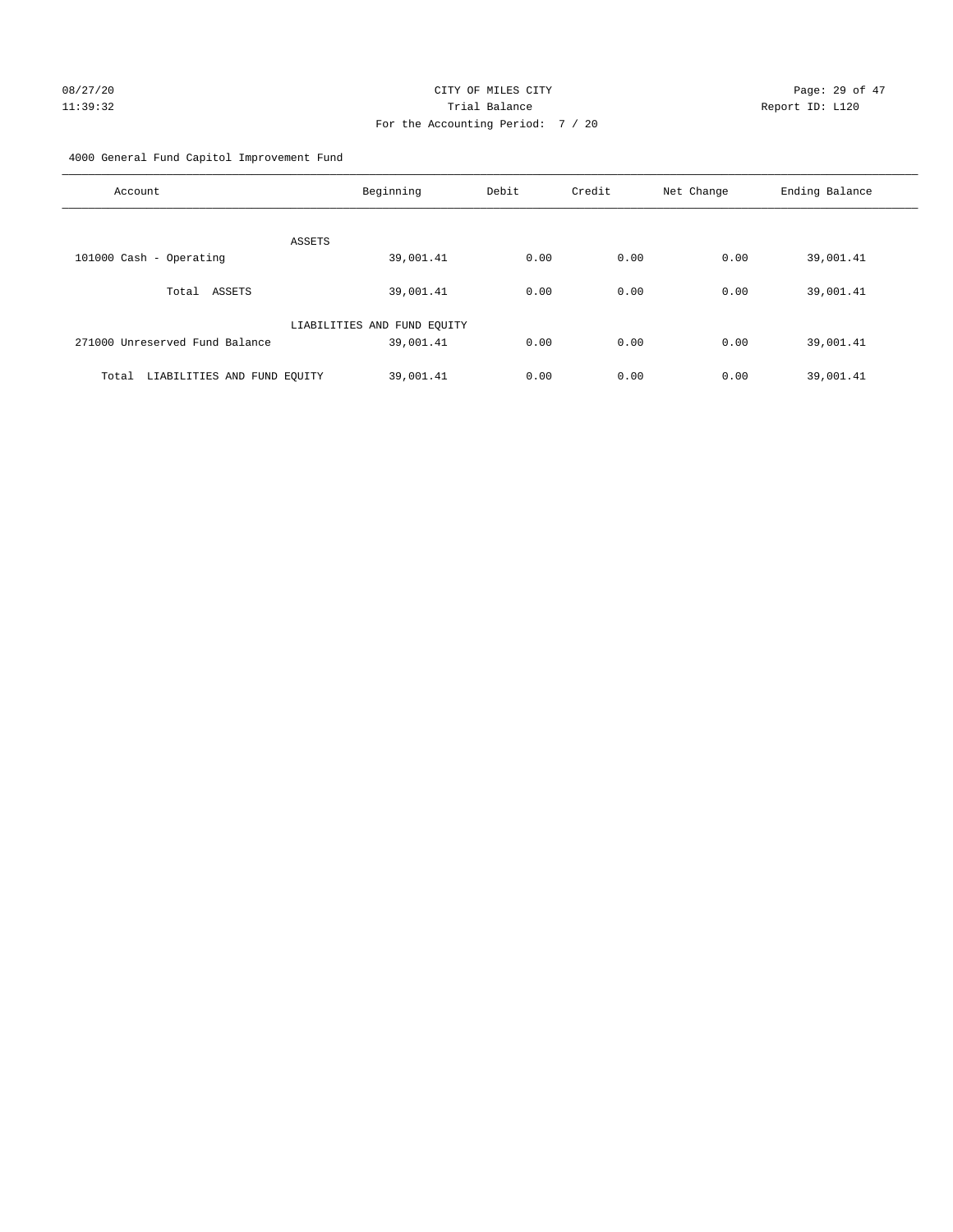# 08/27/20 Page: 30 of 47 11:39:32 Trial Balance Report ID: L120 For the Accounting Period: 7 / 20

4050 Ambulance Capital Improvement Fund

| Account                              | Beginning                   | Debit | Credit | Net Change | Ending Balance |
|--------------------------------------|-----------------------------|-------|--------|------------|----------------|
| ASSETS                               |                             |       |        |            |                |
| 101000 Cash - Operating              | 14,129.06                   | 0.00  | 0.00   | 0.00       | 14,129.06      |
| ASSETS<br>Total                      | 14,129.06                   | 0.00  | 0.00   | 0.00       | 14,129.06      |
|                                      | LIABILITIES AND FUND EQUITY |       |        |            |                |
| 271000 Unreserved Fund Balance       | 14,129.06                   | 0.00  | 0.00   | 0.00       | 14,129.06      |
| LIABILITIES AND FUND EQUITY<br>Total | 14,129.06                   | 0.00  | 0.00   | 0.00       | 14,129.06      |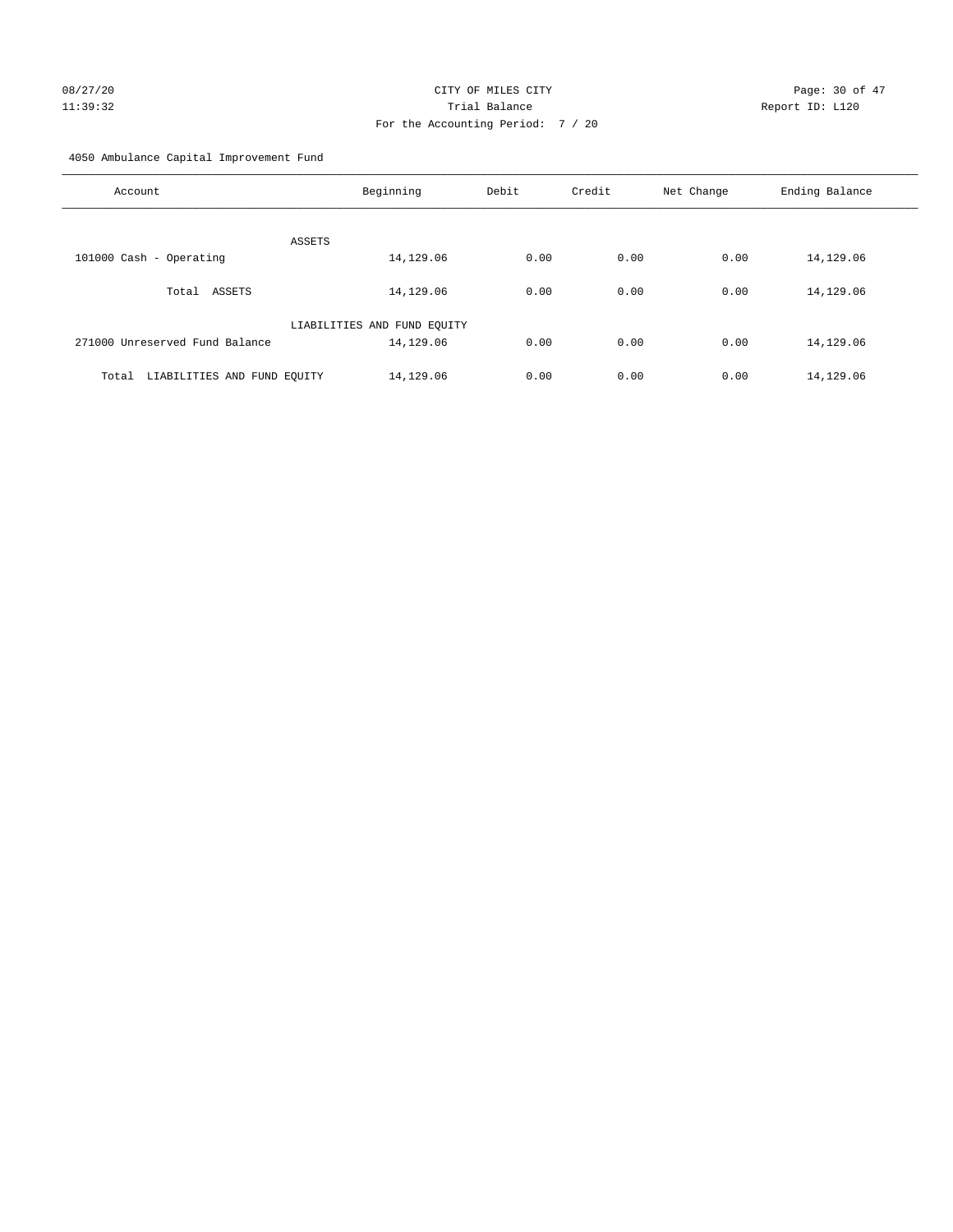# 08/27/20 Page: 31 of 47 11:39:32 Trial Balance Report ID: L120 For the Accounting Period: 7 / 20

4060 CAPITAL IMPROV-PUBLIC WORKS

| Account                              | Beginning                   | Debit  | Credit | Net Change | Ending Balance |
|--------------------------------------|-----------------------------|--------|--------|------------|----------------|
|                                      |                             |        |        |            |                |
|                                      | ASSETS                      |        |        |            |                |
| 101000 Cash - Operating              | 210, 327.65                 | 300.00 | 300.00 | 0.00       | 210, 327.65    |
| 172000 Revenues (Credit)             | 0.00                        | 300.00 | 300.00 | 0.00       | 0.00           |
|                                      |                             |        |        |            |                |
| Total ASSETS                         | 210, 327.65                 | 600.00 | 600.00 | 0.00       | 210,327.65     |
|                                      |                             |        |        |            |                |
|                                      | LIABILITIES AND FUND EQUITY |        |        |            |                |
| 202000 Accounts Payable              | 0.00                        | 300.00 | 300.00 | 0.00       | 0.00           |
| 271000 Unreserved Fund Balance       | 210, 327.65                 | 0.00   | 0.00   | 0.00       | 210,327.65     |
|                                      |                             |        |        |            |                |
| LIABILITIES AND FUND EQUITY<br>Total | 210, 327.65                 | 300.00 | 300.00 | 0.00       | 210, 327.65    |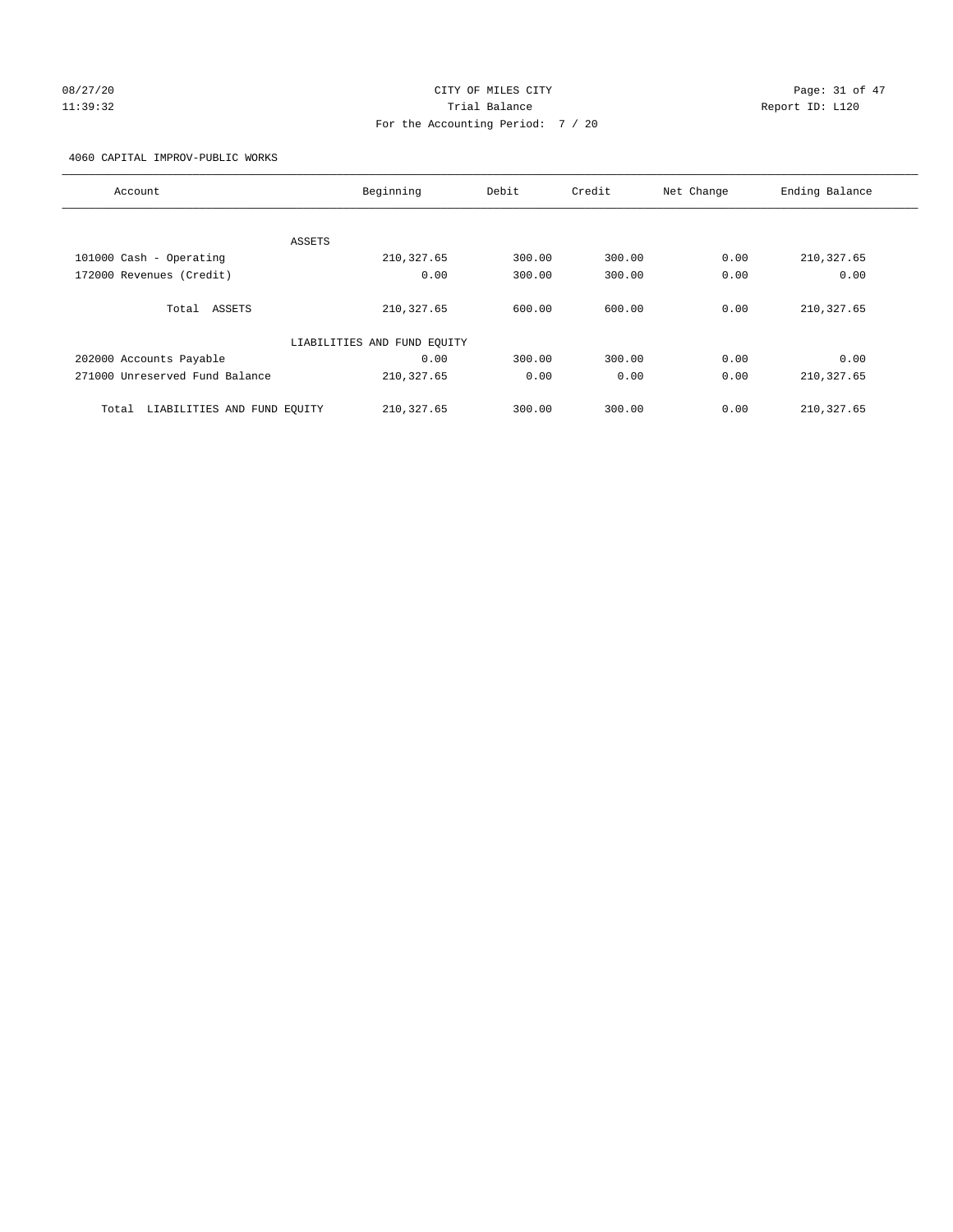# 08/27/20 Page: 32 of 47 11:39:32 Trial Balance Report ID: L120 For the Accounting Period: 7 / 20

#### 5210 WATER UTILITY

| Account                                                   | Beginning                   | Debit       | Credit       | Net Change   | Ending Balance          |
|-----------------------------------------------------------|-----------------------------|-------------|--------------|--------------|-------------------------|
| ASSETS                                                    |                             |             |              |              |                         |
| 101000 Cash - Operating                                   | 2,249,378.64                | 302,711.80  | 187,490.36   | 115, 221.44  | 2,364,600.08            |
| 101010 Deposit Cash                                       | 98,150.00                   | 1,800.00    | $2,700.00$ ( | 900.00)      | 97,250.00               |
| 102240 Cash - Replacement & Depreciation                  | 1,489,589.35                | 0.00        | 0.00         | 0.00         | 1,489,589.35            |
| 102250 Cash - System Devlopment Fees                      | 314,834.92                  | 0.00        | 0.00         | 0.00         | 314,834.92              |
| 102270 Cash - Curb Stop Replacement Fee                   | 390,130.53                  | 3,516.48    | 3.00         | 3,513.48     | 393,644.01              |
| 102312 RevBnd/CurYearDebt-DNRC/CarbonTank                 | 0.00                        | 11,582.50   | 0.00         | 11,582.50    | 11,582.50               |
| 102313 RevBnd/CurYearDebt-DNRC/NE WtrLine                 | 0.00                        | 11,770.83   | 0.00         | 11,770.83    | 11,770.83               |
| 102315 RevBnd/CurYearDebt-ARRA/NE Water Li                | 0.00                        | 1,515.10    | 0.00         | 1,515.10     | 1,515.10                |
| 102322 RevBnd/Reserve-DNRC/CarbonTank                     | 153,009.00                  | 0.00        | 0.00         | 0.00         | 153,009.00              |
| 102323 RevBnd/Reserve-DNRC/NE WtrLine                     | 128,653.00                  | 0.00        | 0.00         | 0.00         | 128,653.00              |
| 102325 RevBnd/Reserve-ARRA B-NE Waterline                 | 18,245.00                   | 0.00        | 0.00         | 0.00         | 18,245.00               |
| 103000 Petty Cash                                         | 330.00                      | 0.00        | 0.00         | 0.00         | 330.00                  |
| 122000 Accounts Receivable                                | 232,049.71                  | 242,569.25  | 210,514.68   | 32,054.57    | 264,104.28              |
| 122020 Accounts Receivable-\$2.00 State Ass               | 68.47                       | 0.00        | $20.00$ (    | 20.00)       | 48.47                   |
| 131000 Interfund Receivable (Short Term)                  | 95,388.00                   | 0.00        | 95,388.00 (  | 95,388.00)   | 0.00                    |
| 162000 Deferred outflows-GASB68                           | 93,363.00                   | 0.00        | 0.00         | 0.00         | 93,363.00               |
| 172000 Revenues (Credit)                                  | 0.00                        | 179.14      | 235,484.68 ( | 235, 305.54) | 235, 305.54)            |
| 181000 Land                                               | 41,844.00                   | 0.00        | 0.00         | 0.00         | 41,844.00               |
| 182000 Buildings                                          | 22,997.00                   | 0.00        | 0.00         | 0.00         | 22,997.00               |
| 182100 Allowance for Depr - Buildings (Cre(               | 22,997.00)                  | 0.00        | 0.00         | 0.00         | 22,997.00)              |
| 186000 Machinery and Equipment                            | 667,141.12                  | 0.00        | 0.00         | 0.00         | 667, 141. 12            |
| 186100 Allowance for Depr - Machinery & Eq(               | 341,105.00)                 | 0.00        | 0.00         | 0.00         | 341,105.00)             |
| 188000 Const. Work in Progress-NE Wtr Line                | 353,548.81                  | 0.00        | 0.00         | 0.00         | 353,548.81              |
| 189100 Source of Supply                                   | 3,542,842.49                | 0.00        | 0.00         | 0.00         | 3,542,842.49            |
| 189110 Allowance for Depreciation - Source(               | 845,708.00)                 | 0.00        | 0.00         | 0.00         | 845,708.00)<br>$\left($ |
| 189300 Treatment Plant                                    | 3,740,287.07                | 0.00        | 0.00         | 0.00         | 3,740,287.07            |
| 189310 Allowance for Depr - Treatment Plan(               | 2, 126, 050.00)             | 0.00        | 0.00         | 0.00         | (2, 126, 050.00)        |
| 189400 Transmission & Distribution                        | 15, 285, 414.57             | 0.00        | 0.00         | 0.00         | 15, 285, 414.57         |
| 189410 Allowance for Depr - Trans & Distri( 4,745,415.00) |                             | 0.00        | 0.00         | 0.00         | 4,745,415.00)           |
| Total ASSETS                                              | 20,835,989.68               | 575,645.10  | 731,600.72 ( | 155,955.62)  | 20,680,034.06           |
|                                                           | LIABILITIES AND FUND EQUITY |             |              |              |                         |
| 202000 Accounts Payable                                   | 14,805.29                   | 89,919.69   | 89,919.69    | 0.00         | 14,805.29               |
| 214000 Deposits Payable                                   | 98,150.00                   | 2,700.00    | $1,800.00$ ( | 900.00)      | 97,250.00               |
| 214010 Refunds Payable<br>$\left($                        | 334.32)                     | 352.38      | 352.38       | 0.00         | 334.32)                 |
| 223899 Deferred inflows-GASB 68                           | 86,560.00                   | 0.00        | 0.00         | 0.00         | 86,560.00               |
| 231000 BONDS PAYABLE                                      | 3,970,000.00                | 0.00        | 0.00         | 0.00         | 3,970,000.00            |
| 237000 Net Pension liability-GASB 68                      | 553,559.00                  | 0.00        | 0.00         | 0.00         | 553,559.00              |
| 238000 Other Post Employment Benefits                     | 144,330.00                  | 0.00        | 0.00         | 0.00         | 144,330.00              |
| 239000 Compensated Absences Payable                       | 101,042.00                  | 0.00        | 0.00         | 0.00         | 101,042.00              |
| 242000 Expenditures (Debit)                               | 0.00                        | 155, 535.12 | 479.50 (     | 155,055.62)  | 155,055.62)             |
| 250300 Reserve Revenue Bond - Current Debt                | 323, 303.85                 | 0.00        | 0.00         | 0.00         | 323, 303.85             |
| 250500 Reserve - System Dev Fees                          | 171,098.25                  | 0.00        | 0.00         | 0.00         | 171,098.25              |
| 250600 Reserve for Replacement & Depreciat                | 1,351,889.30                | 0.00        | 0.00         | 0.00         | 1,351,889.30            |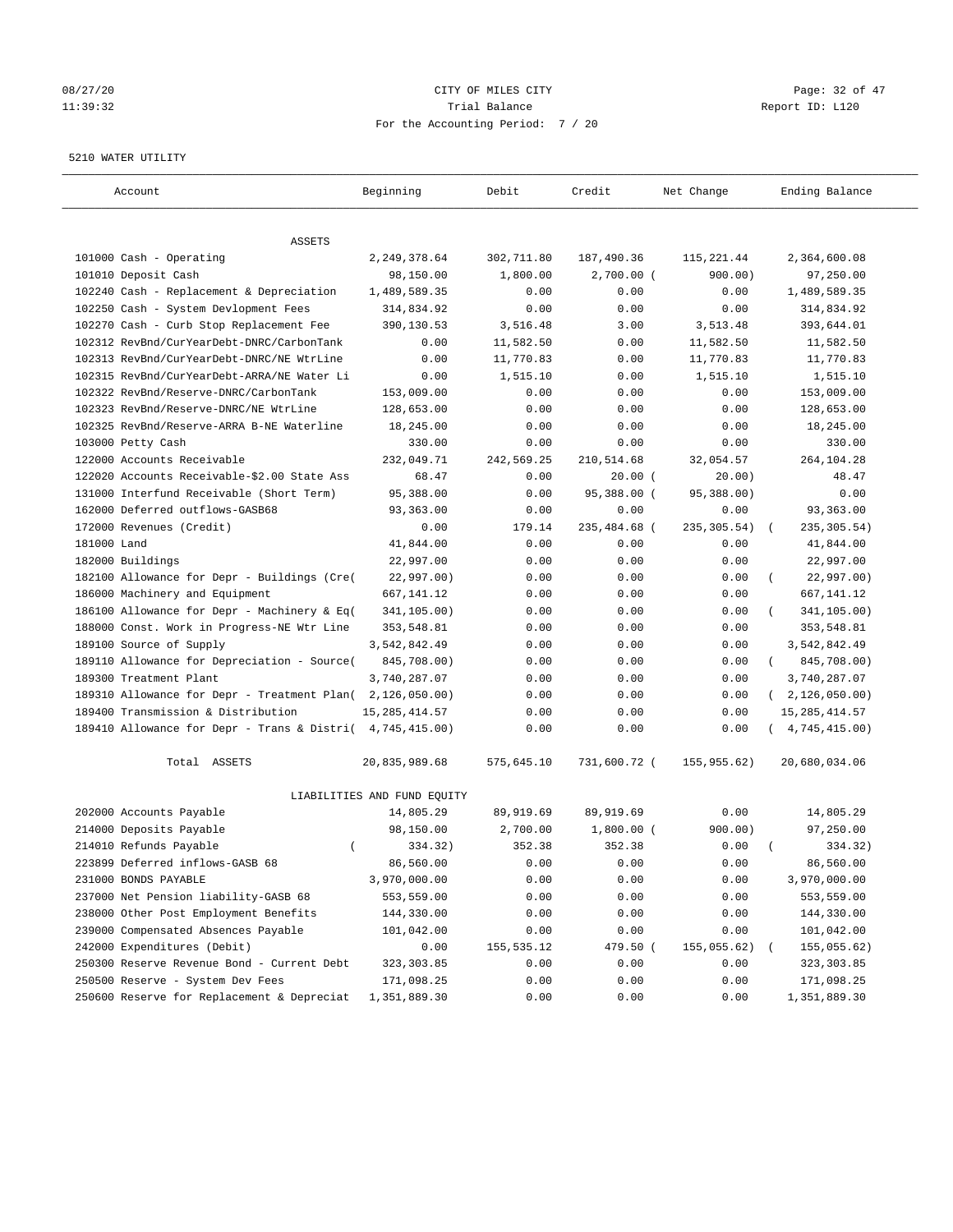|  | 08/27/20 |
|--|----------|
|  | 11:39:32 |

# CITY OF MILES CITY CONTROL CONTROL CITY CONTROL Page: 33 of 47 Trial Balance<br>
11:39:32 Trial Balance<br>
12:32 Trial Balance<br>
12:32 Trial Balance For the Accounting Period: 7 / 20

## 5210 WATER UTILITY

| Account                              | Beginning     | Debit      | Credit    | Net Change | Ending Balance |
|--------------------------------------|---------------|------------|-----------|------------|----------------|
| 271000 Unreserved Fund Balance       | 518,467.93)   | 0.00       | 0.00      | 0.00       | 518, 467, 93)  |
| 272000 Unreserved Retained Earnings  | 14,540,054.24 | 0.00       | 0.00      | 0.00       | 14,540,054.24  |
| LIABILITIES AND FUND EQUITY<br>Total | 20,835,989.68 | 248,507.19 | 92,551.57 | 155.955.62 | 20,680,034.06  |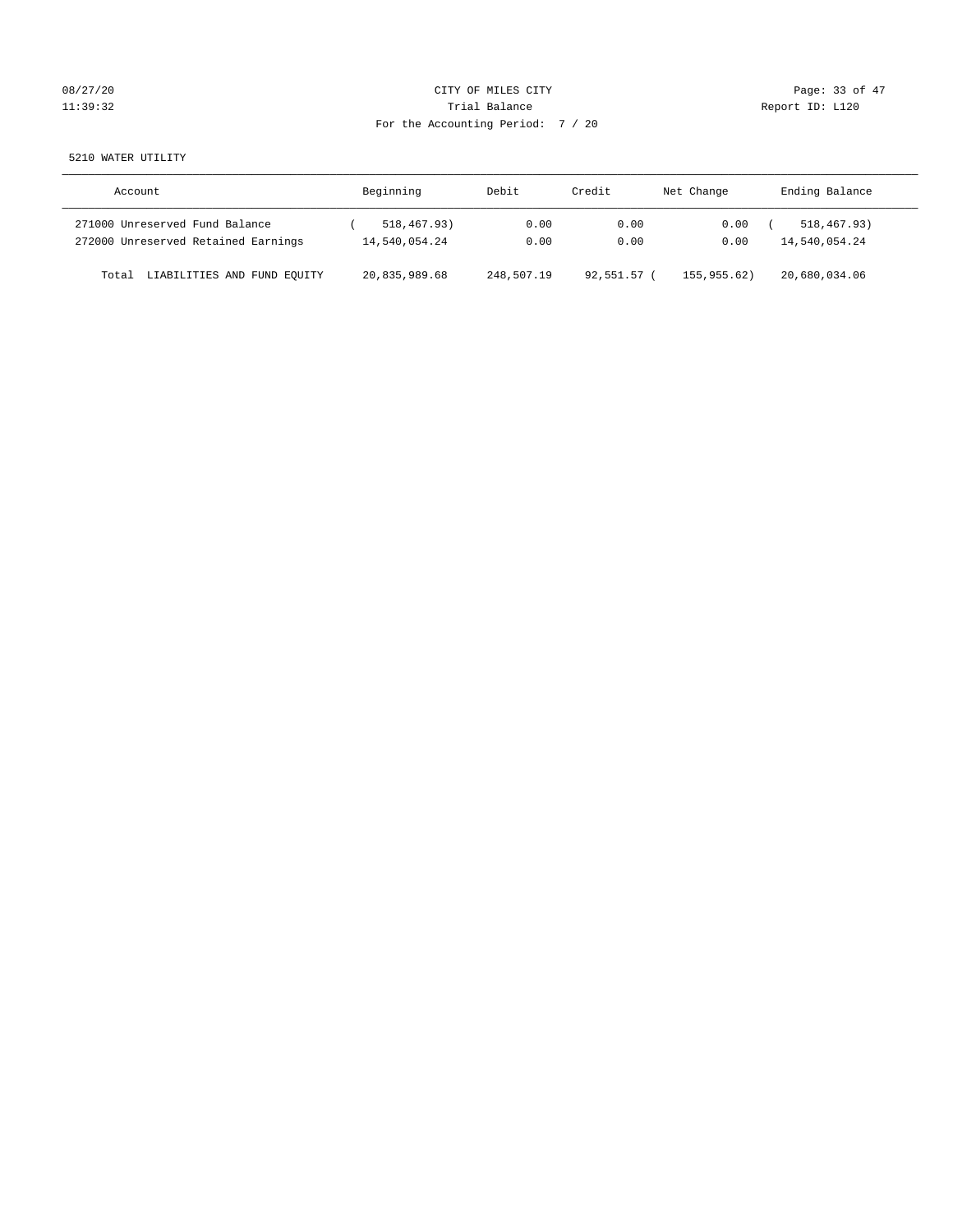# 08/27/20 Page: 34 of 47 11:39:32 Trial Balance Report ID: L120 For the Accounting Period: 7 / 20

#### 5310 SEWER UTILITY

| Account                                                   | Beginning                   | Debit       | Credit        | Net Change    | Ending Balance              |
|-----------------------------------------------------------|-----------------------------|-------------|---------------|---------------|-----------------------------|
| <b>ASSETS</b>                                             |                             |             |               |               |                             |
| 101000 Cash - Operating                                   | 2,797,412.51                | 167, 431.85 | 139, 138.90   | 28, 292.95    | 2,825,705.46                |
| 102240 Cash - Replacement & Depreciation                  | 195,098.39                  | 0.00        | 0.00          | 0.00          | 195,098.39                  |
| 102250 Cash - System Devlopment Fees                      | 150,120.91                  | 0.00        | 0.00          | 0.00          | 150,120.91                  |
| 102279 WWtr Treatment Plant-Phase II Const                | 661,857.76                  | 0.00        | 0.00          | 0.00          | 661,857.76                  |
| 102316 RevBnd/CurYearDebt-Phase 1 Haynes L                | 0.00                        | 8,400.42    | 0.00          | 8,400.42      | 8,400.42                    |
| 102317 RevBnd/CurYearDebt-WWTP Phase II                   | 218,697.72                  | 16,743.75   | 0.00          | 16,743.75     | 235, 441.47                 |
| 102390 REV BOND/RESERVE-Sewer Phase 1                     | 101,735.00                  | 0.00        | 0.00          | 0.00          | 101,735.00                  |
| 102396 REV BOND/RESERVE-SEWER PHASE II                    | 201,275.00                  | 0.00        | 0.00          | 0.00          | 201,275.00                  |
| 122000 Accounts Receivable                                | 199, 365. 13                | 181, 359.94 | 166,406.32    | 14,953.62     | 214, 318.75                 |
| 162000 Deferred outflows-GASB68                           | 75,324.00                   | 0.00        | 0.00          | 0.00          | 75,324.00                   |
| 172000 Revenues (Credit)                                  | 0.00                        | 165.13      | 182,332.61 (  | 182, 167. 48) | 182, 167. 48)<br>$\sqrt{ }$ |
| 181000 Land                                               | 2.00                        | 0.00        | 0.00          | 0.00          | 2.00                        |
| 186000 Machinery and Equipment                            | 957,066.47                  | 0.00        | 0.00          | 0.00          | 957,066.47                  |
| 186100 Allowance for Depr - Machinery & Eq(               | 553,287.00)                 | 0.00        | 0.00          | 0.00          | 553,287.00)                 |
| 188000 Const. Work in Progress-NE Wtr Line                | 25,954.45                   | 0.00        | 0.00          | 0.00          | 25,954.45                   |
| 189300 Treatment Plant                                    | 11,906,457.06               | 0.00        | 0.00          | 0.00          | 11,906,457.06               |
| 189310 Allowance for Depr - Treatment Plan( 1,872,248.00) |                             | 0.00        | 0.00          | 0.00          | (1,872,248.00)              |
| 189400 Transmission & Distribution                        | 4, 263, 786. 36             | 0.00        | 0.00          | 0.00          | 4, 263, 786.36              |
| 189410 Allowance for Depr - Trans & Distri( 1,794,238.00) |                             | 0.00        | 0.00          | 0.00          | (1, 794, 238.00)            |
| Total ASSETS                                              | 17,534,379.76               | 374,101.09  | 487,877.83 (  | 113,776.74)   | 17,420,603.02               |
|                                                           | LIABILITIES AND FUND EQUITY |             |               |               |                             |
| 202000 Accounts Payable                                   | 396.98                      | 60,880.47   | 60,880.47     | 0.00          | 396.98                      |
| 214010 Refunds Payable<br>$\left($                        | 46.84)                      | 0.00        | 0.00          | 0.00          | 46.84)                      |
| 223899 Deferred inflows-GASB 68                           | 69,835.00                   | 0.00        | 0.00          | 0.00          | 69,835.00                   |
| 231300 Bonds Pay 1979 Issue                               | 1,011,000.00                | 0.00        | 0.00          | 0.00          | 1,011,000.00                |
| 231301 WWTP #2 Bonds Pay                                  | 5,189,755.00                | 0.00        | 0.00          | 0.00          | 5,189,755.00                |
| 237000 Net Pension liability-GASB 68                      | 446,600.00                  | 0.00        | 0.00          | 0.00          | 446,600.00                  |
| 238000 Other Post Employment Benefits                     | 108,247.00                  | 0.00        | 0.00          | 0.00          | 108,247.00                  |
| 239000 Compensated Absences Payable                       | 77,550.00                   | 0.00        | 0.00          | 0.00          | 77,550.00                   |
| 242000 Expenditures (Debit)                               | 0.00                        | 113,878.24  | $101.50$ (    | 113,776.74)   | 113,776.74)                 |
| 250500 Reserve - System Dev Fees                          | 82,925.91                   | 0.00        | 0.00          | 0.00          | 82,925.91                   |
| 250600 Reserve for Replacement & Depreciat                | 1,666,491.83                | 0.00        | 0.00          | 0.00          | 1,666,491.83                |
| 271000 Unreserved Fund Balance                            | 394,844.93)                 | 0.00        | 0.00          | 0.00          | 394,844.93)                 |
| 272000 Unreserved Retained Earnings                       | 9,276,469.81                | 0.00        | 0.00          | 0.00          | 9,276,469.81                |
| Total LIABILITIES AND FUND EOUITY                         | 17,534,379.76               | 174,758.71  | $60.981.97$ ( | 113,776.74)   | 17,420,603.02               |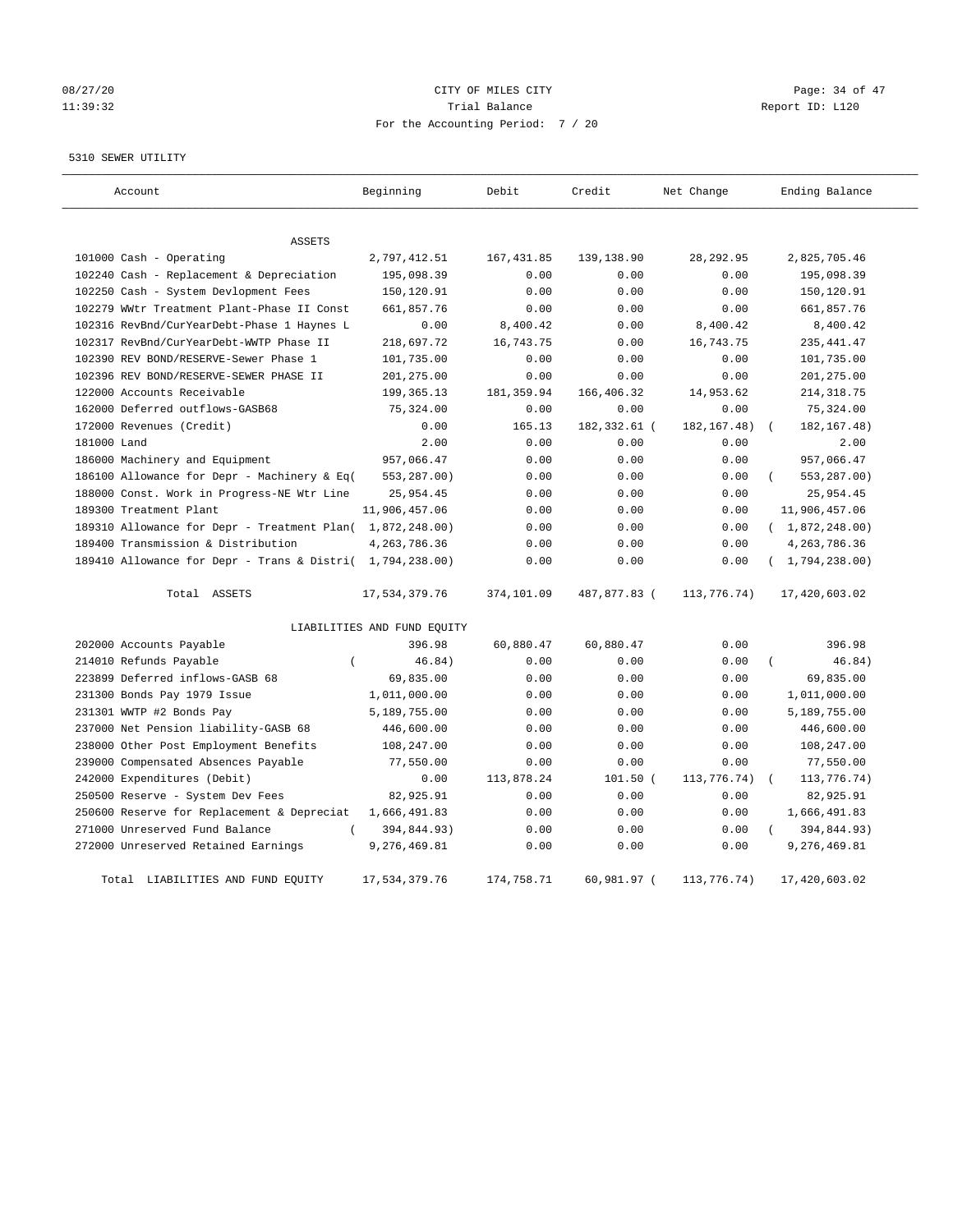# 08/27/20 Page: 35 of 47 11:39:32 Report ID: L120 For the Accounting Period: 7 / 20

#### 5510 AMBULANCE FUND

| Account                                     | Beginning                   | Debit       | Credit       | Net Change   | Ending Balance |
|---------------------------------------------|-----------------------------|-------------|--------------|--------------|----------------|
| ASSETS                                      |                             |             |              |              |                |
| 101000 Cash - Operating                     | 15,600.54                   | 54,968.43   | 169,420.26 ( | 114, 451.83) | 98,851.29)     |
| 113216 Tax Receivables real-2016            | 0.00                        | 0.00        | $1.37$ (     | 1.37)        | 1.37)          |
| 113217 Tax receivables real-2017            | 0.00                        | 0.00        | $1.61$ (     | 1.61)        | 1.61)          |
| 113218 Tax Receivables real-2018            | 47.16                       | 0.00        | $1.74$ (     | 1.74)        | 45.42          |
| 113219 Tax receivables Real-2019            | 142.28                      | 0.00        | $56.21$ (    | 56.21)       | 86.07          |
| 115219 Tax Receivable Personal-2019         | 3.35                        | 0.00        | 0.00         | 0.00         | 3.35           |
| 115220 Tax Receivable Personal-2020         | 27.29                       | 0.00        | 15.75(       | 15.75)       | 11.54          |
| 122000 Accounts Receivable                  | 365, 314.52                 | 112,946.94  | 80,561.93    | 32,385.01    | 397,699.53     |
| 122100 Acct Receivable                      | 249, 257.86)                | 0.00        | 0.00         | 0.00         | 249, 257.86)   |
| 162000 Deferred outflows-GASB68             | 69,825.00                   | 0.00        | 0.00         | 0.00         | 69,825.00      |
| 172000 Revenues (Credit)                    | 0.00                        | 0.00        | 114,043.52 ( | 114,043.52)  | 114,043.52)    |
| 186000 Machinery and Equipment              | 818, 326.11                 | 0.00        | 0.00         | 0.00         | 818, 326.11    |
| 186100 Allowance for Depr - Machinery & Eq( | 369, 543.00)                | 0.00        | 0.00         | 0.00         | 369,543.00)    |
| Total ASSETS                                | 650,485.39                  | 167, 915.37 | 364,102.39 ( | 196, 187.02) | 454,298.37     |
|                                             | LIABILITIES AND FUND EQUITY |             |              |              |                |
| 202000 Accounts Payable                     | 0.00                        | 25,768.41   | 25,768.41    | 0.00         | 0.00           |
| 211000 Due to Revolving Fund                | 95,388.00                   | 95,388.00   | 0.00(        | 95,388.00)   | 0.00           |
| 223100 Deferred Revenue - Real Prop Taxes   | 0.00                        | 60.93       | 0.00(        | 60.93)       | 60.93)         |
| 223200 Deferred Revenue - Pers Prop Taxes   | 0.00                        | 15.75       | 0.00(        | 15.75)       | 15.75)         |
| 223899 Deferred inflows-GASB 68             | 2,532.00                    | 0.00        | 0.00         | 0.00         | 2,532.00       |
| 235000 CONTRACTS/NOTES/LOANS PAYABLE        | 0.01)                       | 0.00        | 0.00         | 0.00         | 0.01)          |
| 237000 Net Pension liability-GASB 68        | 165,435.00                  | 0.00        | 0.00         | 0.00         | 165, 435.00    |
| 238000 Other Post Employment Benefits       | 72,165.00                   | 0.00        | 0.00         | 0.00         | 72,165.00      |
| 239000 Compensated Absences Payable         | 50,499.00                   | 0.00        | 0.00         | 0.00         | 50,499.00      |
| 242000 Expenditures (Debit)                 | 0.00                        | 100,722.34  | 0.00(        | 100, 722.34) | 100,722.34)    |
| 271000 Unreserved Fund Balance              | 139,528.00)                 | 0.00        | 0.00         | 0.00         | 139,528.00)    |
| 272000 Unreserved Retained Earnings         | 403,994.40                  | 0.00        | 0.00         | 0.00         | 403,994.40     |
| LIABILITIES AND FUND EQUITY<br>Total        | 650, 485.39                 | 221,955.43  | 25,768.41 (  | 196, 187.02) | 454, 298.37    |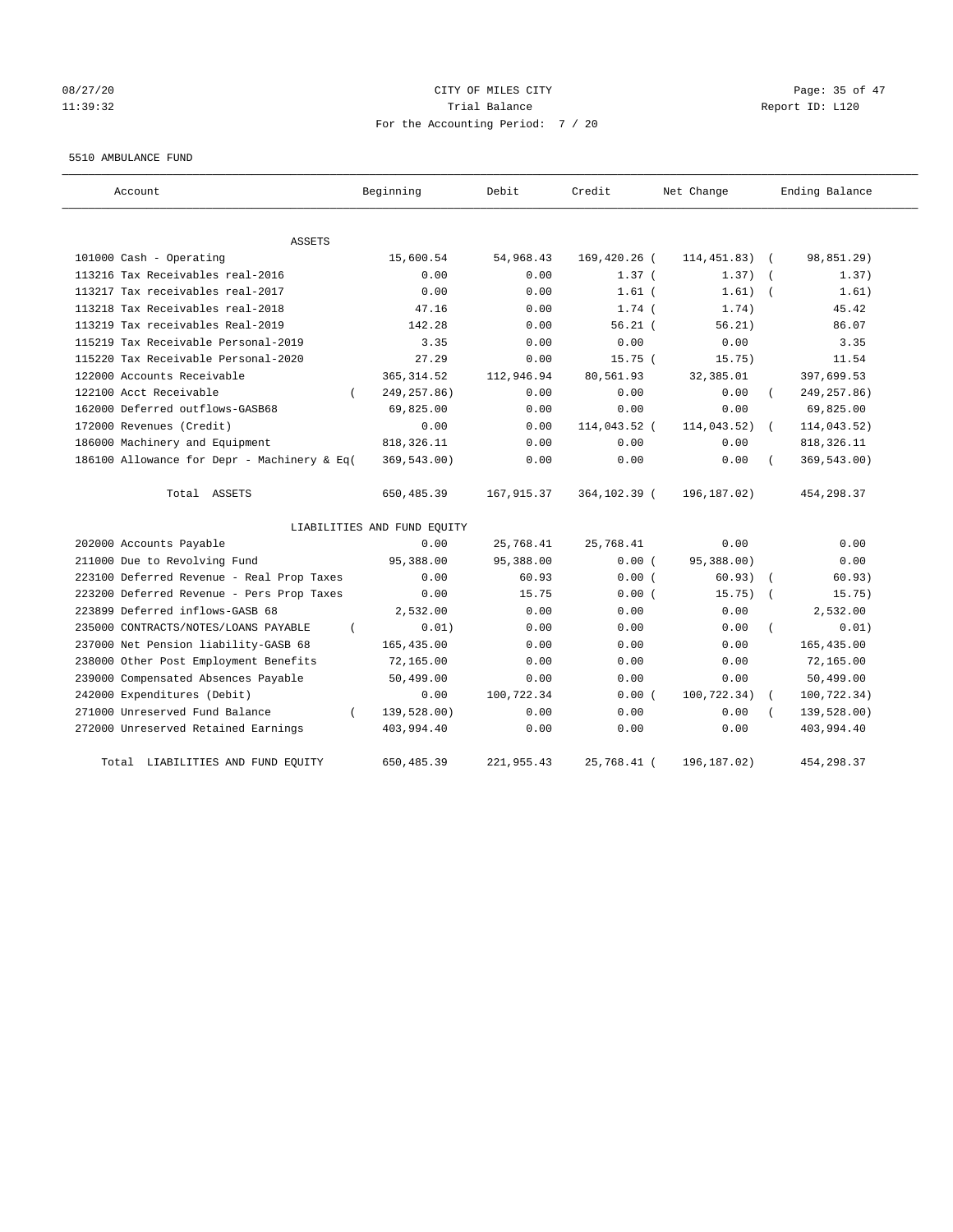# 08/27/20 Page: 36 of 47 11:39:32 Report ID: L120 For the Accounting Period: 7 / 20

## 5610 AIRPORT OPERATING

| Account                                     | Beginning                   | Debit      | Credit       | Net Change     | Ending Balance            |
|---------------------------------------------|-----------------------------|------------|--------------|----------------|---------------------------|
| <b>ASSETS</b>                               |                             |            |              |                |                           |
| 101000 Cash - Operating                     | 108,010.06                  | 125,738.14 | 67,073.12    | 58,665.02      | 166,675.08                |
| 102117 Airport Improvement                  | 33,570.80                   | 0.00       | 0.00         | 0.00           | 33,570.80                 |
| 102230 Cash - Surplus/Credit Card Acct      | 100.00                      | 37,546.40  | 37,547.08 (  | 0.68)          | 99.32                     |
| 103000 Petty Cash                           | 100.00                      | 0.00       | 0.00         | 0.00           | 100.00                    |
| 113216 Tax Receivables real-2016            | 0.00                        | 0.00       | $2.06$ (     | 2.06)          | 2.06)                     |
| 113217 Tax receivables real-2017            | 0.00                        | 0.00       | $2.42$ (     | 2.42)          | 2.42)                     |
| 113218 Tax Receivables real-2018            | 70.74                       | 0.00       | $2.61$ (     | 2.61)          | 68.13                     |
| 113219 Tax receivables Real-2019            | 213.44                      | 0.00       | 84.33 (      | 84.33)         | 129.11                    |
| 115219 Tax Receivable Personal-2019         | 5.03                        | 0.00       | 0.00         | 0.00           | 5.03                      |
| 115220 Tax Receivable Personal-2020         | 40.94                       | 0.00       | 23.63(       | 23.63)         | 17.31                     |
| 141000 Prepaid Expense                      | 4,875.00                    | 0.00       | 0.00         | 0.00           | 4,875.00                  |
| 162000 Deferred outflows-GASB68             | 20,835.00                   | 0.00       | 0.00         | 0.00           | 20,835.00                 |
| 172000 Revenues (Credit)                    | 0.00                        | 520.00     | 126,257.46 ( | 125,737.46)    | 125,737.46)               |
| 181000 Land                                 | 19,983.00                   | 0.00       | 0.00         | 0.00           | 19,983.00                 |
| 182000 Buildings                            | 677,537.00                  | 0.00       | 0.00         | 0.00           | 677,537.00                |
| 182100 Allowance for Depr - Buildings (Cre( | 400,200.00)                 | 0.00       | 0.00         | 0.00           | 400,200.00)<br>$\sqrt{2}$ |
| 184000 Improvements Other Than Buildings    | 13,017,833.11               | 0.00       | 0.00         | 0.00           | 13,017,833.11             |
| 184100 Allowance for Depr - Imp Other Than( | 3,697,303.00)               | 0.00       | 0.00         | 0.00           | (3,697,303.00)            |
| 186000 Machinery and Equipment              | 1,001,946.58                | 0.00       | 0.00         | 0.00           | 1,001,946.58              |
| 186100 Allowance for Depr - Machinery & Eq( | 555, 300.00)                | 0.00       | 0.00         | 0.00           | 555, 300.00)              |
| 188000 Const. Work in Progress-NE Wtr Line  | 299,160.00                  | 0.00       | 0.00         | 0.00           | 299,160.00                |
| Total ASSETS                                | 10,531,477.70               | 163,804.54 | 230,992.71 ( | 67, 188.17)    | 10,464,289.53             |
|                                             | LIABILITIES AND FUND EQUITY |            |              |                |                           |
| 202000 Accounts Payable                     | 0.00                        | 52,709.44  | 52,709.44    | 0.00           | 0.00                      |
| 223100 Deferred Revenue - Real Prop Taxes   | 0.00                        | 91.42      | 0.00(        | 91.42)         | 91.42)                    |
| 223200 Deferred Revenue - Pers Prop Taxes   | 0.00                        | 23.63      | 0.00(        | 23.63)         | 23.63)                    |
| 223899 Deferred inflows-GASB 68             | 19,317.00                   | 0.00       | 0.00         | 0.00           | 19,317.00                 |
| 235160 LTrm Pay/MT Aeronautics (2)          | 81,765.00                   | 0.00       | 0.00         | 0.00           | 81,765.00                 |
| 237000 Net Pension liability-GASB 68        | 123,534.00                  | 0.00       | 0.00         | 0.00           | 123,534.00                |
| 238000 Other Post Employment Benefits       | 24,055.00                   | 0.00       | 0.00         | 0.00           | 24,055.00                 |
| 239000 Compensated Absences Payable         | 12,591.00                   | 0.00       | 0.00         | 0.00           | 12,591.00                 |
| 242000 Expenditures (Debit)                 | 0.00                        | 67,073.12  | 0.00(        | 67,073.12)     | 67,073.12)                |
| 250600 Reserve for Replacement & Depreciat  | 18,913.67                   | 0.00       | 0.00         | 0.00           | 18,913.67                 |
| 271000 Unreserved Fund Balance              | 90,992.00)                  | 0.00       | 0.00         | 0.00           | 90,992.00)                |
| 272000 Unreserved Retained Earnings         | 10, 342, 294.03             | 0.00       | 0.00         | 0.00           | 10, 342, 294.03           |
| Total LIABILITIES AND FUND EQUITY           | 10,531,477.70               | 119,897.61 | 52,709.44 (  | $67, 188.17$ ) | 10,464,289.53             |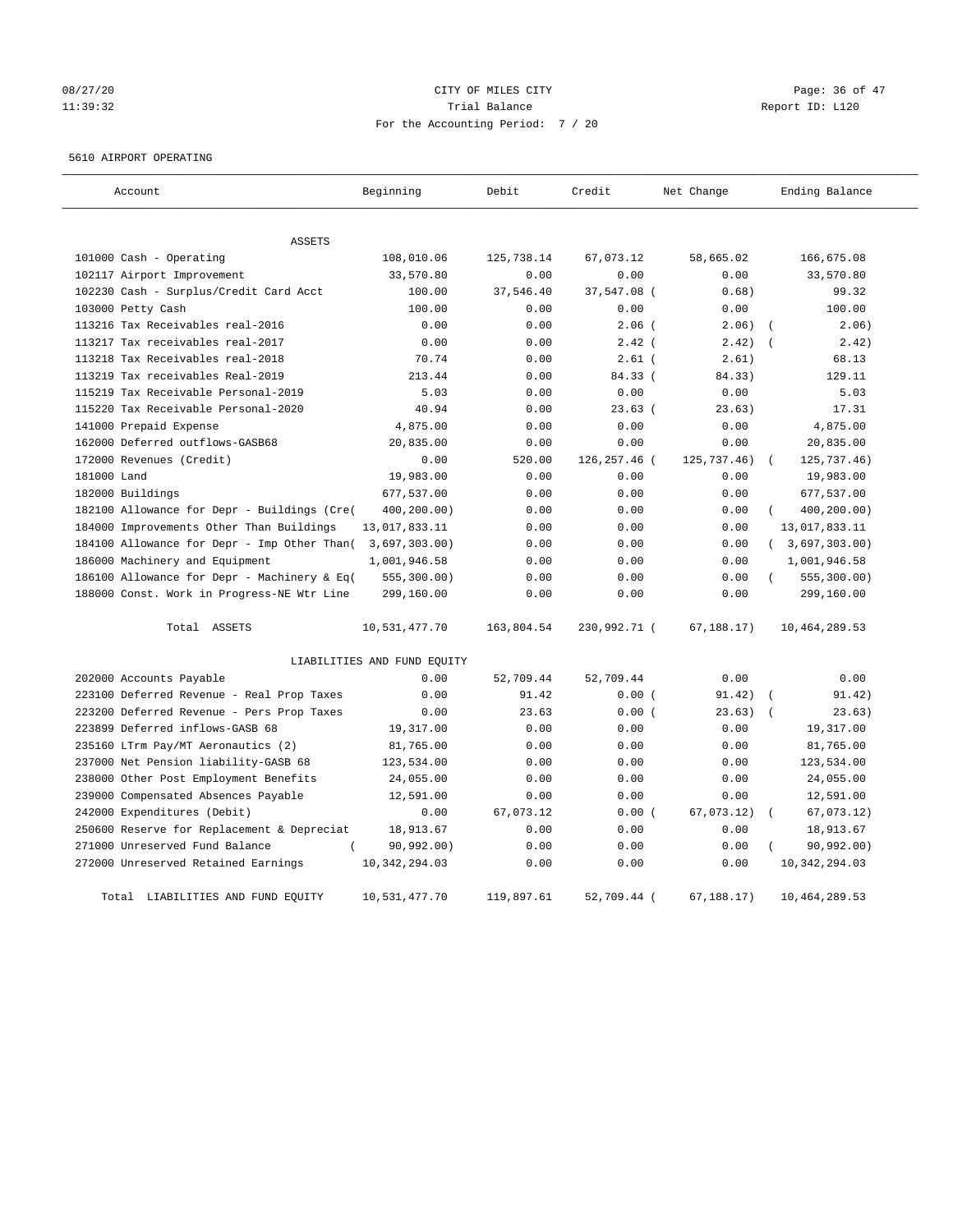# 08/27/20 Page: 37 of 47 11:39:32 Report ID: L120 For the Accounting Period: 7 / 20

#### 6040 PUBLIC WORKS

| Account                              | Beginning                   | Debit     | Credit       | Net Change    | Ending Balance |
|--------------------------------------|-----------------------------|-----------|--------------|---------------|----------------|
| <b>ASSETS</b>                        |                             |           |              |               |                |
| 101000 Cash - Operating              | 56,136.52                   | 4,000.00  | 10,492.26 (  | 6,492.26)     | 49,644.26      |
| 172000 Revenues (Credit)             | 0.00                        | 0.00      | $4,000.00$ ( | $4,000.00)$ ( | 4,000.00)      |
|                                      |                             |           |              |               |                |
| Total ASSETS                         | 56,136.52                   | 4,000.00  | 14,492.26 (  | 10,492.26)    | 45,644.26      |
|                                      | LIABILITIES AND FUND EQUITY |           |              |               |                |
| 202000 Accounts Payable              | 0.00                        | 3,911.22  | 3,911.22     | 0.00          | 0.00           |
| 239000 Compensated Absences Payable  | 5,215.00                    | 0.00      | 0.00         | 0.00          | 5,215.00       |
| 242000 Expenditures (Debit)          | 0.00                        | 10,492.26 | 0.00(        | $10,492.26$ ( | 10, 492.26)    |
| 271000 Unreserved Fund Balance       | 45,813.93)                  | 0.00      | 0.00         | 0.00          | 45,813.93)     |
| 272000 Unreserved Retained Earnings  | 96,735.45                   | 0.00      | 0.00         | 0.00          | 96,735.45      |
| LIABILITIES AND FUND EQUITY<br>Total | 56,136.52                   | 14,403.48 | 3,911.22 (   | 10,492.26)    | 45,644.26      |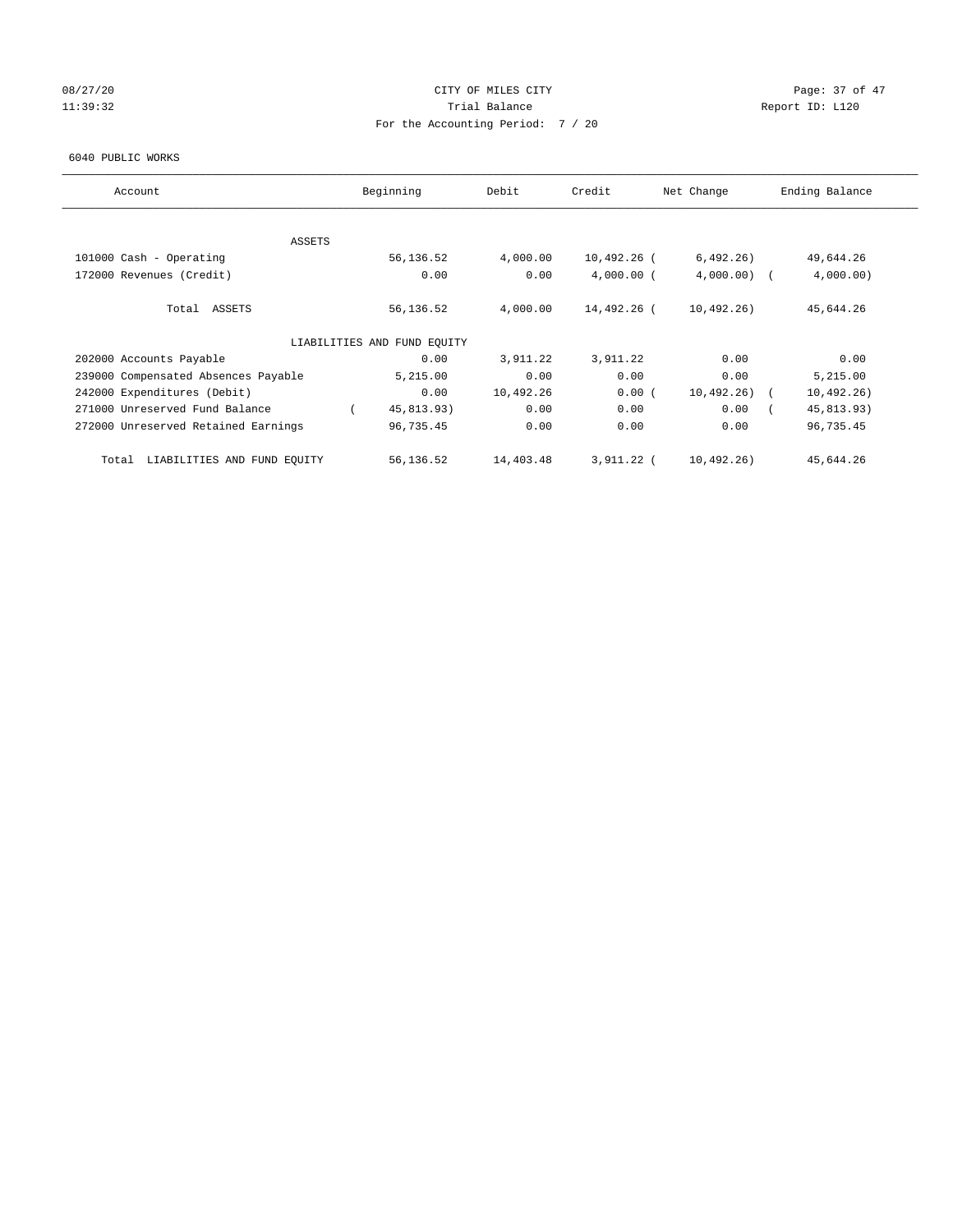# 08/27/20 Page: 38 of 47 11:39:32 Report ID: L120 For the Accounting Period: 7 / 20

## 7370 TBID

| Account                              | Beginning                   | Debit    | Credit   | Net Change | Ending Balance |
|--------------------------------------|-----------------------------|----------|----------|------------|----------------|
|                                      |                             |          |          |            |                |
|                                      | ASSETS                      |          |          |            |                |
| 101000 Cash - Operating              | 0.00                        | 4,580.00 | 4,580.00 | 0.00       | 0.00           |
|                                      |                             |          |          |            |                |
| Total ASSETS                         | 0.00                        | 4,580.00 | 4,580.00 | 0.00       | 0.00           |
|                                      |                             |          |          |            |                |
|                                      | LIABILITIES AND FUND EQUITY |          |          |            |                |
| 202000 Accounts Payable              | 0.00                        | 4,580.00 | 4,580.00 | 0.00       | 0.00           |
| 212500 Due to Others                 | 0.00                        | 4,580.00 | 4,580.00 | 0.00       | 0.00           |
|                                      |                             |          |          |            |                |
| LIABILITIES AND FUND EQUITY<br>Total | 0.00                        | 9,160.00 | 9,160.00 | 0.00       | 0.00           |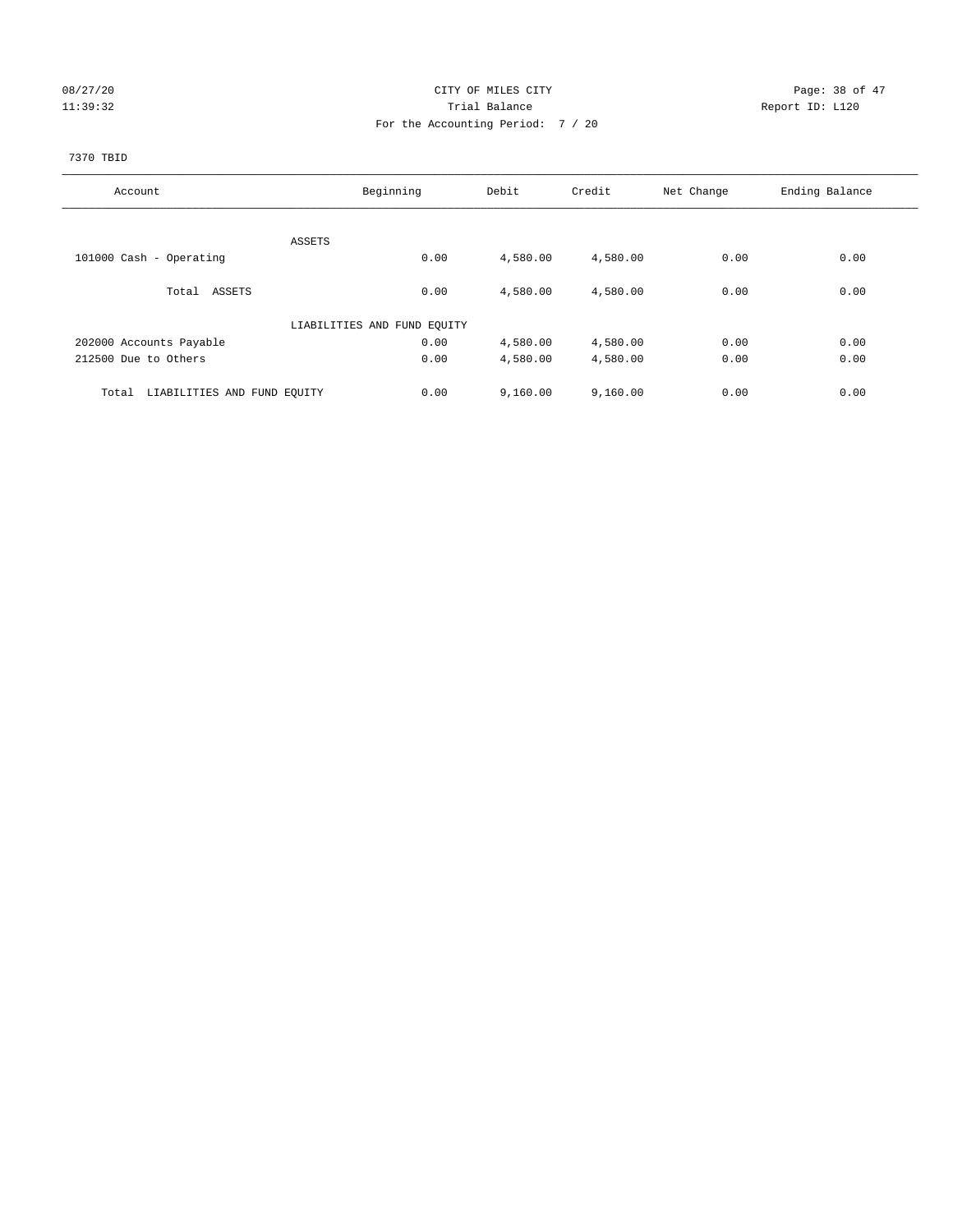# 08/27/20 Page: 39 of 47 11:39:32 Report ID: L120 For the Accounting Period: 7 / 20

7452 Drivers' License Reinstatement Fees

| Account                              | Beginning                   | Debit | Credit | Net Change | Ending Balance |
|--------------------------------------|-----------------------------|-------|--------|------------|----------------|
| <b>ASSETS</b>                        |                             |       |        |            |                |
| 101000 Cash - Operating              | 0.00                        | 13.00 | 0.00   | 13.00      | 13.00          |
| ASSETS<br>Total                      | 0.00                        | 13.00 | 0.00   | 13.00      | 13.00          |
|                                      | LIABILITIES AND FUND EQUITY |       |        |            |                |
| 212500 Due to Others                 | 0.00                        | 0.00  | 13.00  | 13.00      | 13.00          |
| LIABILITIES AND FUND EQUITY<br>Total | 0.00                        | 0.00  | 13.00  | 13.00      | 13.00          |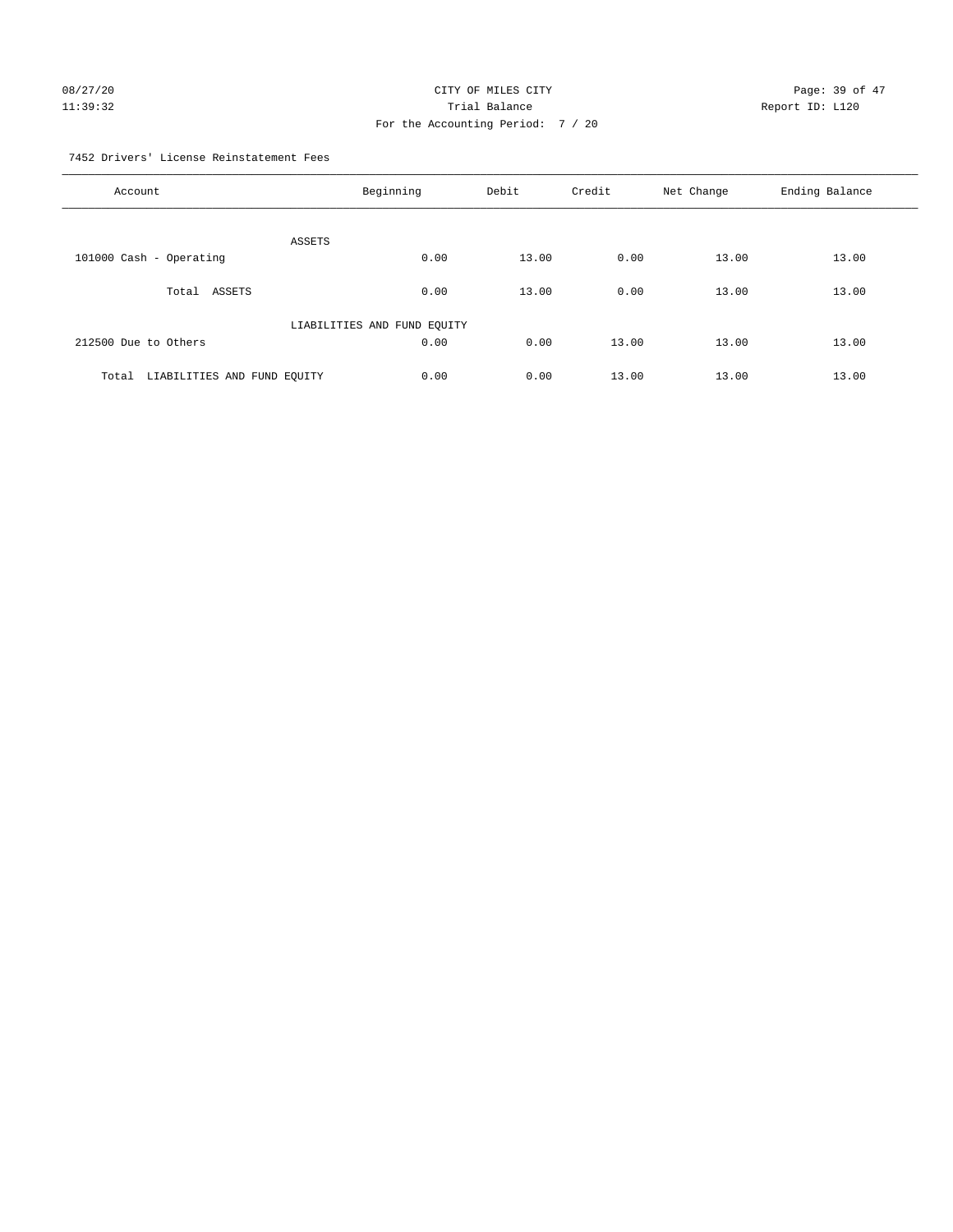# 08/27/20 Page: 40 of 47 11:39:32 Trial Balance Report ID: L120 For the Accounting Period: 7 / 20

7458 Court Technology Surcharge

| Account                                   | Beginning                   | Debit           | Credit | Net Change | Ending Balance |
|-------------------------------------------|-----------------------------|-----------------|--------|------------|----------------|
|                                           |                             |                 |        |            |                |
|                                           | ASSETS                      |                 |        |            |                |
| 101000 Cash - Operating                   | 1,665.64                    | 0.00            | 0.00   | 0.00       | 1,665.64       |
| Total<br>ASSETS                           | 1,665.64                    | 0.00            | 0.00   | 0.00       | 1,665.64       |
|                                           | LIABILITIES AND FUND EQUITY |                 |        |            |                |
| 212000 Due to Government                  |                             | 0.00<br>395.00) | 0.00   | 0.00       | 395.00)        |
| 212200 Due to Federal, Soc Sec & Medicare | 2,060.64                    | 0.00            | 0.00   | 0.00       | 2,060.64       |
|                                           |                             |                 |        |            |                |
| LIABILITIES AND FUND EQUITY<br>Total      | 1,665.64                    | 0.00            | 0.00   | 0.00       | 1,665.64       |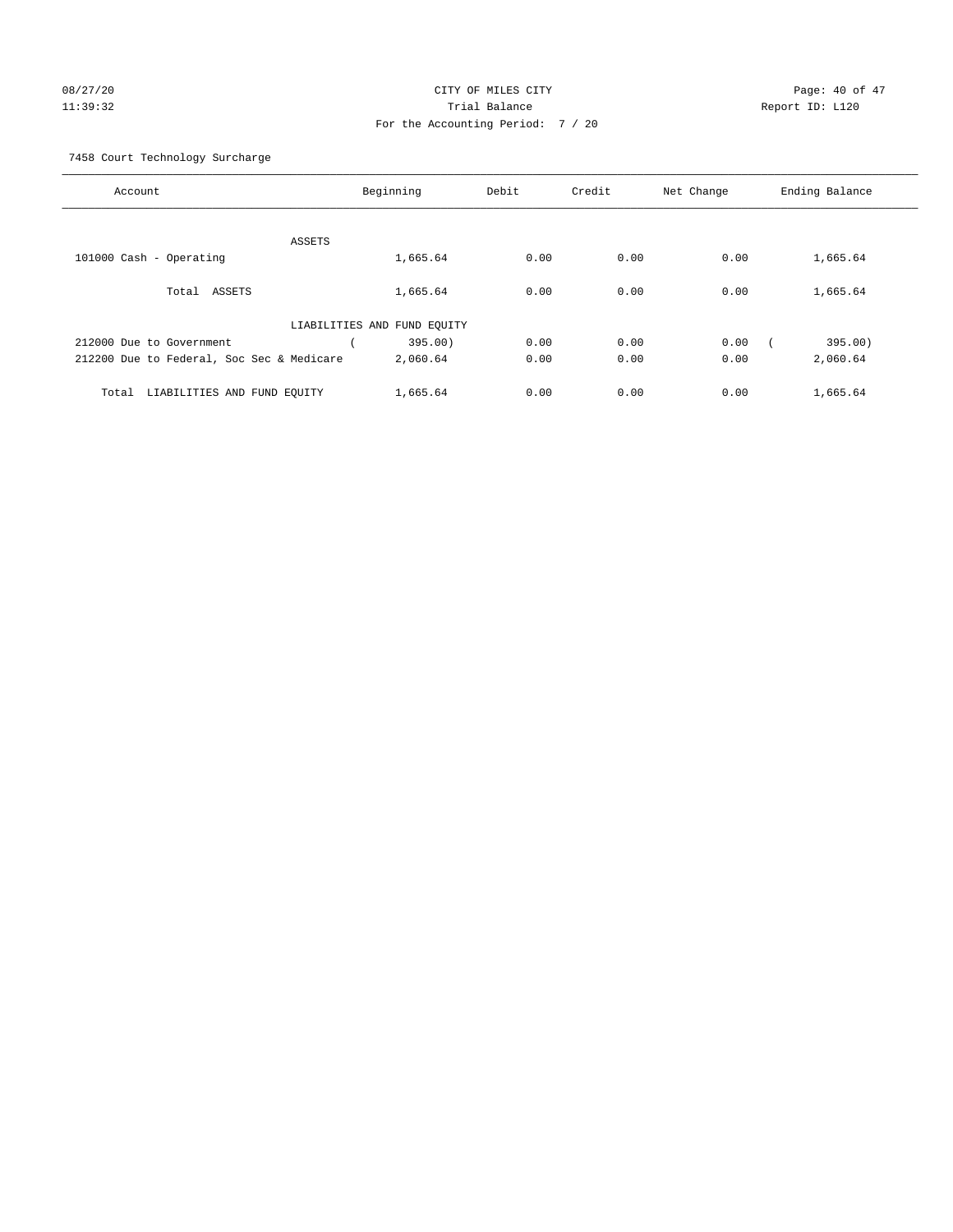# 08/27/20 Page: 41 of 47 11:39:32 Trial Balance Report ID: L120 For the Accounting Period: 7 / 20

7467 Law Enforcement Academy Surcharge

| Account                                   | Beginning                   | Debit  | Credit | Net Change | Ending Balance |
|-------------------------------------------|-----------------------------|--------|--------|------------|----------------|
| ASSETS                                    |                             |        |        |            |                |
| 101000 Cash - Operating                   | 0.00                        | 310.48 | 0.00   | 310.48     | 310.48         |
| Total ASSETS                              | 0.00                        | 310.48 | 0.00   | 310.48     | 310.48         |
|                                           | LIABILITIES AND FUND EQUITY |        |        |            |                |
| 212200 Due to Federal, Soc Sec & Medicare | 0.00                        | 0.00   | 310.48 | 310.48     | 310.48         |
| LIABILITIES AND FUND EQUITY<br>Total      | 0.00                        | 0.00   | 310.48 | 310.48     | 310.48         |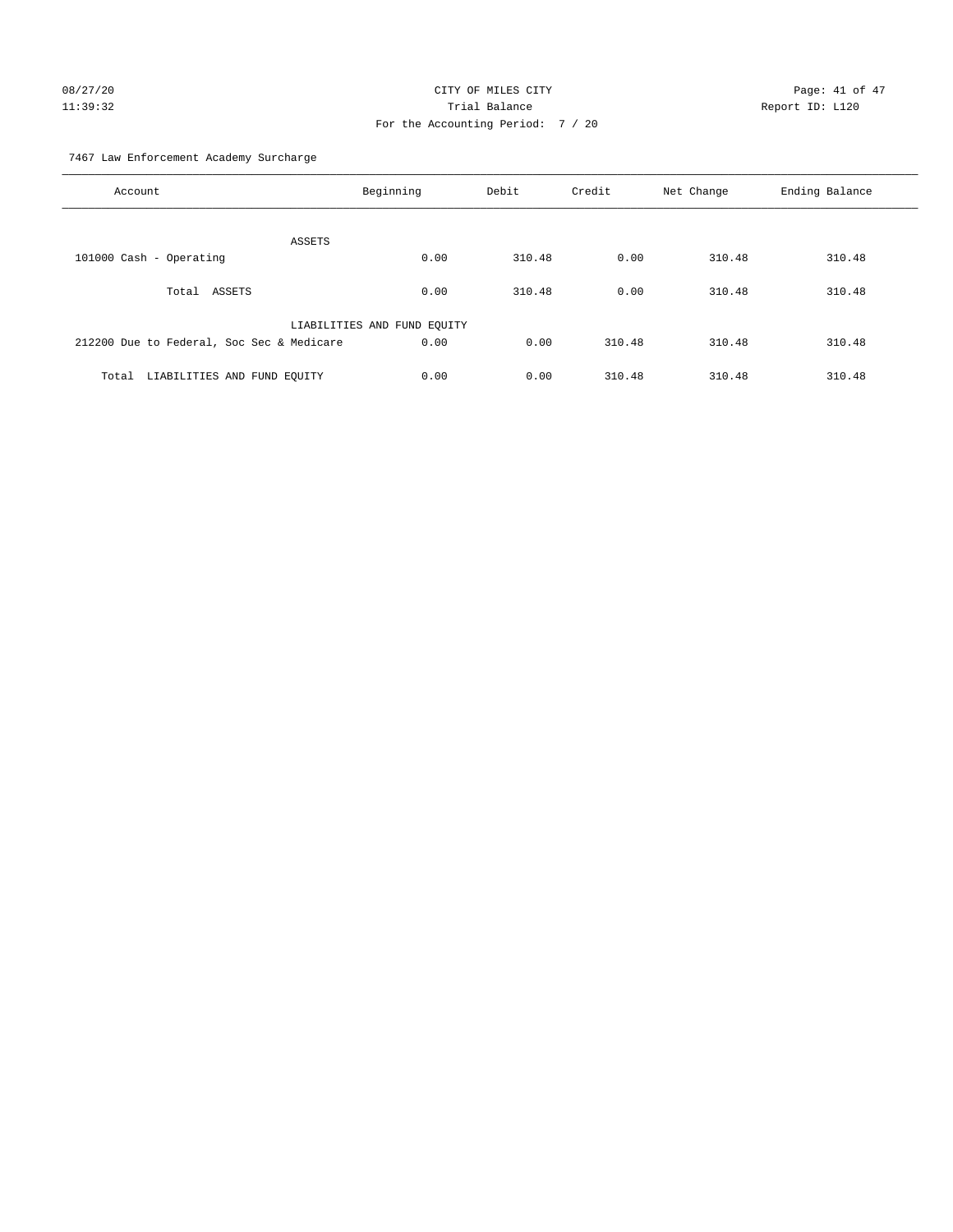# 08/27/20 Page: 42 of 47 11:39:32 Report ID: L120 For the Accounting Period: 7 / 20

#### 7910 PAYROLL FUND

| Account                                   | Beginning                   | Debit       | Credit       | Net Change  | Ending Balance |  |
|-------------------------------------------|-----------------------------|-------------|--------------|-------------|----------------|--|
|                                           |                             |             |              |             |                |  |
| ASSETS                                    |                             |             |              |             |                |  |
| 101000 Cash - Operating                   | 179,258.47                  | 555,813.84  | 619,231.45 ( | 63,417.61)  | 115,840.86     |  |
|                                           |                             |             |              |             |                |  |
| Total ASSETS                              | 179,258.47                  | 555,813.84  | 619,231.45 ( | 63, 417.61) | 115,840.86     |  |
|                                           | LIABILITIES AND FUND EQUITY |             |              |             |                |  |
| 201000 Warrants Payable                   | 178,964.70                  | 197,784.78  | 115,705.32 ( | 82,079.46)  | 96,885.24      |  |
| 212200 Due to Federal, Soc Sec & Medicare | 0.00                        | 71,319.59   | 71,319.59    | 0.00        | 0.00           |  |
| 212202 Due to State Unemployment          | 0.00                        | 0.00        | 599.98       | 599.98      | 599.98         |  |
| 212203 Due to Worker's Compensation       | 0.00                        | 0.00        | 18,030.87    | 18,030.87   | 18,030.87      |  |
| 212204 Due to State Income Tax            | 0.00                        | 16,749.30   | 16,749.30    | 0.00        | 0.00           |  |
| 212205 Due to MPORS-GABA                  | 0.00                        | 13,178.90   | 13,178.90    | 0.00        | 0.00           |  |
| 212207 Due to AFLAC, AFLAC PRETAX         | 0.00                        | 924.40      | 924.40       | 0.00        | 0.00           |  |
| 212208 Due to Health Ins, Dental, Vision  | 50.35                       | 79,955.90   | 79,977.90    | 22.00       | 72.35          |  |
| 212209 Due to PERS Retirement             | 0.00                        | 35, 443.41  | 35, 443. 41  | 0.00        | 0.00           |  |
| 212210 Due to FURS-GABA Retirement        | 243.42                      | 18,104.47   | 18, 113. 47  | 9.00        | 252.42         |  |
| 212212 Due to City of Miles City          | 0.00                        | 4,032.41    | 4,032.41     | 0.00        | 0.00           |  |
| Total LIABILITIES AND FUND EQUITY         | 179,258.47                  | 437, 493.16 | 374,075.55 ( | 63, 417.61) | 115,840.86     |  |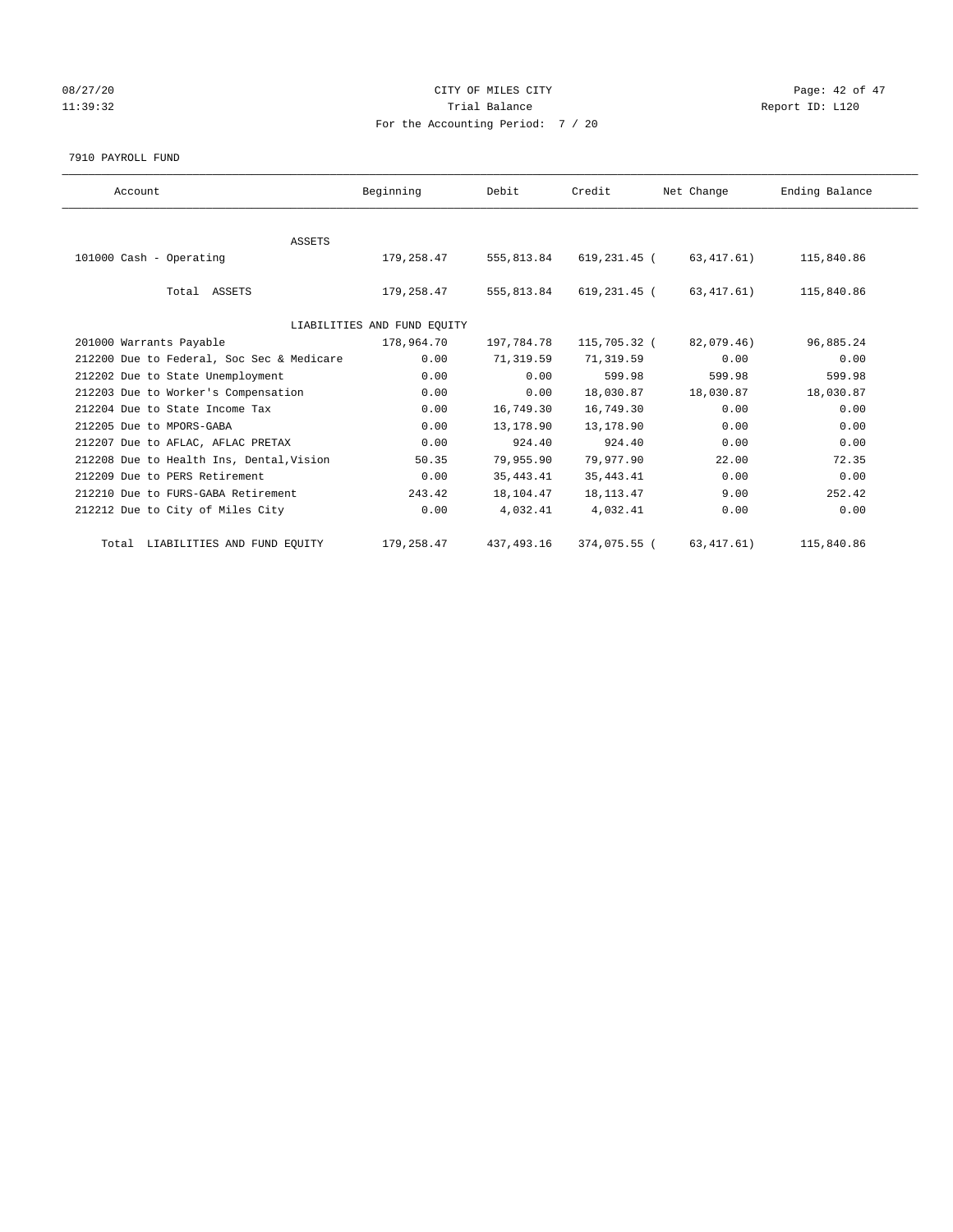| 08/27/20 |  |  |          |
|----------|--|--|----------|
|          |  |  | 11:39:32 |

# CITY OF MILES CITY CONTROL CONTROL CITY CHARGE PAGE: 43 of 47 Partial Balance and Communications of the Report ID: L120 For the Accounting Period: 7 / 20

## 7930 CLAIMS FUND

| Account                              | Beginning                   | Debit      | Credit       | Net Change  | Ending Balance |
|--------------------------------------|-----------------------------|------------|--------------|-------------|----------------|
| <b>ASSETS</b>                        |                             |            |              |             |                |
| 101000 Cash - Operating              | 761,696.88                  | 531,677.29 | 841,677.51 ( | 310,000.22) | 451,696.66     |
| ASSETS<br>Total                      | 761,696.88                  | 531,677.29 | 841,677.51 ( | 310,000.22) | 451,696.66     |
|                                      | LIABILITIES AND FUND EQUITY |            |              |             |                |
| 201000 Warrants Payable              | 761,696.88                  | 841,677.51 | 531,677.29 ( | 310,000.22) | 451,696.66     |
| LIABILITIES AND FUND EQUITY<br>Total | 761,696.88                  | 841,677.51 | 531,677.29 ( | 310.000.22  | 451,696.66     |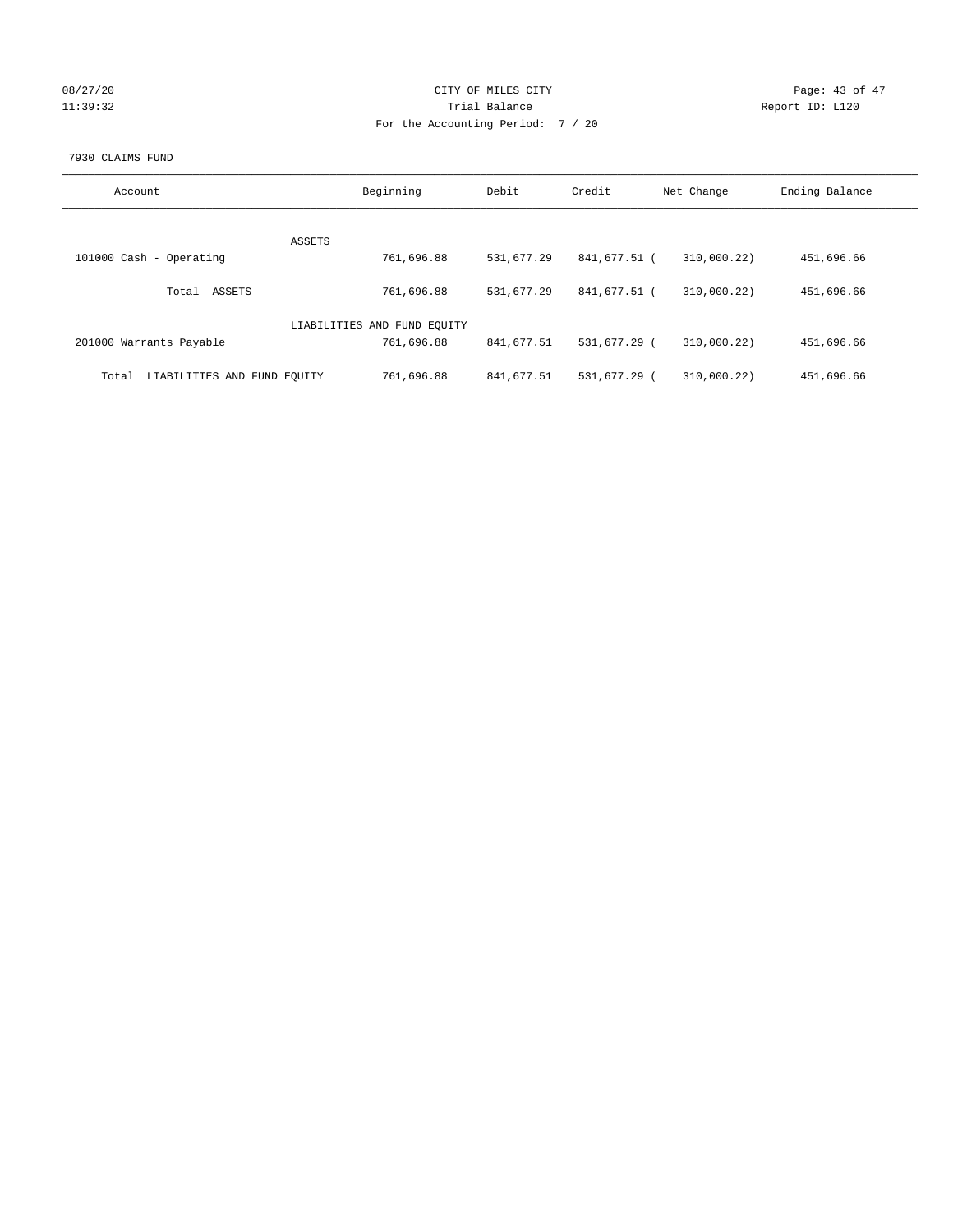# 08/27/20 Page: 44 of 47 11:39:32 Trial Balance Report ID: L120 For the Accounting Period: 7 / 20

7980 CUSTER CO WATER & SEWER DISTRICT

| Account                                 | Beginning                   | Debit     | Credit    | Net Change | Ending Balance |
|-----------------------------------------|-----------------------------|-----------|-----------|------------|----------------|
|                                         |                             |           |           |            |                |
| ASSETS                                  |                             |           |           |            |                |
| 101000 Cash - Operating                 | 0.00                        | 13,441.60 | 13,441.60 | 0.00       | 0.00           |
| 122000 Accounts Receivable              | 16, 175.63                  | 14,328.56 | 13,441.60 | 886.96     | 17,062.59      |
| Total ASSETS                            | 16, 175.63                  | 27,770.16 | 26,883.20 | 886.96     | 17,062.59      |
|                                         | LIABILITIES AND FUND EQUITY |           |           |            |                |
| 202000 Accounts Payable                 | 0.00                        | 13,441.60 | 13,441.60 | 0.00       | 0.00           |
| 211020 Due to Custer Water & Sewer Dist | 16, 175.63                  | 13,441.60 | 14,328.56 | 886.96     | 17,062.59      |
| LIABILITIES AND FUND EQUITY<br>Total    | 16, 175.63                  | 26,883.20 | 27,770.16 | 886.96     | 17,062.59      |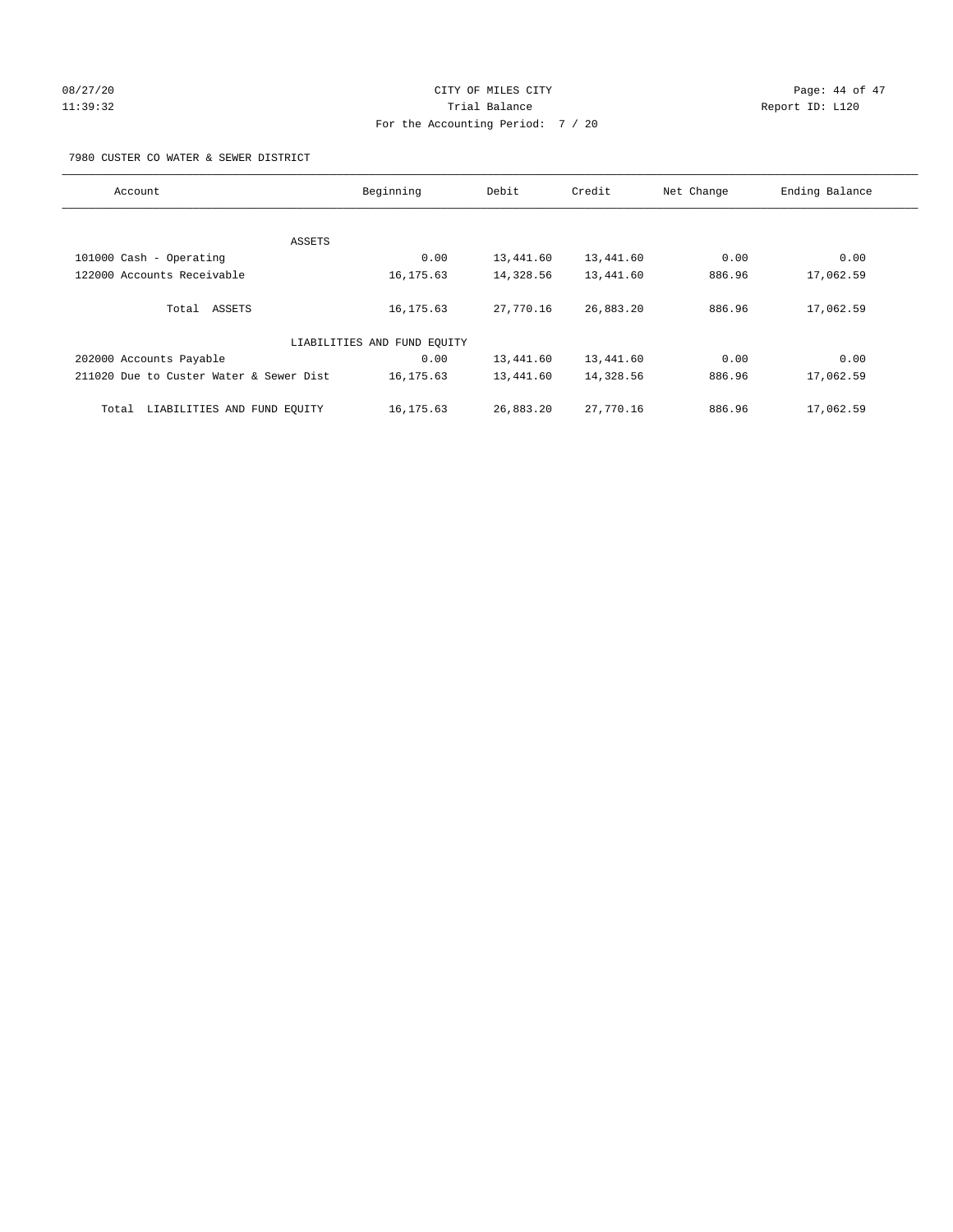# 08/27/20 Page: 45 of 47 11:39:32 Trial Balance Report ID: L120 For the Accounting Period: 7 / 20

7981 Interest Clearing

| Account                              | Beginning | Debit    | Credit   | Net Change | Ending Balance |
|--------------------------------------|-----------|----------|----------|------------|----------------|
|                                      | ASSETS    |          |          |            |                |
| 101000 Cash - Operating              | 0.00      | 2,056.38 | 0.00     | 2,056.38   | 2,056.38       |
| Total ASSETS                         | 0.00      | 2,056.38 | 0.00     | 2,056.38   | 2,056.38       |
| LIABILITIES AND FUND EQUITY          |           |          |          |            |                |
| 212500 Due to Others                 | 0.00      | 0.00     | 2,056.38 | 2,056.38   | 2,056.38       |
| LIABILITIES AND FUND EQUITY<br>Total | 0.00      | 0.00     | 2,056.38 | 2,056.38   | 2,056.38       |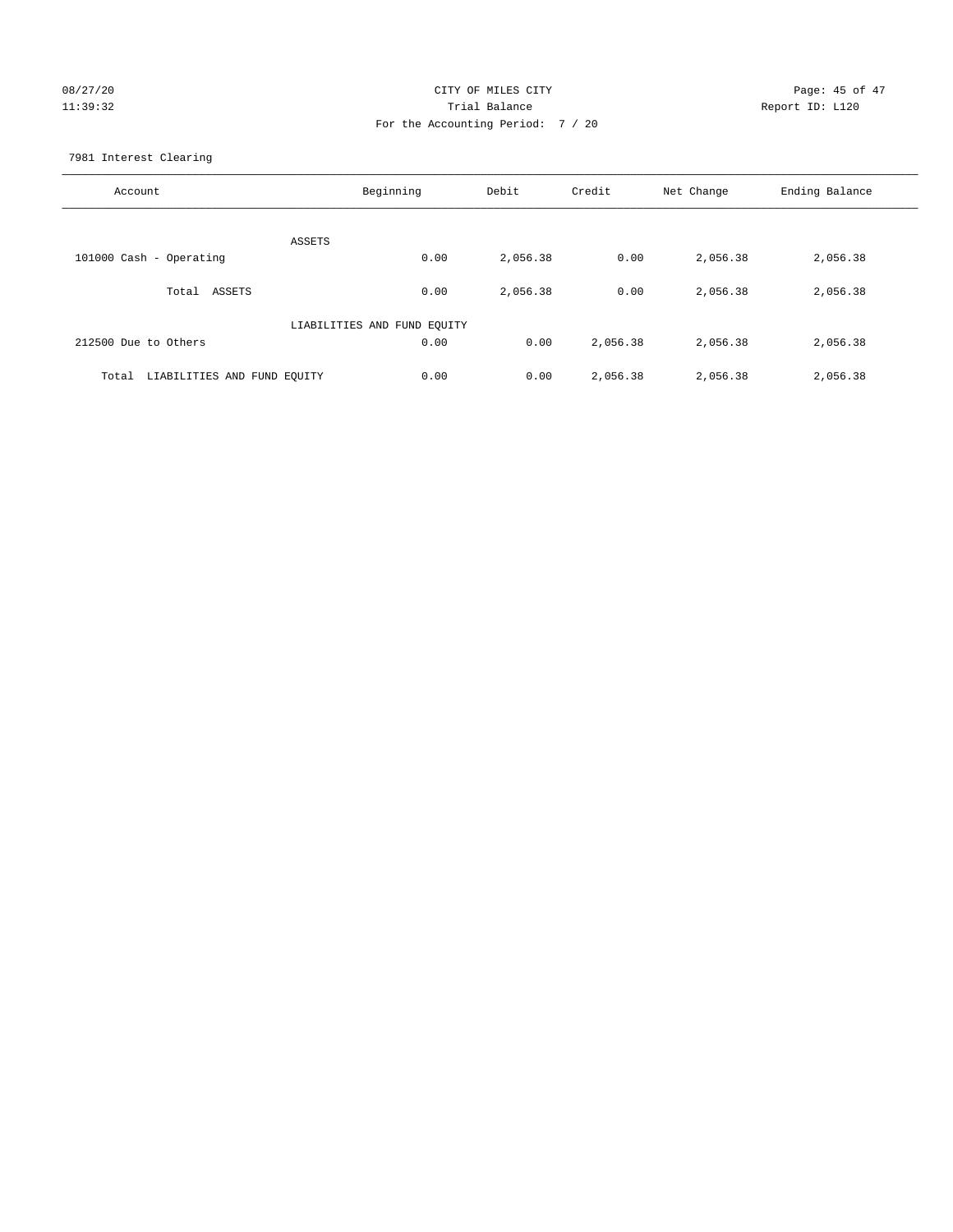# 08/27/20 Page: 46 of 47 11:39:32 Report ID: L120 For the Accounting Period: 7 / 20

## 9000 GENERAL FIXED ASSETS GROUP OF ACCOUNTS FUND

| Account                                                    | Beginning       | Debit | Credit | Net Change | Ending Balance  |
|------------------------------------------------------------|-----------------|-------|--------|------------|-----------------|
| ASSETS                                                     |                 |       |        |            |                 |
| 181000 Land                                                | 526,599.00      | 0.00  | 0.00   | 0.00       | 526,599.00      |
| 182000 Buildings                                           | 1,986,836.00    | 0.00  | 0.00   | 0.00       | 1,986,836.00    |
| 182100 Allowance for Depr - Buildings (Cre(                | 684,991.00)     | 0.00  | 0.00   | 0.00       | 684,991.00)     |
| 186000 Machinery and Equipment                             | 3,038,732.00    | 0.00  | 0.00   | 0.00       | 3,038,732.00    |
| 186100 Allowance for Depr - Machinery & Eq(                | 1,463,750.00)   | 0.00  | 0.00   | 0.00       | 1,463,750.00)   |
| 187000 Infrastructure                                      | 33,670,108.00   | 0.00  | 0.00   | 0.00       | 33,670,108.00   |
| 187100 Allowance For Depreciation - Infras( 16,321,771.00) |                 | 0.00  | 0.00   | 0.00       | 16,321,771.00)  |
| Total ASSETS                                               | 20,751,763.00   | 0.00  | 0.00   | 0.00       | 20, 751, 763.00 |
| LIABILITIES AND FUND EQUITY                                |                 |       |        |            |                 |
| 280000 INVESTMENT IN GENERAL FIXED ASSETS                  | 20,751,763.00   | 0.00  | 0.00   | 0.00       | 20, 751, 763.00 |
| LIABILITIES AND FUND EQUITY<br>Total                       | 20, 751, 763.00 | 0.00  | 0.00   | 0.00       | 20, 751, 763.00 |